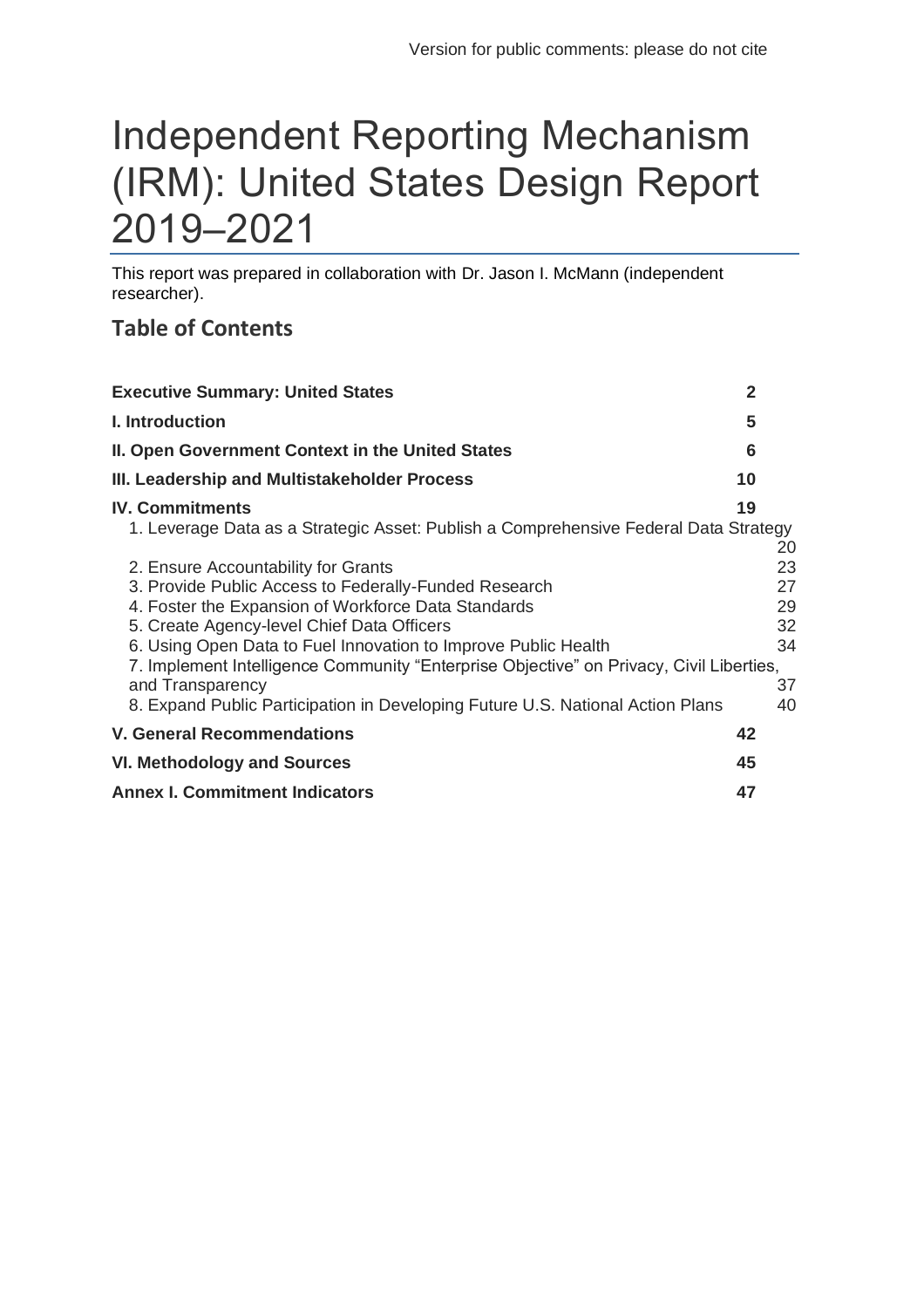

# **Executive Summary: United States**

<span id="page-1-0"></span>The United States' fourth national action plan contains commitments of broad interest to the American public. However, almost half of the commitments are recycled from preexisting, ongoing government programs and, as written, do not signal significant changes in government practice. The U.S. should reengage and deepen trust with stakeholders by designing and implementing a clear, well-publicized, and well-documented co-creation process where civil society has greater buy-in. Future commitments should respond to national priorities with significant, measurable, and specific milestones.

The Open Government Partnership (OGP) is a global partnership that brings together government reformers and civil society leaders to create action plans that make governments more inclusive, responsive, and accountable. The Independent Reporting Mechanism (IRM) monitors all action plans to ensure governments follow through on commitments. The United States joined OGP in 2011. Since, the United States has implemented three action plans. This report evaluates the design of the United States' fourth action plan.

#### **General overview of action plan**

The United States' fourth national action plan (NAP4) was published during

### **Table 1. At a glance** Participating since: 2011 Action plan under review: fourth Report type: design Number of commitments: 8 **Action plan development** Is there a multistakeholder forum: yes Level of public influence: consult Acted contrary to OGP process: yes **Action plan design** Commitments relevant to OGP values: 7  $(87.5\%)$ Transformative commitments: 1 (12.5%) Potentially starred commitments: 1 (12.5%)

heightened tension between civil society and the federal government due to the former's concerns of diminishing open government in the U.S. This tension was pervasive during the NAP4 co-creation process and in the run-up to the action plan's release, which was itself delayed for two years. In light of this, some civil society stakeholders who participated in prior co-creation processes declined to do so for NAP4. Others who *did* participate expressed concerns surrounding limited opportunities for engagement throughout the co-creation process, as all government-led, in-person engagement efforts were held entirely in Washington, DC. Despite these concerns, the action plan itself, which includes eight commitments, draws substantially from civil society input solicited during the co-creation process: half of all commitments directly align with comments submitted by stakeholders.

While the action plan has no overarching theme, several commitments address timely issues of broad concern for the American public, including leveraging data to reduce the ongoing opioid crisis and improving transparency within the intelligence community. With respect to the OGP values, the majority of commitments focus primarily on improving public access to information, ranging from broadening access to federally-funded research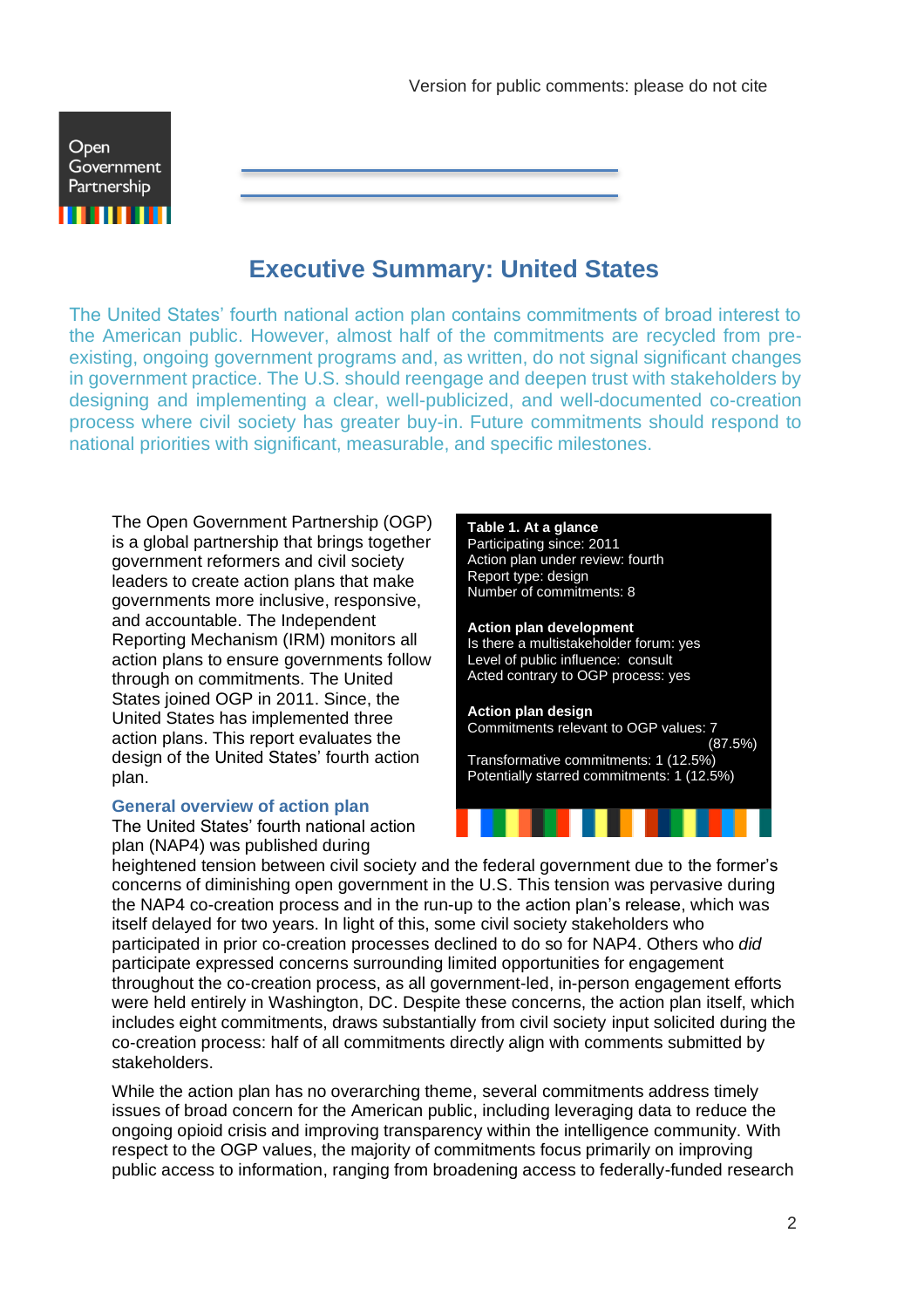to streamlining procedures and information availability for individuals seeking federal assistance. By contrast, the action plan places limited emphasis on civic participation and public accountability, echoing civil society concerns during the co-creation process. While the action plan's release is laudable given the extensive delays during its development, it is comprised primarily of commitments with limited potential impact—many of which derive directly from open government initiatives that were already underway prior to the action plan's release—and does not address the majority of recommendations proposed by the IRM during the previous action plan cycle.

| <b>Commitment</b><br>description                                                    | <b>Moving forward</b>                                                                                                                                                                                                                                           | <b>Status at the end of</b><br>implementation cycle                |
|-------------------------------------------------------------------------------------|-----------------------------------------------------------------------------------------------------------------------------------------------------------------------------------------------------------------------------------------------------------------|--------------------------------------------------------------------|
| <b>Commitment 2:</b><br><b>Ensure</b><br><b>Accountability for</b><br><b>Grants</b> | Complete the positioning of the System<br>for Award Managements (SAM) as the<br>central repository for government-wide<br>certifications and representations<br>required of federal grant recipients by<br>the end of the action plan<br>implementation period. | Note: this will be<br>assessed at the end of<br>action plan cycle. |

#### **Table 2. Noteworthy commitments**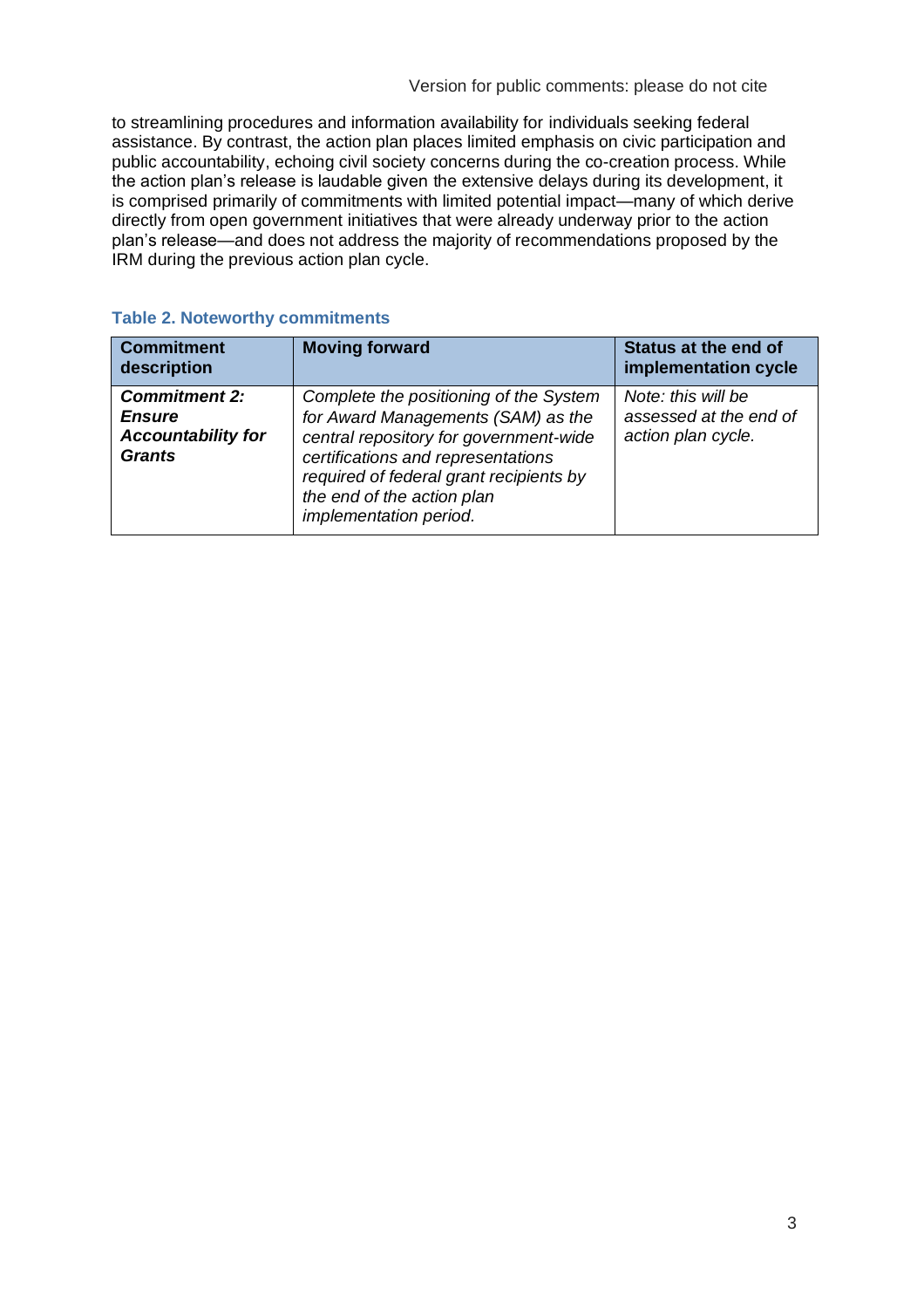#### **Recommendations**

The IRM recommendations aim to inform the development of the next action plan and guide implementation of the current action plan. Please refer to Section V: General Recommendations for more details on each of the below recommendations.

#### **Table 3. Five KEY IRM recommendations**

Adhere to the regular OGP action plan co-creation and reporting cycle via the clear designation of a responsible government agency early in the creation process.

Engage more fully and with a broader range of key stakeholders during the co-creation process, and systematically respond to all proposed commitments and feedback on draft commitments.

Design an action plan that makes a more concerted attempt to go beyond existing efforts, as opposed to including a large number of commitments that reflect ongoing efforts.

Design more ambitious commitments by improving commitment specificity (clearly identifying the public problem the commitment will address and the proposed solution). Consider a logic model and milestones that lead to the desired results.

Expand the thematic scope of future action plans to include strategic commitments related to pressing public issues.

#### **About the IRM**

OGP's Independent Reporting Mechanism (IRM) assesses the development and implementation of national action plans to foster dialogue among stakeholders and improve accountability.

**Dr. Jason I. McMann** collaborated with the IRM to carry out



desk research and interviews to inform the findings in this report. Dr. McMann obtained his PhD from Princeton University's Politics Department in May 2016 and served as the IRM researcher for the third U.S. National Action Plan (NAP3). He is an expert in regulatory benchmarking, with a technical emphasis on metrics and methodology design for index-based policy assessments.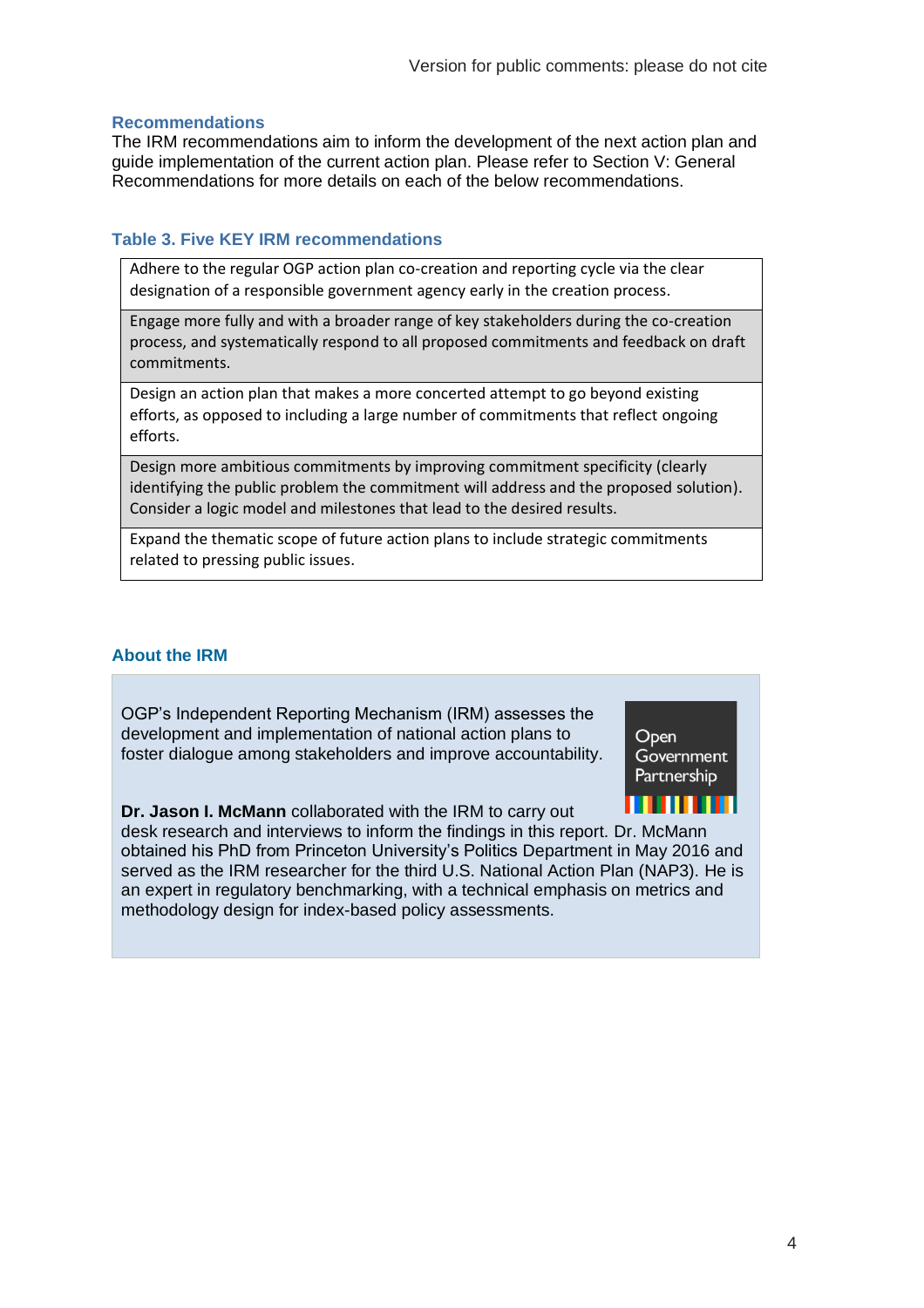# <span id="page-4-0"></span>**I. Introduction**

The Open Government Partnership is a global partnership that brings together government reformers and civil society leaders to create action plans that make governments more inclusive, responsive, and accountable. Action plan commitments may build on existing efforts, identify new steps to complete ongoing reforms, or initiate action in an entirely new area. OGP's Independent Reporting Mechanism (IRM) monitors all action plans to ensure governments follow through on commitments. Civil society and government leaders use the evaluations to reflect on their own progress and determine if actions have made an impact on people's lives.

The United States joined OGP in 2011. This report covers the development and design of the United States' fourth action plan for 2019−2021.

The Independent Reporting Mechanism of OGP has partnered with Dr. Jason I. McMann (independent researcher) to carry out this evaluation. The IRM aims to inform ongoing dialogue around development and implementation of future commitments. For a full description of the IRM's methodology, please visit

[https://www.opengovpartnership.org/about/independent-reporting-mechanism.](https://www.opengovpartnership.org/about/independent-reporting-mechanism)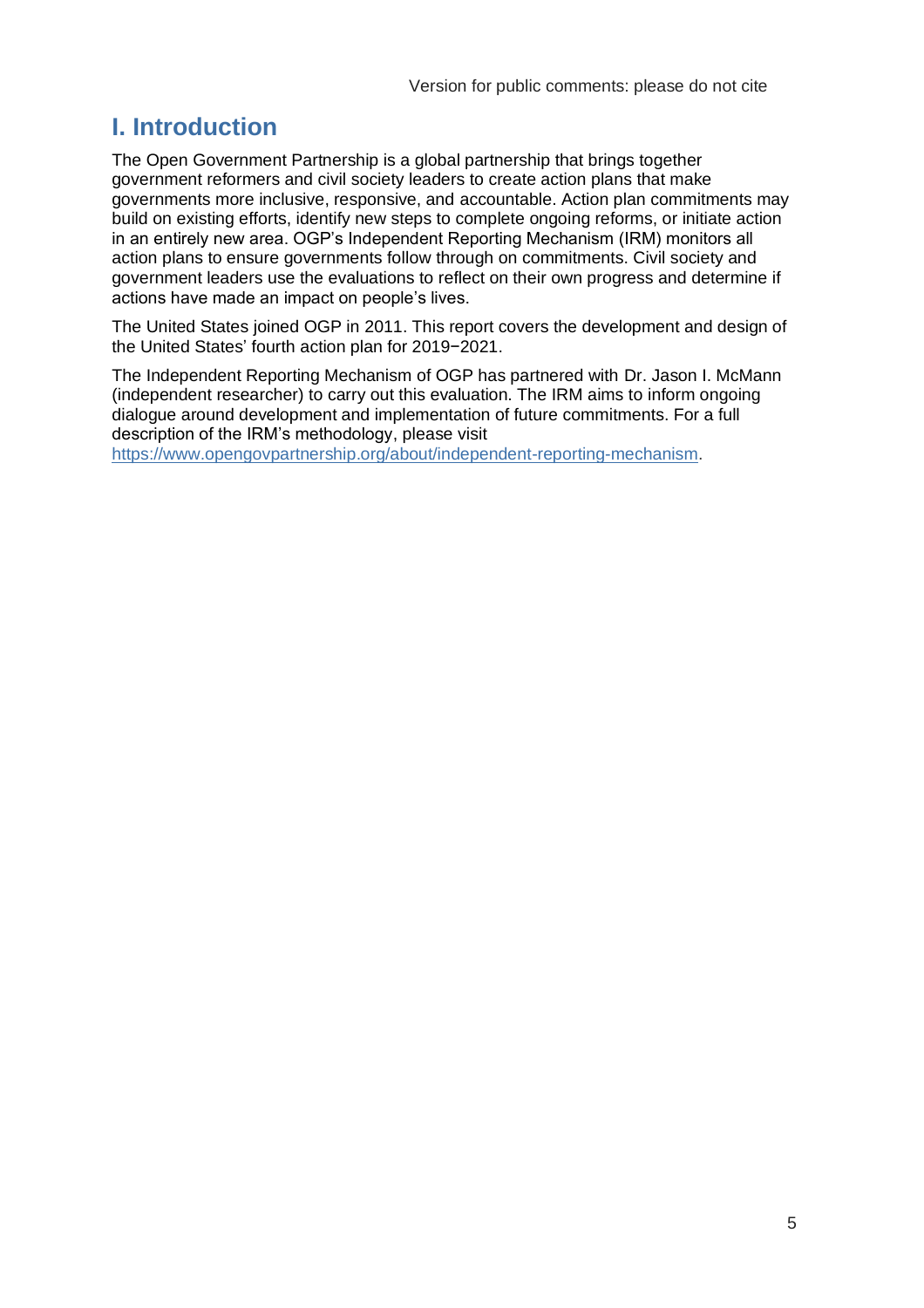# <span id="page-5-0"></span>**II. Open Government Context in the United States**

The United States continues to perform well according to most key metrics of open government (such as the Global Right to Information Index and the Open Budget Index). However, a recent decline in cross-country indices, such as the Civicus Monitor and Freedom of the Press index, coincides with growing civil society concern about the current administration's commitment to open government, resulting in heightened tension throughout the NAP4 co-creation process.

The United States is a founding member of the Open Government Partnership and released its first National Action Plan (NAP) in 2011 (covering 2011−2013), 1 followed by NAP2 in 2013 (2013−2015)<sup>2</sup> and NAP3 in 2015 (2015−2017).<sup>3</sup> U.S. participation in the OGP remains informed by the 2009 White House Memorandum on "Transparency and Open Government" which committed the administration "to creating an unprecedented level of openness in Government…[and] work[ing] together to ensure the public trust and establish a system of transparency, public participation, and collaboration" with the goal of strengthening democracy and rendering government more efficient and effective.<sup>4</sup>

The United States has performed well historically in widely known cross-country rankings on various aspects of open government: transparency and access to information (both *de jure* and *de facto*); upholding civil liberties and civic space; government accountability and anticorruption efforts; and budget transparency.

Data affirming the U.S.' historically strong performance in these areas can be found in a variety of reputable cross-country indices.

The U.S. retains a ranking of "Free" under Freedom House's 2020 *Freedom in the World*  ranking (which assesses countries through the end of 2019),<sup>5</sup> and consistently scores among the 80<sup>th</sup> percentile or higher across all components of the Worldwide Governance Indicators, excepting "Political Stability and Absence of Violence/Terrorism" and "Voice and Accountability."<sup>6</sup> Regarding access to information—and the quality of laws governing access to information—the Center for Law and Democracy's *Global Right to Information Rating Index* assigns the U.S. a score of 83 out of 150, placing it above the index's midway point. With respect to civil liberties, civic space, and access to information (in practice), the United States similarly maintains a score of 4 (the highest possible) in Freedom House's 2019 Media index,<sup>7</sup> reflecting a free and independent media environment in the country. The U.S. similarly continues to perform well in the areas of anticorruption and budget transparency, ranking 23 out of 180 and 69 out of 100 respectively on Transparency International's 2019 *Corruption Perceptions Index*<sup>8</sup> and an overall score of 77 out of 100 on the International Budget Partnership's 2017 *Open Budget Index,* with scores above 60 indicating that a country "provid[es] sufficient budget information to enable the public to engage in budget discussions in an informed manner."<sup>9</sup>

The U.S. performed well in the prior action plan cycle. The 2019 *Open Government*  Partnership Global Report: Democracy Beyond the Ballot Box<sup>"10</sup> positions the U.S. among the upper half of all countries regarding several key OGP metrics following NAP3's evaluation. Regionally, the U.S. led the Americas in the number of "outstanding" commitments (with two appearing in NAP3), and was among the upper half in terms of the number of "starred" commitments (with four in NAP3). The NAP3 remained in the top half of all OGP countries for both metrics.

Despite historically strong performance in open governance, recent evidence indicates a decline in U.S. government openness. Freedom House's 2019 *Freedom in the World*  report notes that while "[t]he great challenges facing U.S. democracy did not commence with the inauguration of President Donald Trump, [including] intensifying political polarization, declining economic mobility, the outsized influence of special interests, and the diminished influence of fact-based reporting in favor of bellicose partisan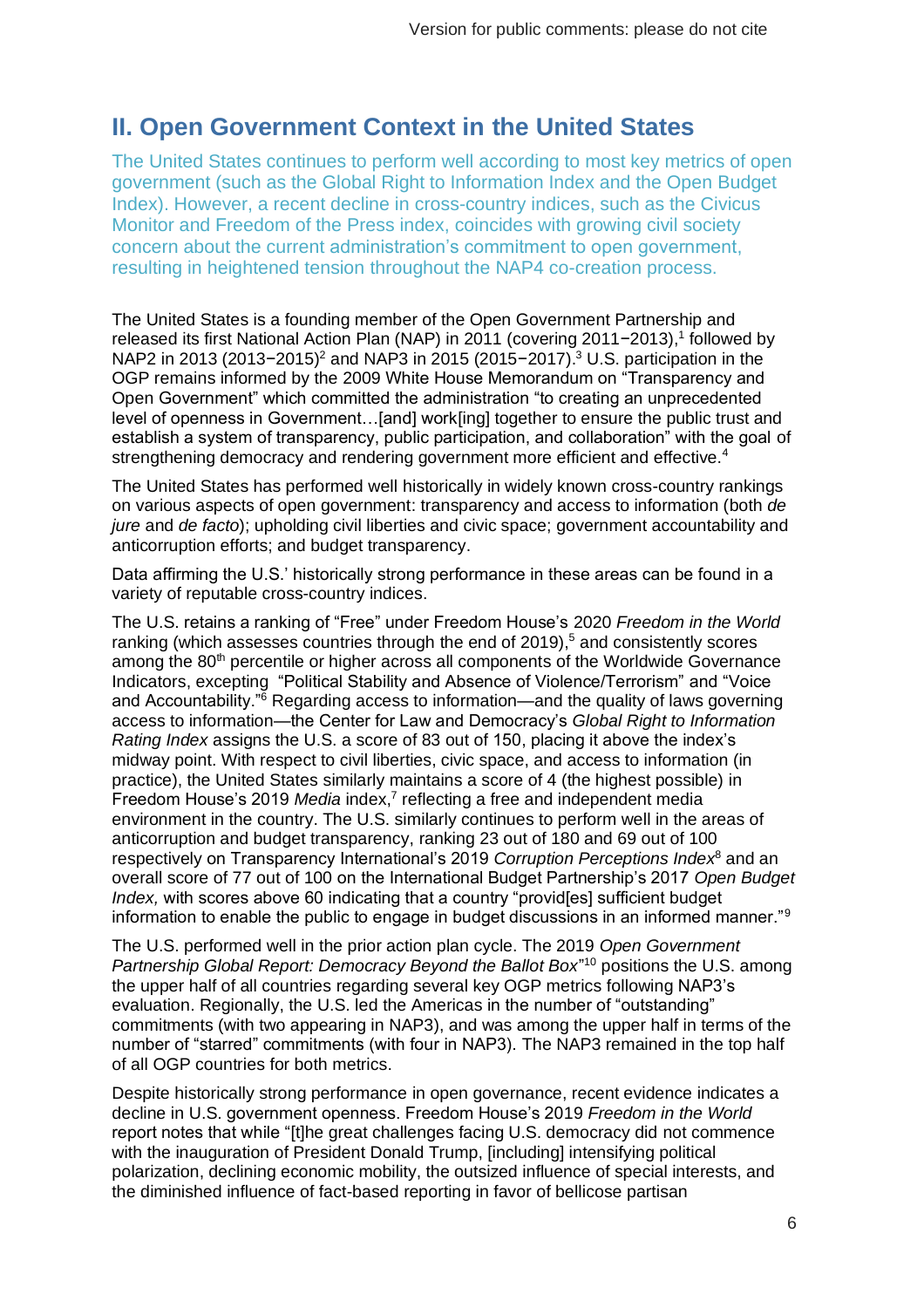media.…there remains little question that President Trump exerts an influence on American politics that is straining our core values and testing the stability of our constitutional system."<sup>11</sup> The report further notes that the administration "has assailed essential institutions and traditions including the separation of powers, a free press, an independent judiciary, the impartial delivery of justice, safeguards against corruption, and most disturbingly, the legitimacy of elections."<sup>12</sup> These concerns are echoed in the 2020 *Report* (covering calendar year 2019), which notes that "The Trump administration in 2019 frequently clashed with Congress in ways that challenged the legislature's constitutional authority."<sup>13</sup> Freedom House notes ongoing "efforts to undermine democratic norms and standards…including pressure on electoral integrity, judicial independence, and safeguards against corruption."<sup>14</sup> In light of this, the U.S. experienced a largely unprecedented three-point drop in its *Freedom in the World* score in 2017 (corresponding to the 2018 *Freedom in the World Report)* and has remained there since.<sup>15</sup>

Beyond a decline in its Freedom House ranking, the U.S. similarly fell on the *Corruption Perceptions Index*, dropping from a score of 74 (and rank of 18 of 180) in 2016 to a score of 69 (and rank of 23 of 180) in 2019.<sup>16</sup> Regarding civic space, the country currently maintains a rating of "narrowing" on Civicus' real-time civic space monitor.<sup>17</sup> The IRM progress report (2015−2016) revealed challenges to the freedom of assembly due to the excessive use of violence from law enforcement during peaceful protests, which continue today.<sup>18</sup> Production of this current report coincides with widespread protests drawing attention to police brutality and racial tensions in the country's criminal justice system, sparked by the death of George Floyd.<sup>19</sup> On 19 June 2020, the Human Rights Council adopted a resolution strongly condemning "the continuing racially discriminatory and violent practices perpetrated by law enforcement agencies against Africans and people of African descent," and expressed "alarm at the recent incidents of police brutality against peaceful demonstrators defending the rights of Africans and of people of African descent." <sup>20</sup> Reporters Without Borders' "Press Freedom Tracker" tells a similar story concerning civic space, with the U.S. ranking declining to 48 of 180 countries in 2018 from a ranking of 41 of 180 in 2016 (though its ranking experienced a decline of similar magnitude from 2013-2014 under the Obama administration).<sup>21</sup>

The Carnegie Endowment for International Peace's Democracy, Conflict, and Governance Program assessed whether governments are increasingly making superficial commitments to openness, particularly regarding the OGP. Their report notes, "[t]he United States is [a] case in point" alongside other countries like Hungary and the Philippines. "Although the United States was one of the Open Government Partnership's founding members, President Donald Trump's administration has shown little interest in realizing its underlying principles, has withdrawn from the [Extractive Industries Transparency Initiative]" despite a commitment to engage more fully with the Initiative under NAP3, "and has reversed a number of transparency gains."<sup>22</sup> These sentiments are similarly reflected, albeit to a narrower degree, in civil society sentiment surrounding the political environment in which the fourth national action plan was created and released. Section III has an in-depth analysis of civil society engagement in the co-creation process of NAP4.

#### **Response to COVID-19 and its institutional impact**

This report is focused on the 2019 co-creation of the United States' action plan. However, at the time of this report's production, the world was disrupted by the COVID-19 pandemic. This subsection is a preliminary analysis of the U.S. response to the crisis and the implications this response has on open government.

By the end of August 2020, the number of confirmed COVID-19 cases in the United States had surpassed six million and the death toll had reached the 175,000 mark.<sup>23</sup> In response to the pandemic, the U.S. implemented measures including a declaration of national emergency, travel restrictions, and increased testing at the national level, as well as social distancing and the closure of schools and non-essential businesses at the state level.<sup>24</sup>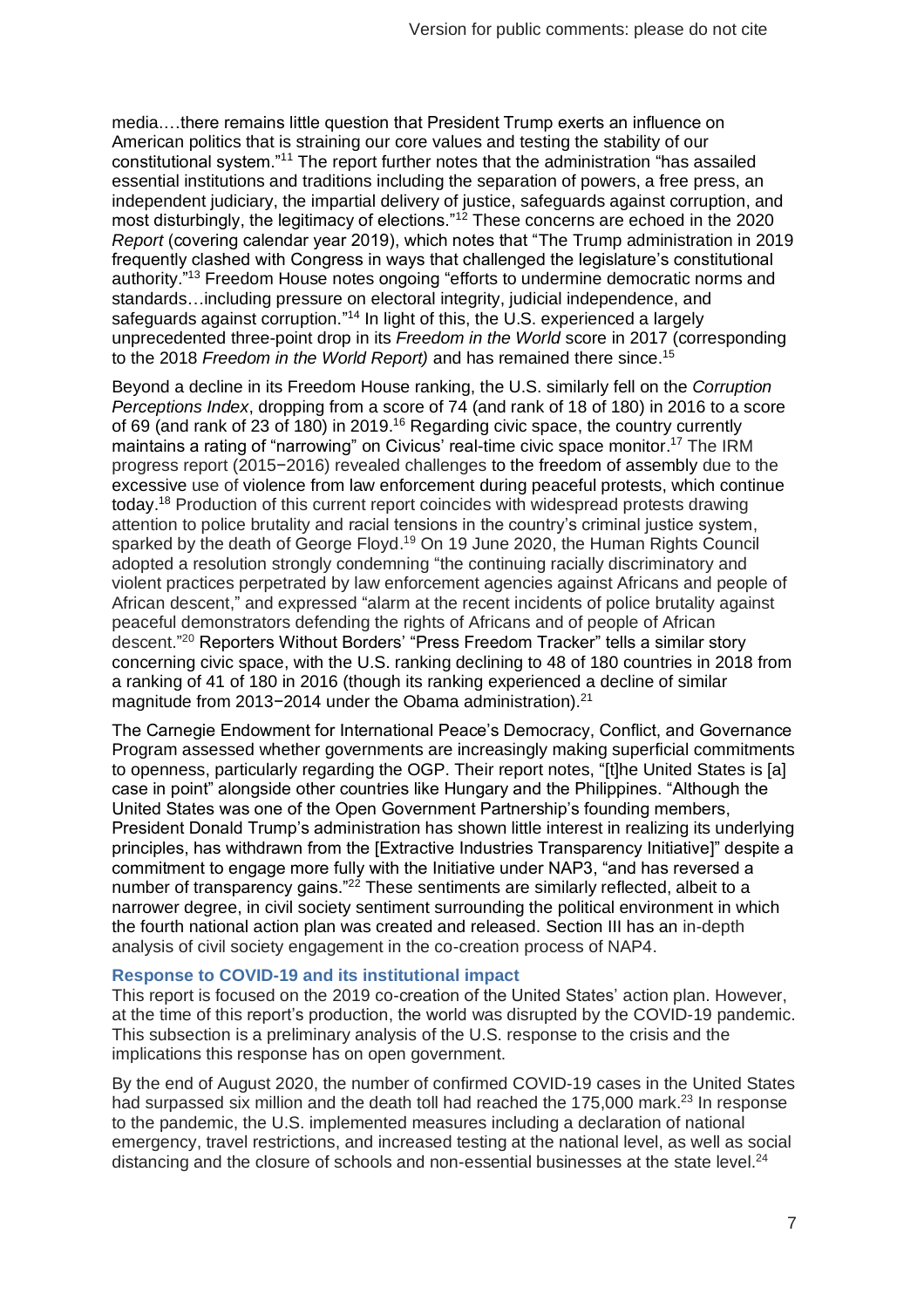Under the authority of the Stafford Act, President Trump declared a national emergency on 13 March. <sup>25</sup> This declaration authorized the use of upwards of \$50 billion in federal assistance to state and local governments and activated the Federal Emergency Management Agency to provide technical, financial, and logistical help to deal with the effects of the pandemic. On 27 March, the government passed the largest relief package in U.S. history. The \$2 trillion CARES Act offered "relief to state and local governments, individuals, small and large businesses, and hospitals affected by the coronavirus crisis."<sup>26</sup>

Given the U.S. federalist system, mobility restrictions varied widely across states and local governments. As of late May, less than half of the states had active stay-at-home orders but the majority had announced school closures through the end of the academic year.<sup>27</sup> Besides mobility, the pandemic affected other rights, among them the implementation of the Freedom of Information Act (FOIA). Some of the information related to the outbreak was eligible for expedited processing, but processing times were extended due to decreased or remotely working staff.<sup>28</sup> Some states, such as Maryland and New Jersey, suspended deadlines for responding to public-record requests during the emergency.<sup>29</sup>

Generally, the measures addressing the pandemic were grounded on authority. But they have not come without scrutiny. In various instances, stay-at-home orders were challenged with mixed outcomes. Wisconsin's State Supreme Court became the first to strike down a statewide stay-at-home order.<sup>30</sup> In contrast, Michigan's Court of Claims upheld such an order.<sup>31</sup> Nationally, the importance of transparency and accountability in the pandemic relief efforts, such as implementing the CARES Act, has been widely stressed,<sup>32</sup> and initiatives related to this action plan are playing an important role in answering this call. The U.S. House Select Subcommittee on the Coronavirus Crisis, for instance, identified irregularities in the disbursement of over four billion dollars of Paycheck Protection Program (PPP) funds using the federal government's System for Award Management (SAM) database.<sup>33</sup> Open government initiatives will be fundamental to ensure a transparent, accountable, and inclusive recovery.

[https://www.opengovpartnership.org/documents/united-states-action-plan-2015-2017/.](https://www.opengovpartnership.org/documents/united-states-action-plan-2015-2017/)

[02/FINAL07162019\\_Freedom\\_And\\_The\\_Media\\_2019\\_Report.pdf.](https://freedomhouse.org/sites/default/files/2020-02/FINAL07162019_Freedom_And_The_Media_2019_Report.pdf)

<sup>1</sup> Government of the United States, *The Open Government Partnership National Action Plan for the United States of America* (OGP, 20 Sept. 2011)[, https://www.opengovpartnership.org/documents/united-states-first](https://www.opengovpartnership.org/documents/united-states-first-national-action-plan-2011-2013/)[national-action-plan-2011-2013/.](https://www.opengovpartnership.org/documents/united-states-first-national-action-plan-2011-2013/)

<sup>2</sup> Government of the United States, *The Open Government Partnership Second Open Government National Action Plan for the United States of America* (OGP, 5 Dec. 2013),

[https://www.opengovpartnership.org/documents/united-states-second-action-plan-2013-2015/.](https://www.opengovpartnership.org/documents/united-states-second-action-plan-2013-2015/)

<sup>3</sup> Government of the United States, *The Open Government Partnership Third Open Government National Action Plan for the United States of America* (OGP, 27 Oct. 2015),

<sup>4</sup> Pres. Barack Obama, "Transparency and Open Government Memorandum for the Heads of Executive Department and Agencies" (White House, 21 Jan. 2009[\) https://obamawhitehouse.archives.gov/the-press](https://obamawhitehouse.archives.gov/the-press-office/transparency-and-open-government)[office/transparency-and-open-government.](https://obamawhitehouse.archives.gov/the-press-office/transparency-and-open-government)

<sup>5</sup> *See* Global Freedom Scores. Freedom House, "Countries and Territories" citing *Freedom in the World*  (2020), [https://freedomhouse.org/countries/freedom-world/scores.](https://freedomhouse.org/countries/freedom-world/scores)

<sup>6</sup> Daniel Kaufmann and Aart Kraay, "Interactive Data Access" in *Worldwide Governance Indicators* (World Bank, 2019)[, http://info.worldbank.org/governance/wgi/Home/Reports.](http://info.worldbank.org/governance/wgi/Home/Reports) (Assessment derives from the "Table View" of data for the United States.)

<sup>7</sup> Sarah Repucci, *Freedom and the Media 2019: A Downward Spiral* (Freedom House, Jun. 2019), 3, [https://freedomhouse.org/sites/default/files/2020-](https://freedomhouse.org/sites/default/files/2020-02/FINAL07162019_Freedom_And_The_Media_2019_Report.pdf)

<sup>8</sup> Transparency International, *Corruption Perceptions Index 2019* (2019),

[https://www.transparency.org/cpi2019.](https://www.transparency.org/cpi2019) 9 International Budget Partnership, *Open Budget Survey 2017* (2017), https://www.internationalbudget.org/wpcontent/uploads/open-budget-survey-2017-report-english.pdf. *See also* Robert Keith, "United States" in *Open Budget Survey 2017* (International Budget Partnership, 2017), [https://www.internationalbudget.org/wp](https://www.internationalbudget.org/wp-content/uploads/united-states-open-budget-survey-2017-summary.pdf)[content/uploads/united-states-open-budget-survey-2017-summary.pdf.](https://www.internationalbudget.org/wp-content/uploads/united-states-open-budget-survey-2017-summary.pdf)

<sup>10</sup> Open Government Partnership, *Open Government Partnership Global Report: Democracy Beyond the Ballot Box Vol.2* (2019), 259, [https://www.opengovpartnership.org/wp-content/uploads/2019/06/Global-](https://www.opengovpartnership.org/wp-content/uploads/2019/06/Global-Report_Volume-2.pdf)[Report\\_Volume-2.pdf.](https://www.opengovpartnership.org/wp-content/uploads/2019/06/Global-Report_Volume-2.pdf)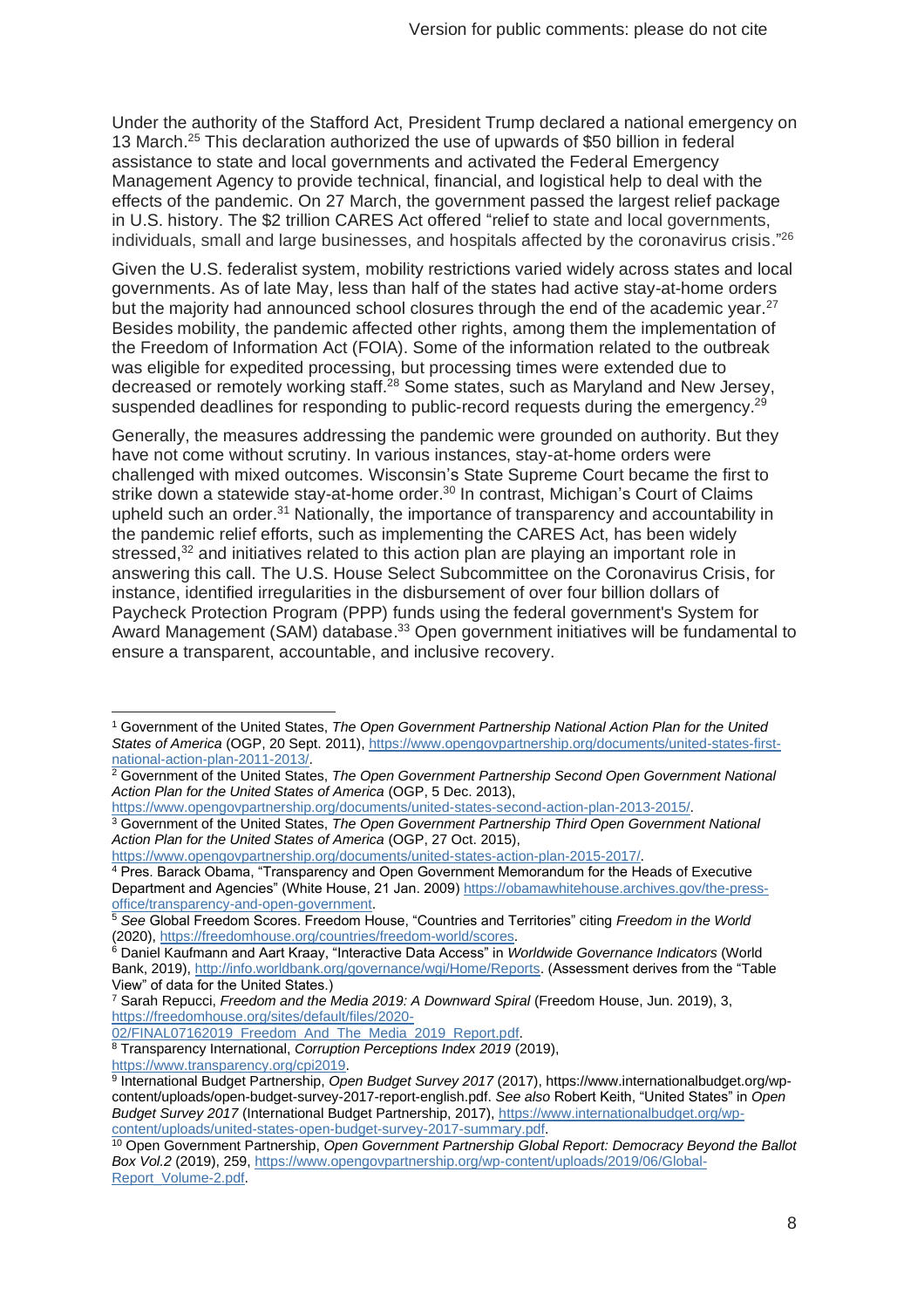<sup>11</sup> Freedom House, *Freedom in the World 2019: Democracy in Retreat* (2019), [https://freedomhouse.org/report/freedom-world/2019/democracy-retreat.](https://freedomhouse.org/report/freedom-world/2019/democracy-retreat)

 $\overline{12}$  *Id.* 

<sup>13</sup> Freedom House, "Freedom in the World 2020, United States" (2020),

[https://freedomhouse.org/country/united-states/freedom-world/2020.](https://freedomhouse.org/country/united-states/freedom-world/2020)

<sup>14</sup> Noah Buyon, Isabel Linzer, Tyler Roylance, and Amy Slipowitz, *Freedom in the World 2020: A Leaderless Struggle for Democracy* (Freedom House, 2020), 8[, https://freedomhouse.org/sites/default/files/2020-](https://freedomhouse.org/sites/default/files/2020-02/FIW_2020_REPORT_BOOKLET_Final.pdf) [02/FIW\\_2020\\_REPORT\\_BOOKLET\\_Final.pdf.](https://freedomhouse.org/sites/default/files/2020-02/FIW_2020_REPORT_BOOKLET_Final.pdf)

 $\overline{15}$  *Id.* 

<sup>16</sup> Transparency International, "Corruption Perceptions Index" (accessed 2020),

[https://www.transparency.org/research/cpi/overview.](https://www.transparency.org/research/cpi/overview) *See* data for respective years for corresponding scores, all accessible via the above link.

<sup>17</sup> Civicus, "Monitor" (accessed 10 Mar. 2020), [https://monitor.civicus.org/.](https://monitor.civicus.org/)

<sup>18</sup> IRM staff, *Independent Reporting Mechanism (IRM): United States Progress Report 2015−2016* (OGP, 23 Jan. 2018)[, https://www.opengovpartnership.org/documents/united-states-mid-term-report-2015-2017/.](https://www.opengovpartnership.org/documents/united-states-mid-term-report-2015-2017/)

<sup>19</sup> Juan Lozano and Nomaan Merchant, "Thousands mourn George Floyd in Texas amid calls for reform" (The Associated Press, 8 Jun. 2020),

[https://apnews.com/9aeae005bdb193b6d039bb36309ea053#:~:text=HOUSTON%20\(AP\)%20%E2%80%94%](https://apnews.com/9aeae005bdb193b6d039bb36309ea053#:~:text=HOUSTON%20(AP)%20%E2%80%94%20The%20last,use%20of%20police%20choke%20holds) [20The%20last,use%20of%20police%20choke%20holds.](https://apnews.com/9aeae005bdb193b6d039bb36309ea053#:~:text=HOUSTON%20(AP)%20%E2%80%94%20The%20last,use%20of%20police%20choke%20holds)

 $20$  Unied Nations Human Rights Office of the High Commissioner, "Human Rights Council adopts 14 resolutions, including on excessive use of force by law enforcement officers against Africans and people of African descent" (accessed Sept. 2020)[, https://www.ohchr.org/EN/NewsEvents/Pages/DisplayNews.aspx?NewsID=25981](https://www.ohchr.org/EN/NewsEvents/Pages/DisplayNews.aspx?NewsID=25981)

<sup>21</sup> Reporters Without Borders, "United States: Trump-era hostility toward press persists" (accessed 10 Mar. 2020), [https://rsf.org/en/united-states.](https://rsf.org/en/united-states)

<sup>22</sup> Saskia Brechenmacher, *Opening Government, Closing Civic Space: Resolving the Paradox* (Carnegie Endowment for International Peace, Jun. 2019), 3, [https://carnegieendowment.org/files/6-13-](https://carnegieendowment.org/files/6-13-19_Brechenmacher_OGP.pdf) 19 Brechenmacher OGP.pdf.

 $^{23}$  Center for Systems Science and Engineering at Johns Hopkins Univ., "COVID-19 Dashboard" (Johns Hopkins Univ. of Medicine, Aug. 2020), [https://coronavirus.jhu.edu/map.html.](https://coronavirus.jhu.edu/map.html)

<sup>24</sup> International Monetary Fund, "Policy Responses to COVID-19" (accessed Oct. 2020), [https://www.imf.org/en/Topics/imf-and-covid19/Policy-Responses-to-COVID-19#U.](https://www.imf.org/en/Topics/imf-and-covid19/Policy-Responses-to-COVID-19#U)

<sup>25</sup> Pres. Donald Trump, "Proclamation on Declaring a National Emergency Concerning the Novel Coronavirus Disease (COVID-19) Outbreak" (White House, 13 Mar. 2020), [https://www.whitehouse.gov/presidential](https://www.whitehouse.gov/presidential-actions/proclamation-declaring-national-emergency-concerning-novel-coronavirus-disease-covid-19-outbreak/)[actions/proclamation-declaring-national-emergency-concerning-novel-coronavirus-disease-covid-19-outbreak/.](https://www.whitehouse.gov/presidential-actions/proclamation-declaring-national-emergency-concerning-novel-coronavirus-disease-covid-19-outbreak/)

 $^{26}$  Claudia Grisales, Kelsey Snell, Susan Davis, and Barbara Sprunt, "President Trump Signs \$2 Trillion Coronavirus Rescue Package Into Law" (NPR, 27 Mar. 2020),

[https://www.npr.org/2020/03/27/822062909/house-aims-to-send-2-trillion-rescue-package-to-president-to](https://www.npr.org/2020/03/27/822062909/house-aims-to-send-2-trillion-rescue-package-to-president-to-stem-coronavirus-cr)[stem-coronavirus-cr.](https://www.npr.org/2020/03/27/822062909/house-aims-to-send-2-trillion-rescue-package-to-president-to-stem-coronavirus-cr)

<sup>27</sup> International Monetary Fund, "Policy Responses to COVID-19."

<sup>28</sup> Kathleen Marchsteiner and Meghan Stuessy, *Freedom of Information Act (FOIA) Processing Changes Due to COVID-19: In Brief* (Congressional Research Service, 27 Mar. 2020),

[https://crsreports.congress.gov/product/pdf/R/R46292.](https://crsreports.congress.gov/product/pdf/R/R46292)  $^{29}$  Reporters Committee for Freedom of the Press, "Public Records and Open Meetings Measures related to COVID-19" (accessed Oct. 2020)[, https://docs.google.com/spreadsheets/d/e/2PACX-](https://docs.google.com/spreadsheets/d/e/2PACX-1vTyXoIXl2whyI9akO7WT5tL9dzUdwOfFJZC9K-DHu1C7JhmD-R5QM4EMe2k9gmBrY5c3-P08qhs8ijW/pubhtml)

[1vTyXoIXl2whyI9akO7WT5tL9dzUdwOfFJZC9K-DHu1C7JhmD-R5QM4EMe2k9gmBrY5c3-](https://docs.google.com/spreadsheets/d/e/2PACX-1vTyXoIXl2whyI9akO7WT5tL9dzUdwOfFJZC9K-DHu1C7JhmD-R5QM4EMe2k9gmBrY5c3-P08qhs8ijW/pubhtml)

[P08qhs8ijW/pubhtml#.](https://docs.google.com/spreadsheets/d/e/2PACX-1vTyXoIXl2whyI9akO7WT5tL9dzUdwOfFJZC9K-DHu1C7JhmD-R5QM4EMe2k9gmBrY5c3-P08qhs8ijW/pubhtml)

<sup>30</sup> Leandra Bernstein, "These states are being challenged on constitutionality of stay-at-home orders" (WJLA, 28 May 2020), [https://wjla.com/news/nation-world/these-states-are-being-challenged-on-constitutionality-of](https://wjla.com/news/nation-world/these-states-are-being-challenged-on-constitutionality-of-stay-at-home-orders)[stay-at-home-orders.](https://wjla.com/news/nation-world/these-states-are-being-challenged-on-constitutionality-of-stay-at-home-orders)

<sup>31</sup> *Id*.

32 Peter Whoriskey and Heather Long, "Who's getting these hundreds of billions in government aid? For now, the public may be in the dark." (*The Washington Post*, 13 Apr. 2020),

[https://www.washingtonpost.com/business/2020/04/13/whos-getting-these-hundreds-billions-government-aid](https://www.washingtonpost.com/business/2020/04/13/whos-getting-these-hundreds-billions-government-aid-now-public-may-be-dark/)[now-public-may-be-dark/;](https://www.washingtonpost.com/business/2020/04/13/whos-getting-these-hundreds-billions-government-aid-now-public-may-be-dark/) Ailsa Chang (NPR) and Bharat Ramamurti (Congressional Oversight Commission), "CARES Act Oversight: How It Works And Why It Is Necessary" (NPR, 7 May 2020),

[https://www.npr.org/2020/05/07/852319544/cares-act-oversight-how-it-works-and-why-it-is-necessary.](https://www.npr.org/2020/05/07/852319544/cares-act-oversight-how-it-works-and-why-it-is-necessary)

33 Dan Ennis, "Brief: \$4B in PPP loans were duplicates or had mismatched data, analysis finds" (BankingDive, 2 Sept. 2020), [https://www.bankingdive.com/news/paycheck-protection-program-mismatched-data-](https://www.bankingdive.com/news/paycheck-protection-program-mismatched-data-SBA/584578/)[SBA/584578/.](https://www.bankingdive.com/news/paycheck-protection-program-mismatched-data-SBA/584578/)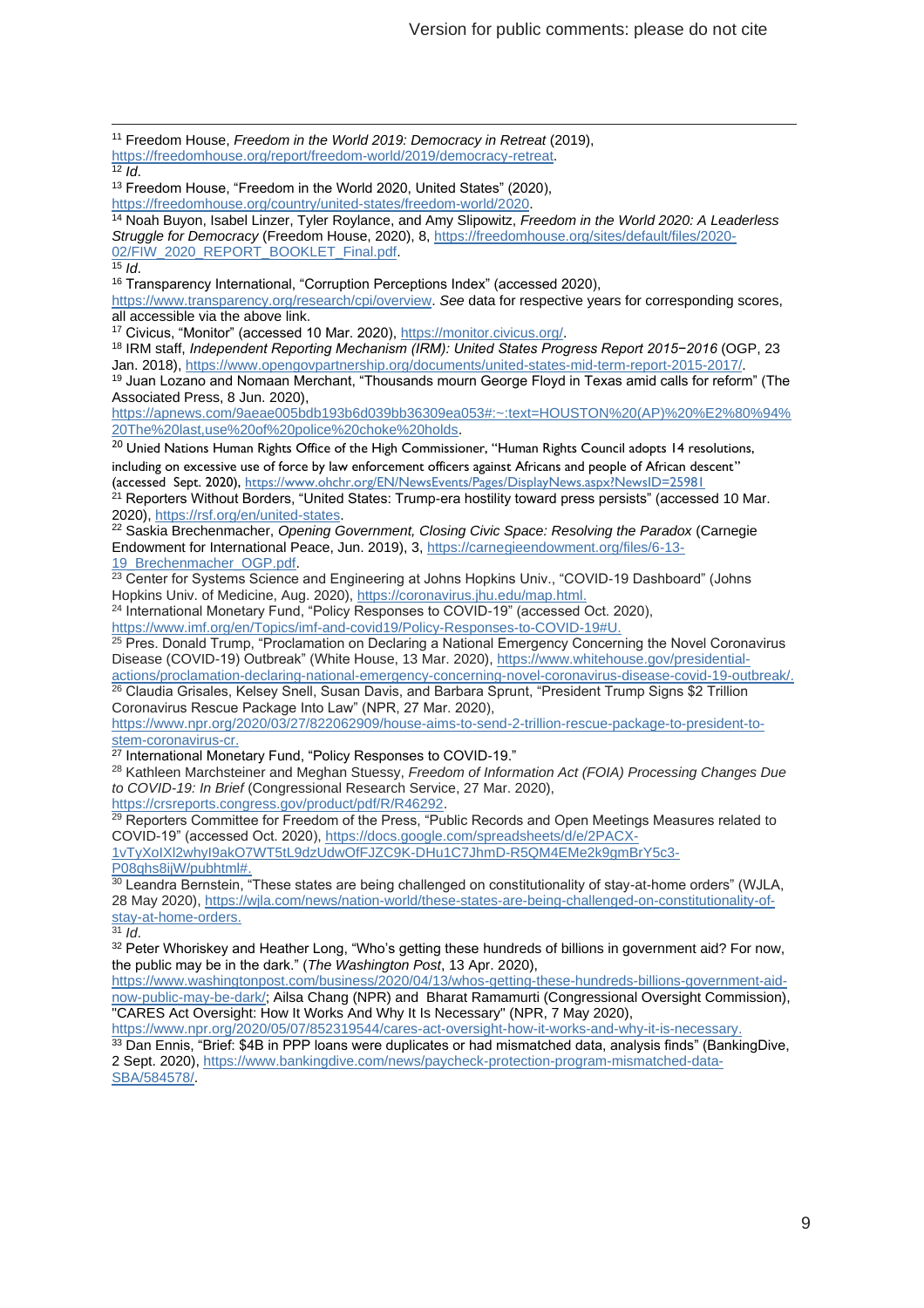# <span id="page-9-0"></span>**III. Leadership and Multistakeholder Process**

Multiple White House offices were involved in the development of the fourth U.S. NAP, alongside the OpenGov Interagency and Civil Society Working Group, which comprised the government's multistakeholder forum. The multistakeholder forum was responsible for soliciting civil society input and the White House was responsible for selecting the final commitments and publishing NAP4. Regular meetings with the Interagency and Civil Society Working Group, plus a few standalone events, comprised the core opportunities for civil society engagement in designing NAP4.

#### **3.1 Leadership**

This subsection describes the OGP leadership and institutional context for OGP in the United States.

Between 2017 and 2019 multiple White House offices were involved in the development of the fourth U.S. national action plan (NAP4). At various times these offices included the Office of Science and Technology Policy (OSTP), the Office of Management and Budget (OMB), the National Security Council (NSC), and the Office of American Innovation (OAI). 1 Following the plan's creation, the government designated the United States' General Services Administration (GSA) and State Department as the primary agency-level representatives for NAP4. Their respective contributions to designing NAP4 is unclear based on publicly available information and interviews.

Submission of NAP4 had various setbacks that coincided with the change in national administration in January 2017. The initial deadline to submit NAP4, per the OGP Articles of Governance, was 30 June 2017. However, the U.S. government failed to meet that deadline,<sup>2</sup> and subsequent ones in the following year.<sup>3</sup> Thus, the U.S. government acted contrary to the OGP process during two consecutive action plan cycles and faced Procedural Review by the Criteria and Standards Subcommittee, in accordance with the Procedural Review guidelines.<sup>4</sup> The government finally published NAP4 on open.USA.gov on 21 February 2019,<sup>5</sup> and was removed from Procedural Review, in accordance with the same guidelines.<sup>6</sup>

The resulting action plan includes a relatively high number of low-potential-impact commitments, reflecting a missed opportunity to leverage the White House to design a plan with meaningful impact.

Interviews conducted by the IRM researcher (anonymity was explicitly requested by interviewees)<sup>7</sup> alluded to various challenges internal to the current administration as the underlying cause of including commitments with low potential impact. Challenges included uncertainty surrounding which agency would ultimately assume responsibility for the action plan's development and its desired scope of co-creation efforts. Multiple interviewees highlighted career civil servants' desires to ensure that the administration ultimately released an action plan and continued to participate in the OGP, at the potential cost of limiting the action plan to a "thin but viable" set of commitments. In the interviewees' view, this contributed to the plan's limited scope and commitments, many of which derive verbatim from existing administration initiatives that were already underway. Efforts to realize the action plan were similarly hindered by lingering uncertainty surrounding agencies' ownership of the plan (see endnote 1 for an extended discussion).

#### **3.2 Action plan co-creation process**

The action plan's co-creation occurred primarily via quarterly meetings of the OpenGov Interagency and Civil Society Working Group (formerly, the government's multistakeholder forum)<sup>8</sup> and standalone events organized by various government agencies. For both the quarterly meetings and the standalone events, multiple interviewees with knowledge of the process affirmed 30–40 attendees, including 15–20 government officials, representing roughly even participation between government and civil society. Interviewees were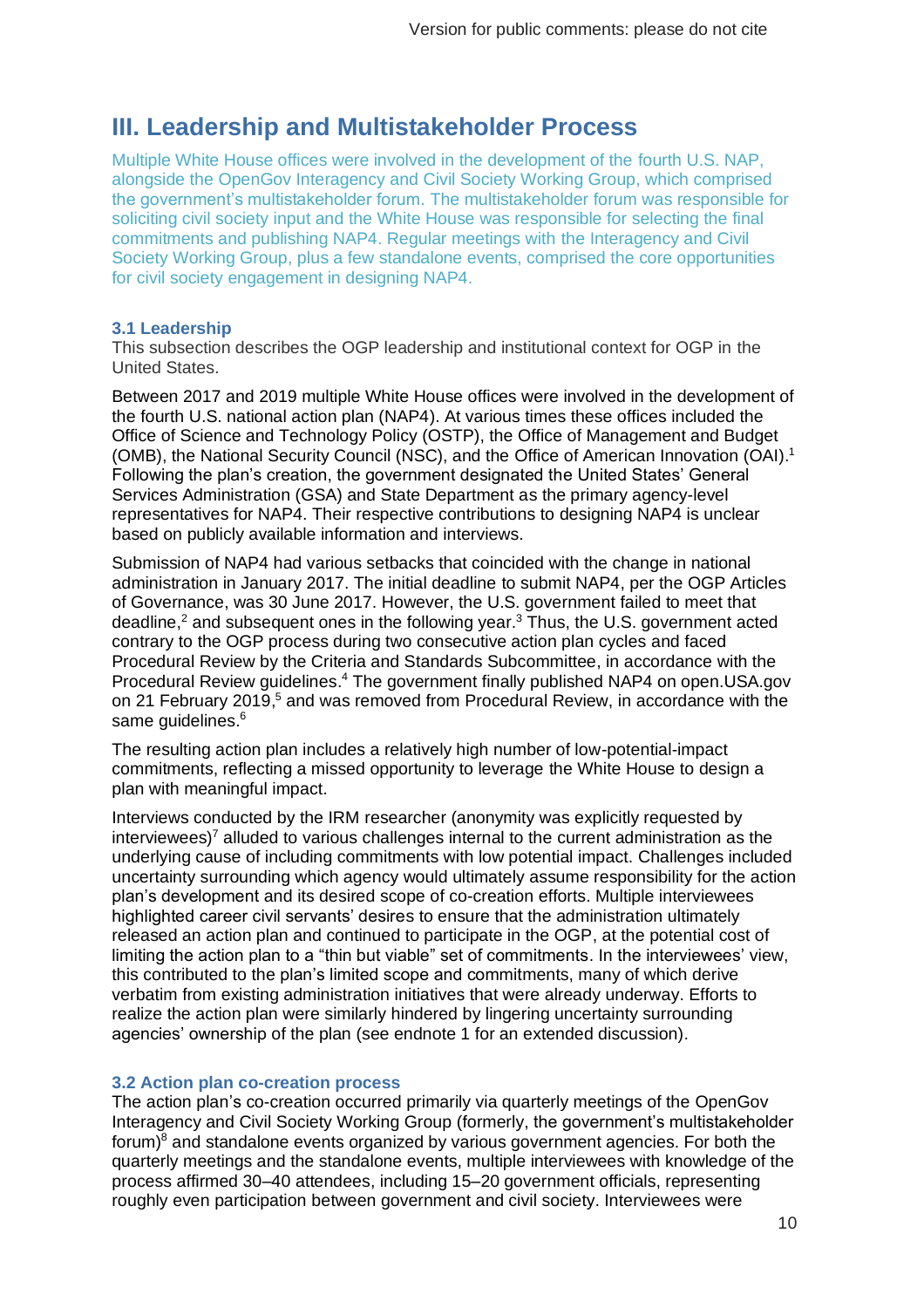unable to recall whether the government actively solicited participation by nongovernment stakeholders, describing the process as a "nebulous process with little iterative cocreation." While no in-person co-creation events were held beyond Washington, DC, some-to-all meetings were open to remote public participation via teleconference.<sup>9</sup>

#### **Initial phase of the co-creation process**

To facilitate public participation in the co-creation process, the U.S. government first posted an announcement on USA.gov<sup>10</sup> on 6 September 2017, soliciting public comments on government-proposed commitments and submissions of new commitments. Comments were accepted via GitHub and email.<sup>11</sup> The announcement also included links to upcoming co-creation events (e.g., a NAP4 working session hosted by the U.S. Office of Management and Budget and held at the U.S. General Services Administration (GSA))<sup>12</sup> and a signup link for a related public mailing list. The announcement listed the following timeline of public-participation opportunities:

- (1) an open government interagency and civil society quarterly meeting on 6 September 2017;
- (2) a NAP4 co-creation event at GSA on 8 September 2017;
- (3) an iteration period involving civil society and federal agencies from 15 September through 13 October 2017;
- (4) a "National Day of Civic Hacking in DC" for NAP4 co-creation on 23 September 2017 at Johns Hopkins Sibley Innovation Hub; and
- (5) a co-creation workshop at National Archives and Records Administration Innovation Hub on 29 September 2017.<sup>13</sup>

Anonymous interviews confirmed that the above list represents the core set of co-creation events for NAP4 in 2017. 14

This phase of the co-creation process faced increased discontent from civil society. An October 2017 article from FedScoop, a prominent outlet for online reporting of federal news, noted that "this year's [action] plan is being created in the context of a presidency that isn't often perceived to value openness, accountability, or responsiveness," raising the question of how much the current administration was promoting an open government agenda. <sup>15</sup> This distrust affected NAP4's co-creation process among segments of civil society who expressed broad concern about a perceived lack of government transparency under the Trump administration, compounded by President Trump's decision to flout political tradition and not release his personal tax returns.<sup>16</sup> These concerns led Demand Progress,<sup>17</sup> a nonprofit focused on maintaining a democratic internet, to decline participation in NAP4's co-creation process, citing the Trump administration's "authoritarian policies."<sup>18</sup>

Other members of civil society similarly couched their perceptions of declining transparency under the Trump administration and the action plan's substantially delayed release (see Section 3.1). For example, Lisa Rosenberg, Executive Director of *Open The Government*, a nonprofit and nonpartisan coalition advocating for open government, notes that "in its first nine months in office, the Trump Administration has shown its antipathy to open government and international agreements. Therefore, it comes as no surprise that the administration has delayed releasing a 'National Action Plan' (NAP) to articulate goals for increasing government transparency and accountability."<sup>19</sup>

Despite these concerns, some segments of civil society supported open government efforts. Howard and Wonderlich (Sunlight Foundation) pointedly criticized the current administration's legitimacy in open governance and the action plan. Yet, they noted there's still "value in the United States continu[ing] to commit to such an important, fundamental value in a public way"—specifically in allowing senior officials to advance their work on open government—"at a time when other countries' commitments are wavering."<sup>20</sup>

The United States' government itself appeared to be aware of these concerns and broader civil society discontent with the current administration. An anonymous White House official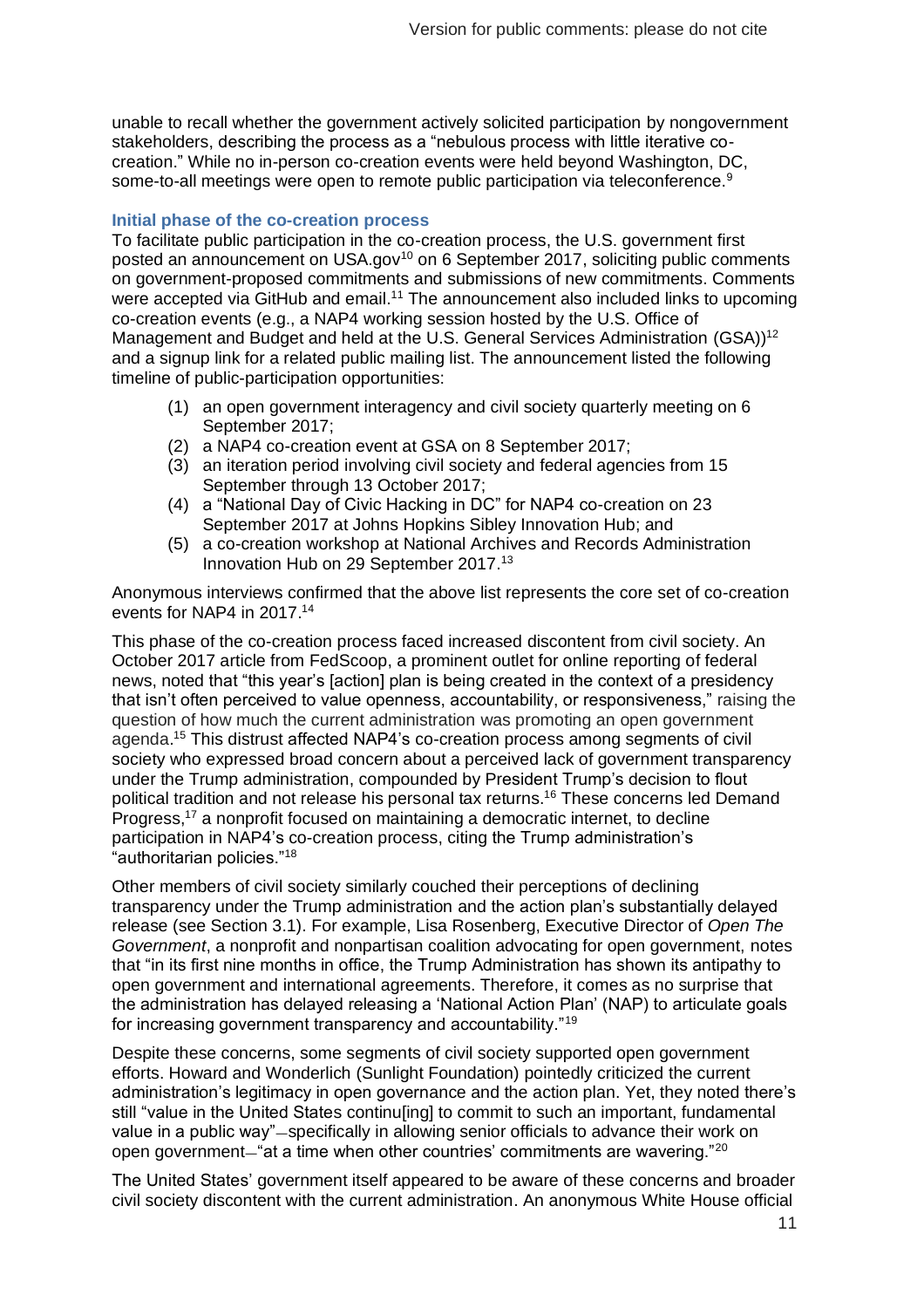with knowledge of the action plan's development noted that "this is not about the White House or the administration;" it's about "good government."<sup>21</sup> Given the United States' increasingly polarized political climate, the government's efforts to move forward with an action plan emphasizing "good government" is therefore laudable.

American civil society's distrust of the current administration's commitment to open government was the predominant concern underlying the development of NAP4, and pervaded the whole NAP4 co-creation process.

#### **Final phases of the co-creation process and eventual NAP4**

The U.S. government reported their initial delay in creating NAP4 on 31 October 2017 (see Section 3.1). The U.S. government restarted the plan's co-creation process in mid-2018 via reconvening the OpenGov Interagency and Civil Society Working Group<sup>22</sup> on 29 May 2018; reopening Open.USA.gov for public comments on 6 June; and two co-creation events on 14 June and 21 June, both hosted by GSA.<sup>23</sup> Per the announcement, "further consultations and collaborative commitment drafting" were held from July−August 2018, targeting a NAP4 submission deadline of 31 August 2018.<sup>24</sup> The government missed this deadline, and formally released NAP4 in February 2019 (see Section 3.1).

Per the corresponding NAP4 GitHub page, initial public consultations on NAP4 (in 2017) led to 139 commitments submissions, with varying degrees of specificity.<sup>25</sup> Of the eight final commitments, four (Commitments 2−4 and 6) stem this first round of consultations, spread across five separate GitHub comments. These include:

(1) Comment #73, "Fully implement the DATA Act to provide financial transparency and accountability through open data,"<sup>26</sup> specifically with reference to the federal Assistance Listings,<sup>27</sup> and corresponding to Commitment 2 in NAP4. (2) Comment #74, "Standardize reporting data for federal grants to help make that data more accessible and useful,"<sup>28</sup> corresponding to Commitment 2 in NAP4. (3) Comment #76, "Standardize and update the government's public data on occupations and required skills to help Americans find jobs,"<sup>29</sup> corresponding to Commitment 4 in NAP4.

(4) Comment #77, "Help communities address opioid addiction by opening up data on drug treatment facilities,"<sup>30</sup> corresponding to Commitment 6 in NAP4. (5) Comment #80, "Open Up Federally Funded Scientific Research Data," corresponding to Commitment 3 in NAP4.<sup>31</sup>

The remaining final four commitments of NAP4 are not clearly represented in the public comments received on the action plan's GitHub page, suggesting they were generated by the U.S. government. Persons knowledgeable about this process affirmed this interpretation, noting that as the plan's release drew closer, government officials attempted to ensure that NAP4 would be well-aligned with existing administration initiatives by prioritizing commitments that were conceptualized previously in other government documents (e.g., the President's Management Agenda, see below), sometimes quoting verbatim from those documents.<sup>32</sup>

Indeed, FedScoop noted several commitments that appear to be recycled from existing government plans.<sup>33</sup> These included Commitment 1 (drawn from the President's Management Agenda from March 2018) and Commitment 5 (mandated under the OPEN Government Data Act). <sup>34</sup> Alex Howard, Director of the Digital Democracy Project at the Demand Progress Education Fund<sup>35</sup> and creator of E Pluribus Unum,<sup>36</sup> a leading blog on government information technology, raises similar concerns about Commitments 1 and 7. Howard notes that federal efforts to develop a whole-of-government data strategy were ongoing for months prior to the action plan's release, and while working toward greater intelligence community transparency "would indeed be valuable…[it] has been ongoing for years, with a big push from the last administration and whistleblowers within in it."<sup>37</sup> Jesse Bur, in an article on *Federal Times*, a news platform for federal managers, echoes this sentiment, noting that "many of the policies reiterate...strategies outlined in legislation and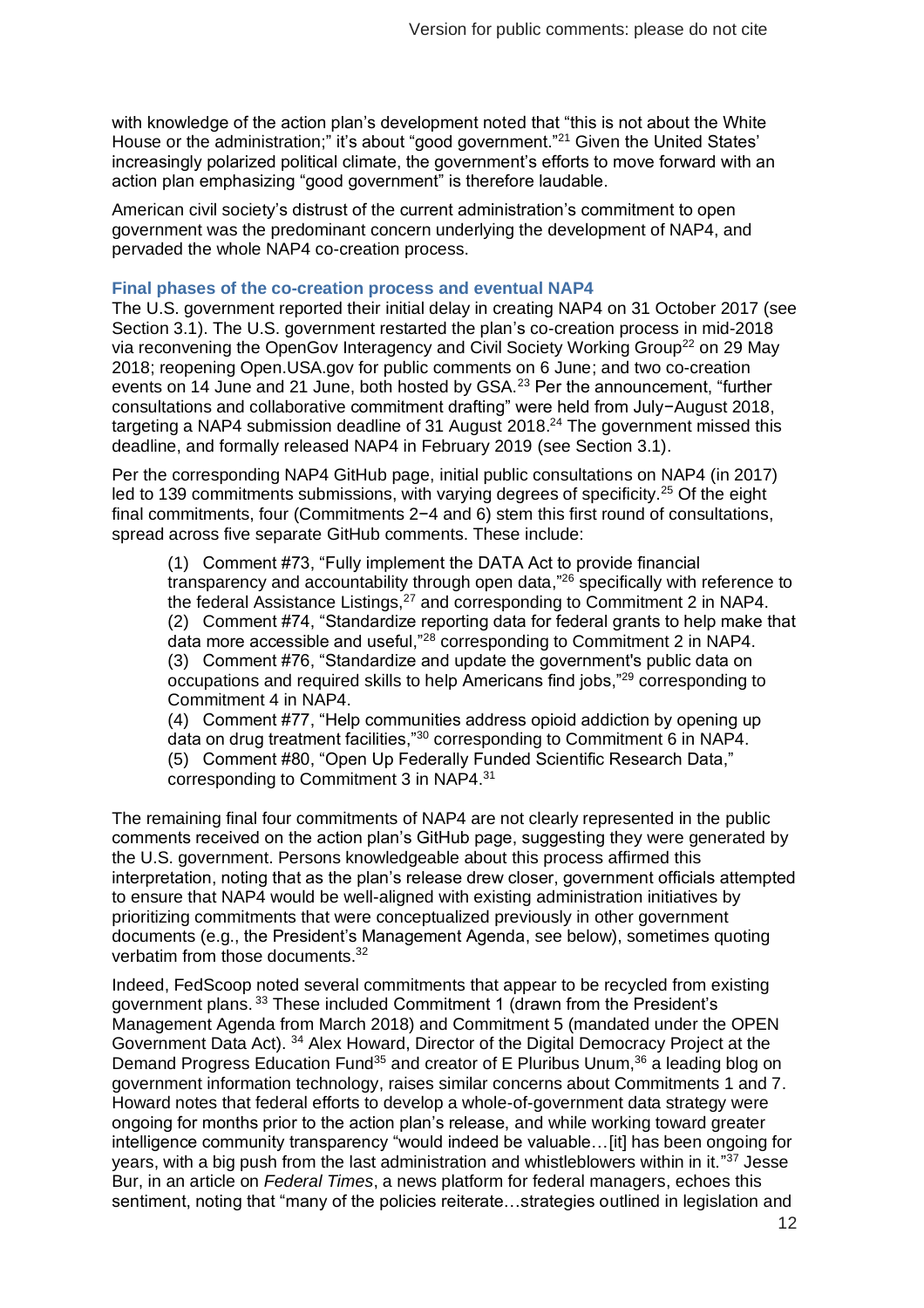prior policy." The article's title, "New Open Government Plan Doubles Down on Old Priorities," highlights the policy reuse.<sup>38</sup> While including pre-existing initiatives can sometimes be viewed as evidence that open governance is becoming mainstreamed, the sources cited above express a somewhat more negative interpretation.

An interview with an anonymous White House official involved in the NAP4 creation (as described by FedScoop) offers the U.S. government's perspective on the above critique, noting that "the plan doesn't hide the fact that it chooses to put the spotlight on ongoing work instead of setting new goals." The interview notes that NAP4 was intended to be more "streamlined," with a concentrated "focus on five to ten high-profile, high-impact projects."<sup>39</sup> These comments generally align with statements by anonymous interviewees regarding the action plan's creation process.<sup>40</sup> FedScoop's ultimate take on the action plan is nevertheless less sanguine, noting that the plan is "lighter on content than its predecessors" and "between six and seventeen months late."<sup>41</sup>

Alex Howard expressed parallel concerns about the limited opportunities for stakeholder participation in the plan's development. "Two government-hosted events in DC and a Github forum…are not going to meet the more robust standards for public participation and co-creation that OGP has promulgated after years of weak consultations. The U.S. government can and must do better for this to be taken seriously by the public, press and politicians."<sup>42</sup> While the government held a somewhat larger range of events for civil society participation (see list on page 11), interviewees generally affirmed that opportunities were limited, highlighting the relatively small number of co-creation events, the non-iterative nature of the co-creation process following the 8 September 2017 event at GSA, and intra-government disagreement over the scope of public engagement with NAP4. Interviewees further affirmed that some civil society members declined to participate in the NAP4 co-creation due to concerns surrounding the administration's commitment to public accountability, and worried that participating in the co-creation process would convey tacit support for the administration's opacity.<sup>43</sup>

The above civil society viewpoints suggest that while half of NAP4's commitments clearly reflect stakeholders' input, civil society assessed the overall action plan as somewhat underwhelming and lacking ambition toward opening government beyond existing initiatives. They viewed the range of participation opportunities as limited.

#### **Table 3.2: Level of public influence**

The IRM has adapted the International Association for Public Participation (IAP2) "Spectrum of Participation" to apply to OGP.<sup>44</sup> This spectrum shows the potential level of public influence on the contents of the action plan. In the spirit of OGP, most countries should aspire for "collaborate."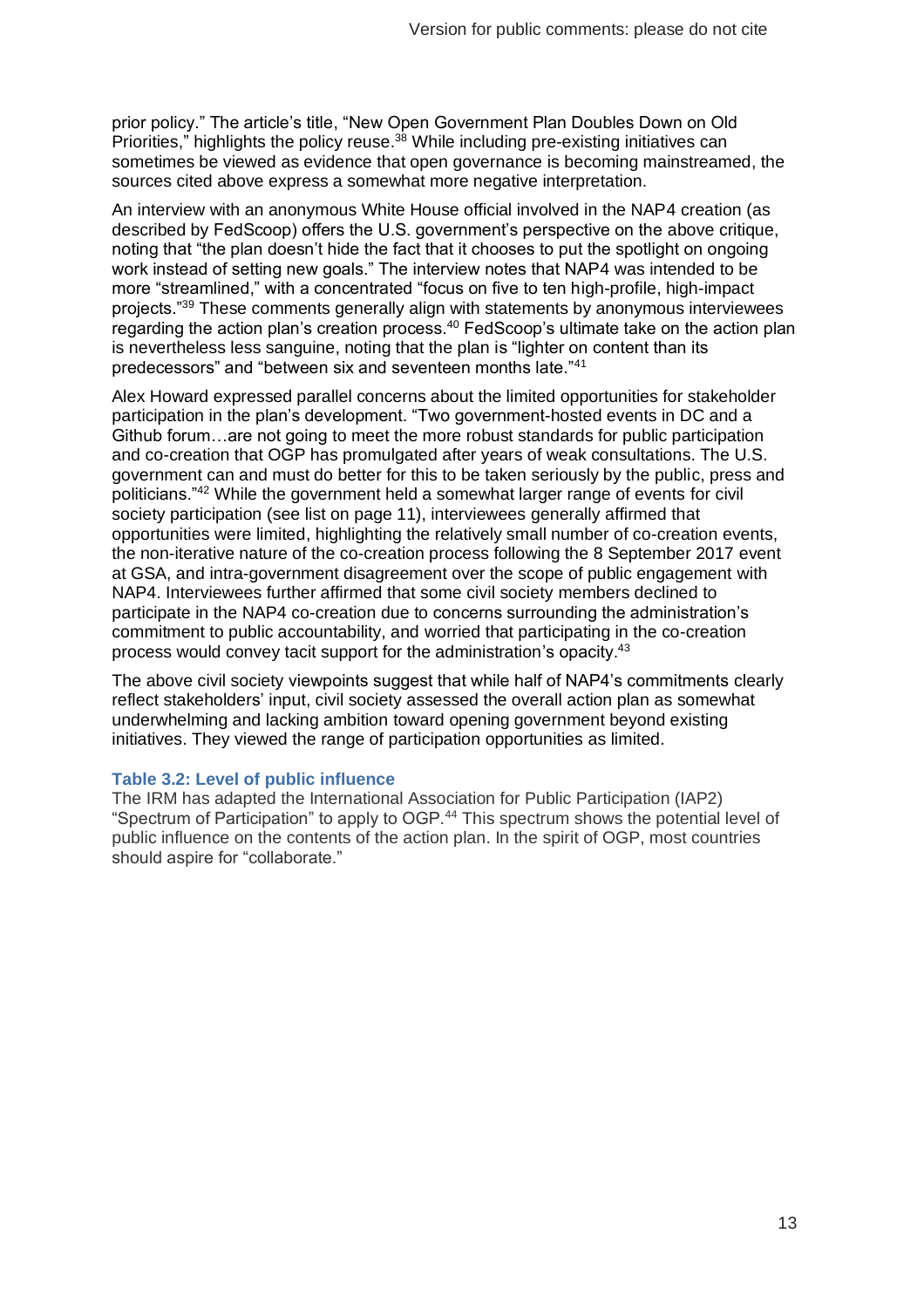| Level of public influence |                                                                            | <b>During development</b><br>of action plan |
|---------------------------|----------------------------------------------------------------------------|---------------------------------------------|
| <b>Empower</b>            | The government handed decision-making<br>power to members of the public.   |                                             |
| <b>Collaborate</b>        | There was iterative dialogue AND the public<br>helped set the agenda.      |                                             |
| Involve <sup>45</sup>     | The government gave feedback on how public<br>input were considered.       |                                             |
| <b>Consult</b>            | The public could give inputs.                                              |                                             |
| <b>Inform</b>             | The government provided the public with<br>information on the action plan. |                                             |
| <b>No Consultation</b>    | No consultation                                                            |                                             |

#### **OGP participation and co-creation standards**

In 2017, OGP adopted the OGP Participation and Co-Creation Standards intended to support participation and co-creation by civil society at all stages of the OGP cycle. All OGP-participating countries are expected to meet these standards. The standards aim to raise ambition and quality of participation during development, implementation, and review of OGP action plans.

The following table provides an overview of the United States' performance implementing the Co-Creation and Participation Standards throughout the action plan development.

Key:

Green = Meets standard

Yellow = In progress (steps have been taken to meet this standard, but standard is not met) Red = No evidence of action

| <b>Multistakeholder Forum</b>                                                                                                                                                                                                                                  | <b>Status</b> |
|----------------------------------------------------------------------------------------------------------------------------------------------------------------------------------------------------------------------------------------------------------------|---------------|
| 1a. Forum established: The Interagency Open Government<br>Community of Practice is the U.S. government's multistakeholder<br>forum.                                                                                                                            | Green         |
| 1b. Regularity: The MSF met monthly during the action plan co-creation<br>process, with one meeting per quarter open to civil society.                                                                                                                         | Yellow        |
| 1c. Collaborative mandate development: Civil society stakeholders who<br>participated in the quarterly meetings of the MSF could contribute ideas for<br>potential commitments, but could not develop the MSF's remit,<br>membership, or governance structure. | <b>Red</b>    |
| 1d. Mandate public: Information on the forum's remit, governance, and<br>membership structure is publicly available on digital.gov. <sup>46</sup>                                                                                                              | Green         |
| 2a. Multistakeholder: The forum includes government representatives<br>but is open to participation from civil society on a quarterly basis.                                                                                                                   | Yellow        |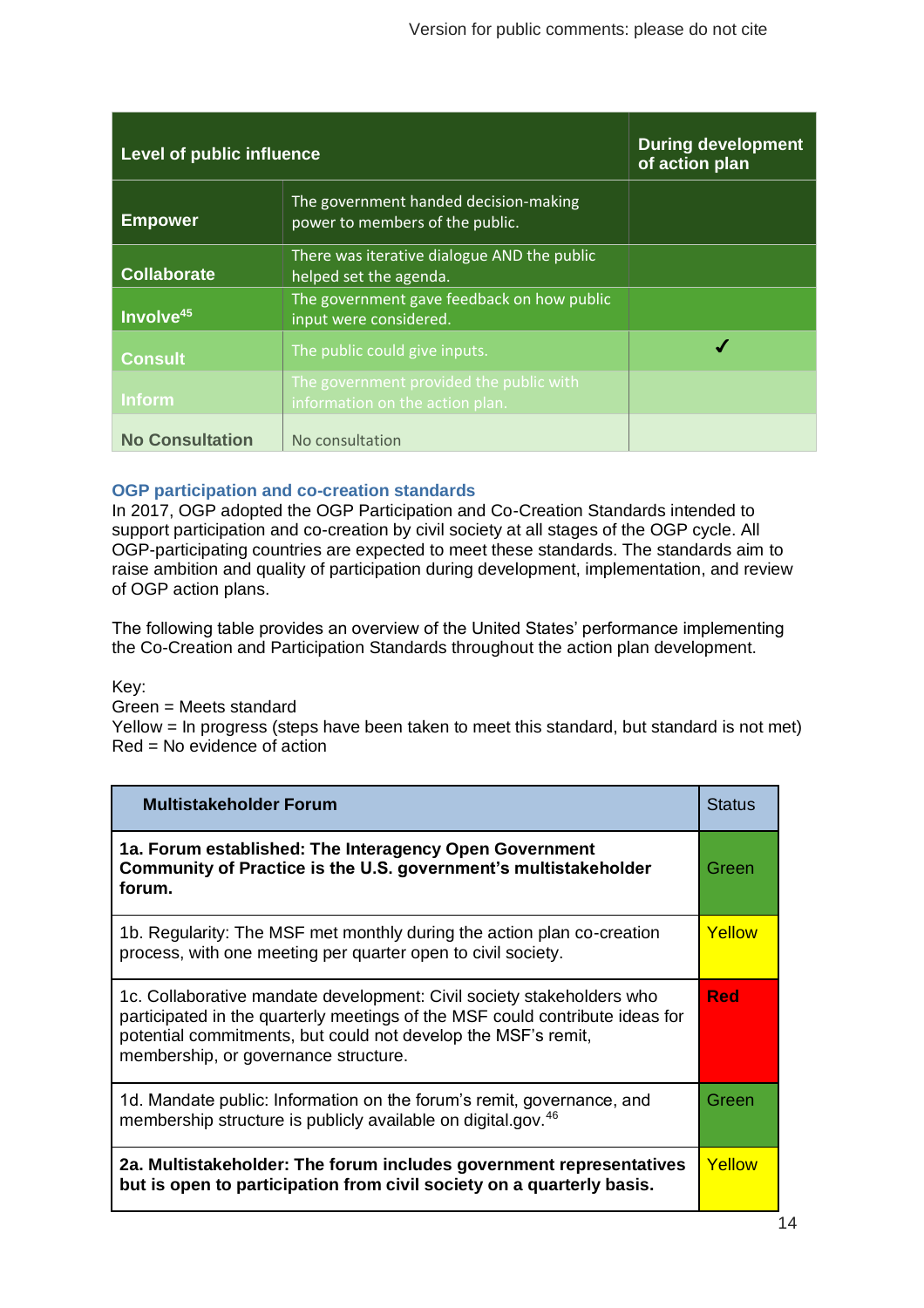| 2b. Parity: The forum includes government representatives but is open to<br>participation from civil society on a quarterly basis.                                                                                                                                               | Yellow |
|----------------------------------------------------------------------------------------------------------------------------------------------------------------------------------------------------------------------------------------------------------------------------------|--------|
| 2c. Transparent selection: Nongovernment members of the MSF could<br>voluntarily choose to participate in quarterly meetings that were open<br>to civil society stakeholders, and were not pre-selected by the<br>government or subject to any screening or application process. | Green  |
| 2d. High-level government representation: While the MSF was broadly<br>open to interagency participation, the extent of high-level government<br>representation was unclear.                                                                                                     | Yellow |
| 3a. Openness: The forum includes government representatives but is<br>open to civil society on a quarterly basis, with discussion covering<br><b>NAP commitments.</b>                                                                                                            | Green  |
| 3b. Remote participation: Participation in the MSF's quarterly meetings was<br>open to remote civil society stakeholders via teleconference.                                                                                                                                     | Green  |
| 3c. Minutes: The forum previously maintained a public Google group to<br>facilitate collaboration and discussion with civil society, but the government-<br>provided link is no longer active at the time of writing. <sup>47</sup>                                              | Yellow |

| <b>Action Plan Development</b>                                                                                                                                                                                                                                                                                            |        |
|---------------------------------------------------------------------------------------------------------------------------------------------------------------------------------------------------------------------------------------------------------------------------------------------------------------------------|--------|
| 4a. Process transparency: The government maintains Open. USA.gov as<br>the main landing page for U.S. open government initiatives, but the page<br>contains no information beyond U.S. national action plans and several<br>examples of past commitments.                                                                 | Yellow |
| 4b. Documentation in advance: The government shared information<br>regarding action plan co-creation meetings and requests for commitment<br>suggestions via open.USA.gov and on a NAP4 GitHub page.                                                                                                                      | Green  |
| 4c. Awareness-raising: The forum previously maintained a public Google<br>group to facilitate collaboration and discussion with civil society, but the<br>government-provided link is no longer active at the time of writing. <sup>48</sup>                                                                              | Yellow |
| 4d. Communication channels: The forum previously maintained a public<br>Google group to facilitate collaboration and discussion with civil society<br>and solicited action plan commitment inputs via a public GitHub page, but<br>the government-provided link is no longer active at the time of writing. <sup>49</sup> | Yellow |
| 4e. Reasoned response: Neither the MSF nor the government<br>published its reasoning behind NAP4 decisions or systematically<br>responded to major categories of public comment.                                                                                                                                          | Red    |
| 5a. Repository: The government maintained a public GitHub<br>repository of public submissions of potential commitments, but did<br>not publicly release related documents more broadly, such as                                                                                                                           | Yellow |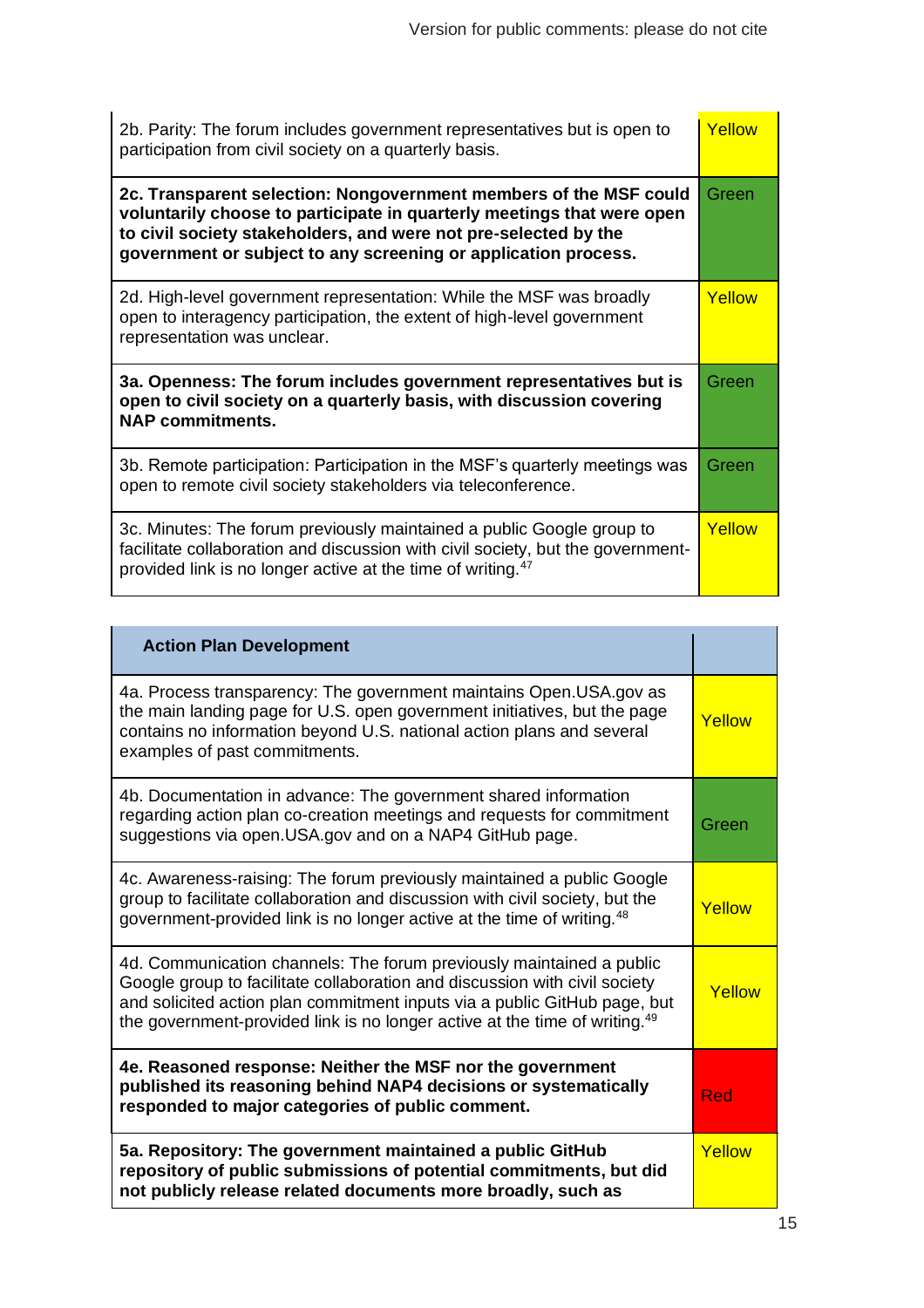**documents explaining whether and to what degree nongovernment stakeholders' feedback surrounding the action plan (as submitted during the co-creation process) was ultimately taken into account.<sup>50</sup>**

<sup>2</sup> The U.S. government faced an initial deadline of 30 June 2017 to submit NAP4 to the OGP per OGP Articles of Governance. On 31 October 2017, the then Acting Federal Chief Information Officer of OMB informed the OGP that NAP4's publication would be delayed until early 2018 to "fine tune a strong and quality action plan reflective of national priorities." OGP informed the U.S. government on 5 December 2017 that it had "acted contrary to the OGP process" for the NAP4 development cycle. Dr. Sanjay Pradhan (OGP's Chief Executive Officer), letter to Margie Graves (Acting Federal Chief Information Office, OMB), 5 Dec. 2017,

[https://www.opengovpartnership.org/wp-content/uploads/2019/06/OGP\\_Letter\\_USA\\_December2017.pdf.](https://www.opengovpartnership.org/wp-content/uploads/2019/06/OGP_Letter_USA_December2017.pdf) *See also* Margie Graves, letter to Dr. Sanjay Pradhan, 31 Oct. 2017[, https://www.opengovpartnership.org/wp](https://www.opengovpartnership.org/wp-content/uploads/2017/11/United-States_NAP4_Delay-Letter.pdf)[content/uploads/2017/11/United-States\\_NAP4\\_Delay-Letter.pdf.](https://www.opengovpartnership.org/wp-content/uploads/2017/11/United-States_NAP4_Delay-Letter.pdf)

<sup>3</sup> OGP informed the U.S. government that in accordance with OGP's *Government Point of Contact Manual*, the U.S. would shift from an "odd year grouping to the even year grouping," thus extending the deadline from a grace-period date of 31 Dec. 2017 to 31 Aug. 2018. However, the U.S. government failed to meet both the Aug. 2018 deadline, and an extended deadline of 31 December 2018. Dr. Sanjay Pradhan (OGP), letter to Margie Graves (OMB), 19 Jan. 2018, [https://www.opengovpartnership.org/wp-](https://www.opengovpartnership.org/wp-content/uploads/2019/06/United-States_Cohort-Shift-Letter_January2018.pdf)

[content/uploads/2019/06/United-States\\_Cohort-Shift-Letter\\_January2018.pdf.](https://www.opengovpartnership.org/wp-content/uploads/2019/06/United-States_Cohort-Shift-Letter_January2018.pdf)

<sup>4</sup> On 15 January 2019, OGP formally notified the U.S. government that it had been returned to the "odd year" cohort, resulting in a new action plan submission deadline of 31 August 2019. The notice also informed the U.S. that it had "acted contrary to OGP process for two consecutive action plan cycles" and would "be placed under review by the OGP Criteria & Standards Subcommittee…to resolve the issues that have caused the delays in submitting the Action Plan." Dr. Sanjay Pradhan (OGP), letter to Margie Graves (OMB), 19 Jan. 2018, [https://www.opengovpartnership.org/wp-content/uploads/2019/06/United-States\\_Cohort-Shift-](https://www.opengovpartnership.org/wp-content/uploads/2019/06/United-States_Cohort-Shift-Letter_January2018.pdf)[Letter\\_January2018.pdf.](https://www.opengovpartnership.org/wp-content/uploads/2019/06/United-States_Cohort-Shift-Letter_January2018.pdf)

<sup>5</sup> Government of the United States, *The Open Government Partnership: Fourth Open Government National Action Plan for the United States of America* (OGP, Feb. 2019)[, https://open.usa.gov/assets/files/NAP4-fourth](https://open.usa.gov/assets/files/NAP4-fourth-open-government-national-action-plan.pdf)[open-government-national-action-plan.pdf.](https://open.usa.gov/assets/files/NAP4-fourth-open-government-national-action-plan.pdf) For confirmation of date of publication, *see* Jory Heckman, "White House Hints at Federal Data Strategy, OPEN Govt Data Act, In open-government strategy" (*Federal News Network,* 22 Feb. 2019), [https://federalnewsnetwork.com/digital-government/2019/02/white-house-hints-at](https://federalnewsnetwork.com/digital-government/2019/02/white-house-hints-at-federal-data-strategy-open-govt-data-act-in-open-government-strategy/)[federal-data-strategy-open-govt-data-act-in-open-government-strategy/.](https://federalnewsnetwork.com/digital-government/2019/02/white-house-hints-at-federal-data-strategy-open-govt-data-act-in-open-government-strategy/)

<sup>6</sup> OGP, "Country Support Updates" in *OGP Gazette* (Feb. 2019), [https://us3.campaign](https://us3.campaign-archive.com/?u=b25f647af089f5f52485a663d&id=03db2be581)[archive.com/?u=b25f647af089f5f52485a663d&id=03db2be581.](https://us3.campaign-archive.com/?u=b25f647af089f5f52485a663d&id=03db2be581)

<sup>7</sup> Anonymous, interviews by IRM researcher, May 2020.

8 *Id*.

9 *Id*. Interviewees were unable to definitively recall whether participation was available via videoconference. For example, while one interviewee noted that some co-creation events were livestreamed, another indicated that video livestreaming was unlikely to have occurred due to government security protocols.

<sup>10</sup> USA.gov, "Help Create the 4<sup>th</sup> U.S. National Action Plan for Open Government" (accessed Oct. 2020), [https://open.usa.gov/national-action-plan/4/.](https://open.usa.gov/national-action-plan/4/) The IRM researcher could not ascertain which government body was responsible for posting the initial call for feedback.

<sup>11</sup> *Id*.

<sup>12</sup> The formal invitation can be found via EventBrite. OMB, "NAP 4 Working Session" (accessed 10 Mar. 2020), [https://www.eventbrite.com/e/nap-4-working-session-registration-46585789350#.](https://www.eventbrite.com/e/nap-4-working-session-registration-46585789350)

13 USA.gov, "Help Create the 4<sup>th</sup> U.S. National Action Plan for Open Government."

<sup>14</sup> Interviews by IRM researcher, May 2020.

<sup>15</sup> Tajha Chappellet-Lanier, "The Fourth National Action Plan for Open Government is Coming. But What Will Transparency Look Like Under Trump?" (FedScoop, 5 Oct. 2017)[, https://www.fedscoop.com/national-action](https://www.fedscoop.com/national-action-plan-open-government-2017/)[plan-open-government-2017/.](https://www.fedscoop.com/national-action-plan-open-government-2017/)

 $16$  *Id.* 

<sup>17</sup> DemandProgress, "Our Mission" (accessed 10 Mar. 2020), [https://demandprogress.org/about/.](https://demandprogress.org/about/)

<sup>1</sup> Federal responsibility for NAP4 ultimately fell to the Office of American Innovation partway through the action plan's creation, with other agencies—notably the State Department. and GSA—contributing to the NAP's design and realization. The IRM researcher couldn't determine each agency's contributions from public information and interviews. NAP4's ownership within the government remained largely fluid (with several interviewees making "pass the football" analogies) until OAI ultimately assumed responsibility following its establishment in March 2017. The IRM researcher was unable to determine the exact timeframe surrounding OAI's designation as the lead agency responsible for NAP4. One interviewee further noted that the White House Office of Management and Budget (OMB) supported the plan's development, but couldn't delineate its responsibilities relative to OAI. Anonymous, interviews by IRM researcher, May 2020.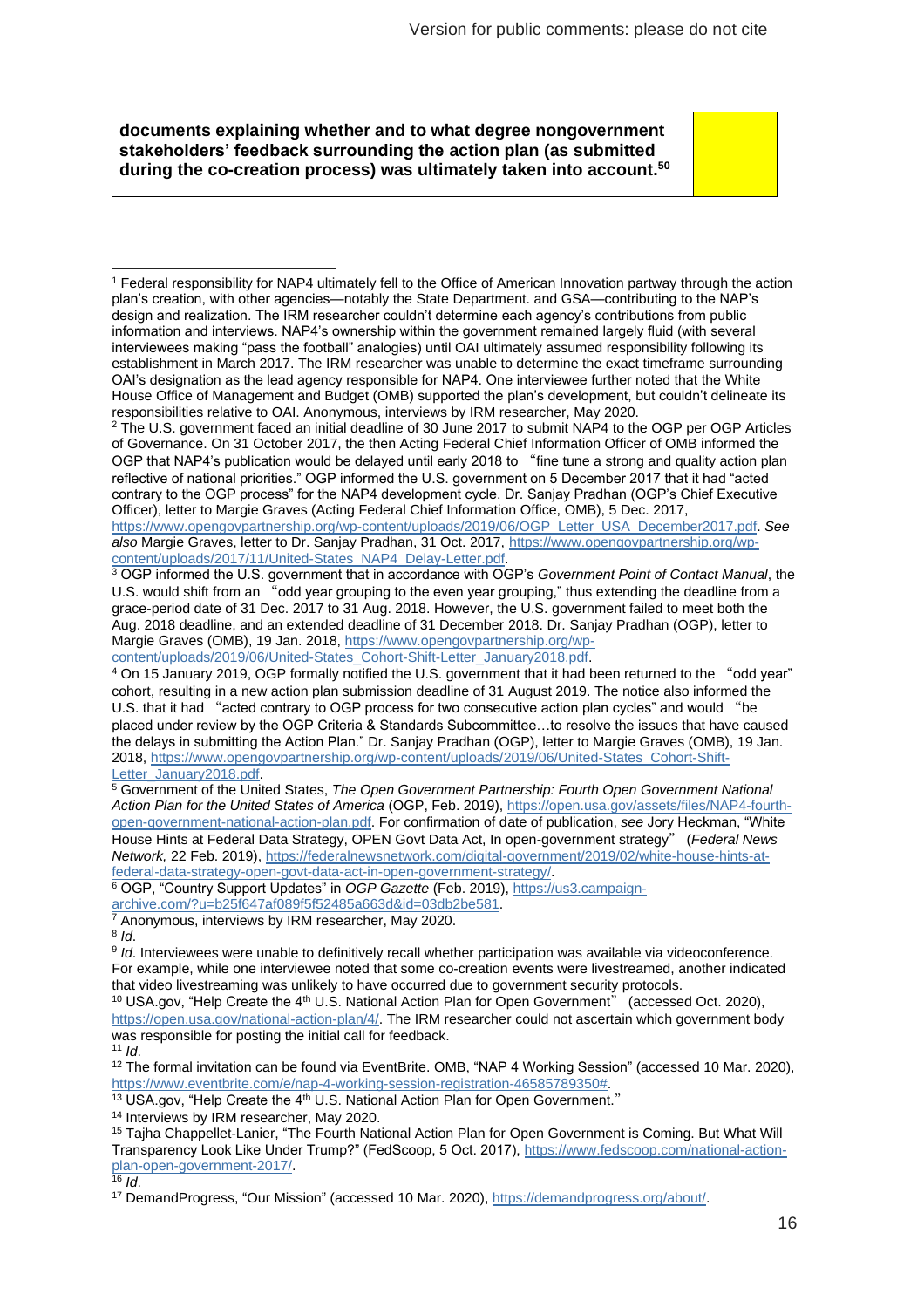<sup>18</sup> Chappellet-Lanier, "The Fourth National Action Plan for Open Government is Coming;" Alex Howard (former Dep. Dir. of the Sunlight Foundation) and John Wonderlich (Exec. Dir. of the Sunlight Foundation, a prominent nonprofit focused on increasing government transparency and accountability), echoed this sentiment. The pair note that as of 2017, "the substance of the [action plan co-creation] framework and the Trump administration's clouded record on open government both call into serious question the legitimacy not only of the process, which is generally led by mid-level government officials, but also participation in the Open Government Partnership by the United States." Alex Howard and John Wonderlich, "Trump Administration Commits to Participating in Open Government Partnership" (Sunlight Foundation, 8 Sept. 2017),

[https://sunlightfoundation.com/2017/09/08/trump-administration-commits-to-participating-in-open-government](https://sunlightfoundation.com/2017/09/08/trump-administration-commits-to-participating-in-open-government-partnership/)[partnership/;](https://sunlightfoundation.com/2017/09/08/trump-administration-commits-to-participating-in-open-government-partnership/) "In the Trump era, until we start seeing federal agencies, Cabinet members, and the White House itself using social media, mobile devices, radio, and TV appearances to not only inform and engage the public but to incorporate public feedback into meaningful government reform proposals – including sitting down with journalists for interviews about the effort and its goals – unfortunately there's little reason to trust that this… commitment to open government is serious." Alex Howard, "USA to pursue co-creation of new national action plan on open government during Trump era" (E Pluribus Unum, 31 May 2018)[, https://e-](https://e-pluribusunum.org/2018/05/31/usa-to-pursue-co-creation-of-new-national-action-plan-on-open-government-during-trump-era/)

[pluribusunum.org/2018/05/31/usa-to-pursue-co-creation-of-new-national-action-plan-on-open-government](https://e-pluribusunum.org/2018/05/31/usa-to-pursue-co-creation-of-new-national-action-plan-on-open-government-during-trump-era/)[during-trump-era/.](https://e-pluribusunum.org/2018/05/31/usa-to-pursue-co-creation-of-new-national-action-plan-on-open-government-during-trump-era/)

<sup>19</sup> Lisa Rosenberg and Jesse Franzblau, "Delay in U.S. Government's Open Government Partnership Plan: A Harbinger of Things to Come?" (Open the Government, 1 Nov. 2017),

[https://www.openthegovernment.org/delay-in-u-s-governments-open-government-partnership-plan-a](https://www.openthegovernment.org/delay-in-u-s-governments-open-government-partnership-plan-a-harbinger-of-things-to-come/)[harbinger-of-things-to-come/.](https://www.openthegovernment.org/delay-in-u-s-governments-open-government-partnership-plan-a-harbinger-of-things-to-come/)

<sup>20</sup> Howard and Wonderlich, "Trump Administration Commits to Participating in Open Government Partnership." Hudson Hollister, founder of the Data Coalition, a nonprofit advocating for responsible and open government data policies, has a similar opinion on continuing the NAP process; he'd "prefer the Trump administration to keep doing it" and allow for civil society to subsequently hold the government accountable for the plan's contents, but nevertheless has reservations about the plan's focus on e-governance instead of transparency. Chappellet-Lanier, "The Fourth National Action Plan for Open Government is Coming."

<sup>21</sup> Chappellet-Lanier, "The Fourth National Action Plan for Open Government is Coming."

 $22$  The Interagency Open Government Working Group was established in 2010 as a "forum for open government processionals across agencies to share best practices to promote transparency, participation, and collaboration." While group members meet monthly, meetings are opened to civil society on a quarterly basis. Digital.gov, "OpenGov Community" (accessed 10 Mar. 2020)[, https://digital.gov/communities/open-gov/.](https://digital.gov/communities/open-gov/) <sup>23</sup> For confirmation of GSA hosting, *see* Howard, "USA to pursue co-creation of new national action plan on open government during Trump era."

<sup>24</sup> USA.gov, "Help Create the 4<sup>th</sup> U.S. National Action Plan for Open Government."

<sup>25</sup> GitHub, "GSA/participate-nap4" (accessed 10 Mar. 2020), [https://github.com/GSA/participate-](https://github.com/GSA/participate-nap4/issues?q=is%3Aopen+is%3Aissue+label%3A2017)

[nap4/issues?q=is%3Aopen+is%3Aissue+label%3A2017.](https://github.com/GSA/participate-nap4/issues?q=is%3Aopen+is%3Aissue+label%3A2017)

<sup>26</sup> GitHub, (accessed 10 Mar. 2020),

[https://github.com/GSA/participate-nap4/issues/73.](https://github.com/GSA/participate-nap4/issues/73)

<sup>27</sup> Related comments include #63 "Open Procurement" [\(https://github.com/GSA/participate-nap4/issues/63\)](https://github.com/GSA/participate-nap4/issues/63) and #62 "Implement Open Contracting Data Standard to link information across the contracting chain and increase competition for public contracts" [\(https://github.com/GSA/participate-nap4/issues/62\)](https://github.com/GSA/participate-nap4/issues/62). Comment #120 "Focus on improvement meta data quality at agencies" is somewhat related

[\(https://github.com/GSA/participate-nap4/issues/120\)](https://github.com/GSA/participate-nap4/issues/120). All accessed 10 Mar. 2020.

<sup>28</sup> GitHub, (accessed 10 Mar. 2020)[, https://github.com/GSA/participate-nap4/issues/74.](https://github.com/GSA/participate-nap4/issues/74)

<sup>29</sup> GitHub, (accessed 10 Mar. 2020)[, https://github.com/GSA/participate-nap4/issues/76.](https://github.com/GSA/participate-nap4/issues/76)

<sup>30</sup> GitHub, (accessed 10 Mar. 2020)[, https://github.com/GSA/participate-nap4/issues/77.](https://github.com/GSA/participate-nap4/issues/77)

31 GitHub, (accessed 10 Mar. 2020)[, https://github.com/GSA/participate-nap4/issues/80.](https://github.com/GSA/participate-nap4/issues/80) Comment #64, " Develop Guidelines for Storing Federal-Funded Research," is closely related.

[\(https://github.com/GSA/participate-nap4/issues/64.](https://github.com/GSA/participate-nap4/issues/64)) Comment #152, "Expand the effort to make federally funded scientific research and it's [sic] associated data publicly available," is tangentially related based on the content of the comment. [\(https://github.com/GSA/participate-nap4/issues/152.](https://github.com/GSA/participate-nap4/issues/152)) All accessed 10 Mar. 2020. The most detailed comments, which are reflected in final NAP4 commitments, were submitted by Audrey Ariss, then Director of Research and Design at the Center for Open Data Enterprise. Ariss' GitHub username is " audrey-a." *See* GitHub, "Audrey-a" (accessed 10 Mar. 2020)[, https://github.com/audrey-a.](https://github.com/audrey-a)

<sup>32</sup> Anonymous, interviews by IRM researcher, May 2020.

33 Tajha Chappellet-Lanier, "U.S. Finally Submits Fourth National Action Plan for Open Government"

(FedScoop, 22 Feb. 2019), [https://www.fedscoop.com/national-action-plan-open-government-2019/.](https://www.fedscoop.com/national-action-plan-open-government-2019/)

 $^{34}$  The Act was formally signed into law on 14 January 2019 as Title II of "H.R.4174: Foundations for Evidence-Based Policymaking Act of 2018." 115<sup>th</sup> Congress of the United States, "H.R.4174 - Foundations for Evidence-Based Policymaking Act of 2018" (Congress.gov, 14 Jan. 2019), <u>https://www.congress.gov/bill/115th-</u> [congress/house-bill/4174/actions?KWICView=false.](https://www.congress.gov/bill/115th-congress/house-bill/4174/actions?KWICView=false) For complete text, *see* 115th Congress of the United States, "Public Law 115–435, 132 Stat. 5529" (GPO, 14 Jan. 2019),

[https://www.congress.gov/115/plaws/publ435/PLAW-115publ435.pdf.](https://www.congress.gov/115/plaws/publ435/PLAW-115publ435.pdf)

 $35$  Demand Progress, "Demand Progress Education Fund" (accessed 10 Mar. 2020).

<sup>36</sup> E Pluribus Unum (accessed 10 Mar. 2020), [https://e-pluribusunum.org/.](https://e-pluribusunum.org/)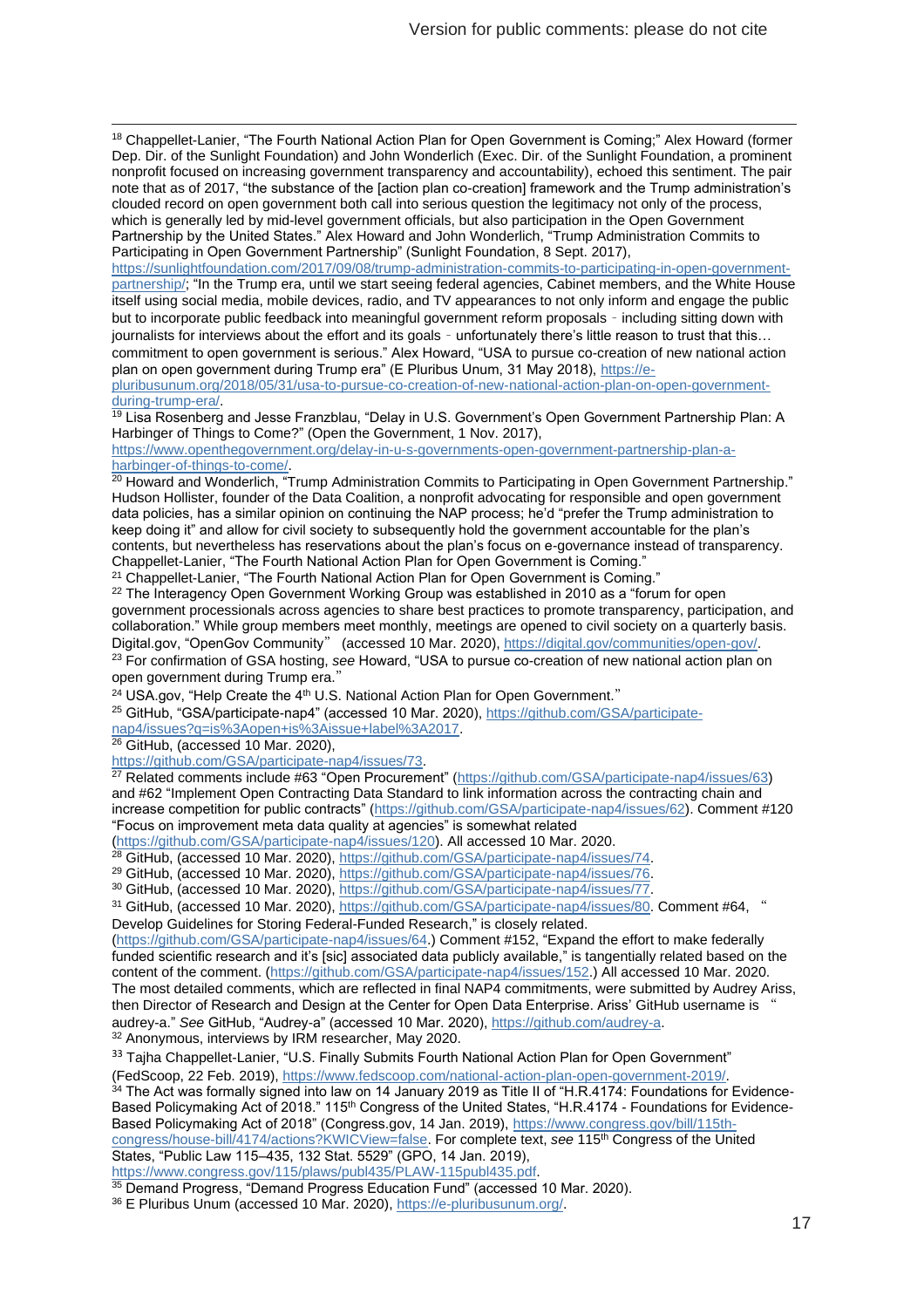<sup>37</sup> Alex Howard, "After Years of Delays and Democratic Regression, USA Releases Weak Open Government Plan" (E Pluribus Unum, 22 Feb. 2019), [https://e-pluribusunum.org/2019/02/22/after-years-of-delays-and](https://e-pluribusunum.org/2019/02/22/after-years-of-delays-and-democratic-regression-usa-releases-weak-open-government-plan/)[democratic-regression-usa-releases-weak-open-government-plan/.](https://e-pluribusunum.org/2019/02/22/after-years-of-delays-and-democratic-regression-usa-releases-weak-open-government-plan/)

<sup>38</sup> Jessie Bur (Federal Times, 25 Feb. 2019), [https://www.federaltimes.com/management/2019/02/25/new](https://www.federaltimes.com/management/2019/02/25/new-open-government-plan-doubles-down-on-old-priorities/)[open-government-plan-doubles-down-on-old-priorities/.](https://www.federaltimes.com/management/2019/02/25/new-open-government-plan-doubles-down-on-old-priorities/)

 $^{39}$  Tajha Chappellet-Lanier, "U.S. Finally Submits Fourth National Action Plan for Open Government"

(FedScoop, 22 Feb. 2019), [https://www.fedscoop.com/national-action-plan-open-government-2019/.](https://www.fedscoop.com/national-action-plan-open-government-2019/)

<sup>40</sup> Anonymous, interviews by IRM researcher, May 2020. <sup>41</sup> *Id*.

42 Howard, "USA to pursue co-creation of new national action plan on open government during Trump era." Elsewhere, Howard notes that the action plan's eighth commitment, "which is aimed at improving 'Public Participation in Developing Future U.S. National Action Plans,' is painfully ironic, given how little effort at public engagement the Trump White House and federal agencies made over the past two years." Howard, "After Years of Delays and Democratic Regression, USA Releases Weak Open Government Plan."

<sup>43</sup> Anonymous, interviews by IRM researcher, May 2020.

<sup>44</sup> IAP2, "IAP2 Spectrum" (accessed Oct. 2020),

[http://c.ymcdn.com/sites/www.iap2.org/resource/resmgr/foundations\\_course/IAP2\\_P2\\_Spectrum\\_FINAL.pdf.](http://c.ymcdn.com/sites/www.iap2.org/resource/resmgr/foundations_course/IAP2_P2_Spectrum_FINAL.pdf)

45 OGP's Articles of Governance also establish participation and co-creation requirements a country must meet in their action plan development and implementation to act according to OGP process. Based on these requirements, the United States acted contrary to OGP process twice during the development of NAP4 <sup>46</sup> Digital.gov, "OpenGov Community."

<sup>47</sup> The government-provided link is: [https://groups.google.com/forum/#!forum/us-open-government.](https://groups.google.com/forum/#!forum/us-open-government) *See* Digital.gov, "OpenGov Community."

<sup>48</sup> *Id*.

<sup>49</sup> *Id*.

<sup>50</sup> Anonymous interviews with individuals knowledgeable about the NAP4 co-creation process indicated that the aforementioned Google Group was the repository for announcements of NAP4 activities. However, the Google Group is no longer actively maintained as of the time of writing and its contents are therefore unavailable to the IRM researcher. Interviews conducted in May 2020.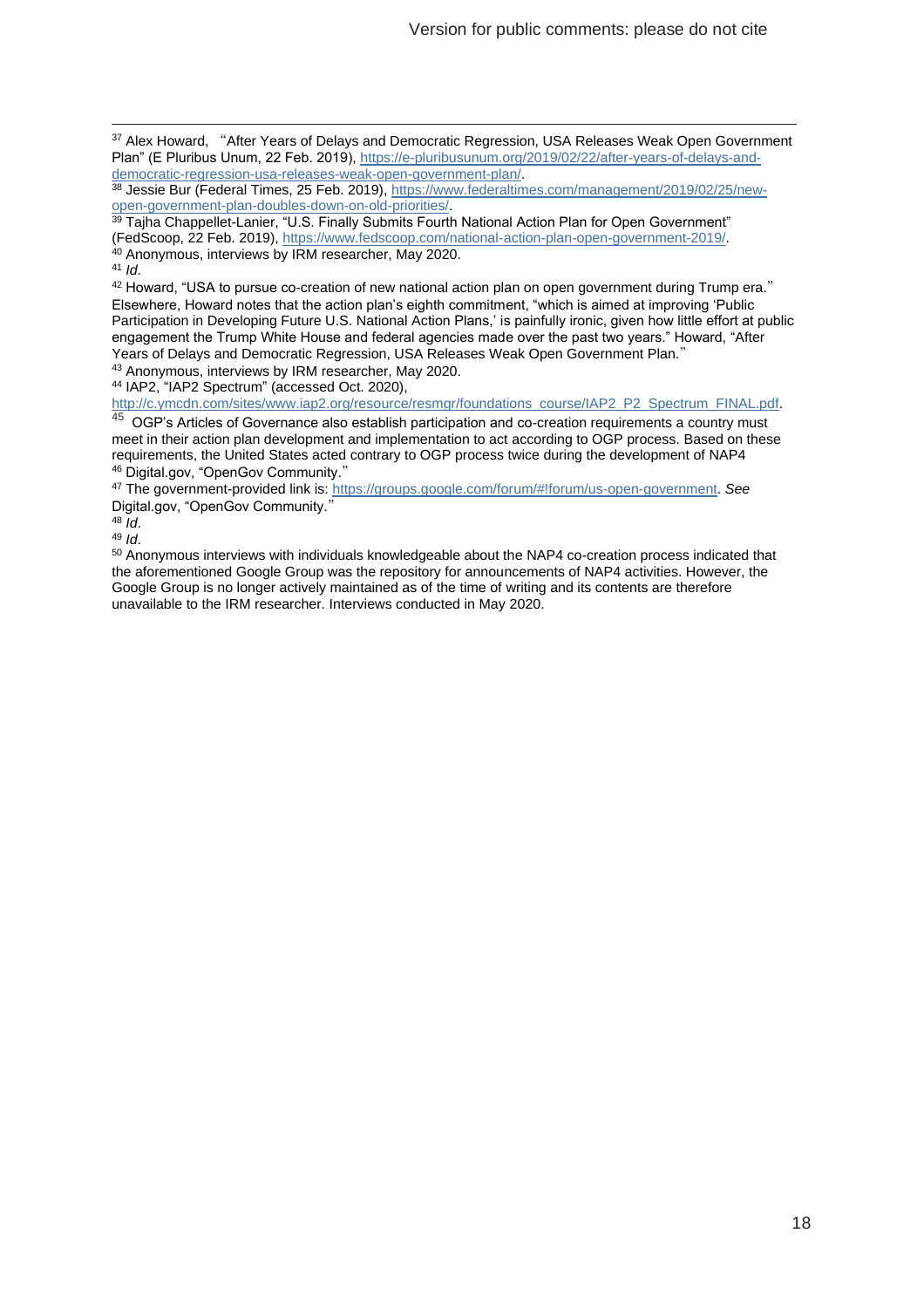# <span id="page-18-0"></span>**IV. Commitments**

All OGP-participating governments develop OGP action plans that include concrete commitments over a two-year period. Governments begin their OGP action plans by sharing existing efforts related to open government, including specific strategies and ongoing programs.

Commitments should be appropriate to each country's unique circumstances and challenges. OGP commitments should also be relevant to OGP values laid out in the OGP Articles of Governance and Open Government Declaration signed by all OGP-participating countries.<sup>1</sup> The indicators and method used in the IRM research can be found in the IRM Procedures Manual.<sup>2</sup> A summary of key indicators the IRM assesses can be found in the Annex of this report.

#### **General overview of the commitments**

The action plan contains eight commitments. Four are directly aligned with submissions from interested stakeholders during the co-creation process. The action plan broadly centers on transparency, including commitments that leverage data to reduce the ongoing opioid crisis and improve transparency within the intelligence community. Previous plans included a larger amount of commitments, thereby covering a wider range of areas. The 2013−2015 action plan stood out for its commitments on transparency in the extractive industries, fiscal transparency, government integrity, and justice and law enforcement, while the 2015−2017 focused on climate data, open health, and police data.

The current action plan includes one commitment with a transformative potential impact (Commitment #2), but is less ambitious than the previous action plans regarding the number of starred commitments. The current plan has one starred commitment compared to four in the prior plan. Given the smaller number of commitments (8 compared to the prior plan's 52), the current plan also has a more limited range of substantive issues.

<sup>1</sup> OGP, "Articles of Governance" (17 Jun. 2019),

[https://www.opengovpartnership.org/articles-of-governance/.](https://www.opengovpartnership.org/articles-of-governance/)

<sup>&</sup>lt;sup>2</sup> OGP, "IRM Procedures Manual" (16 Sept. 2017), [https://www.opengovpartnership.org/documents/irm](https://www.opengovpartnership.org/documents/irm-procedures-manual)[procedures-manual.](https://www.opengovpartnership.org/documents/irm-procedures-manual)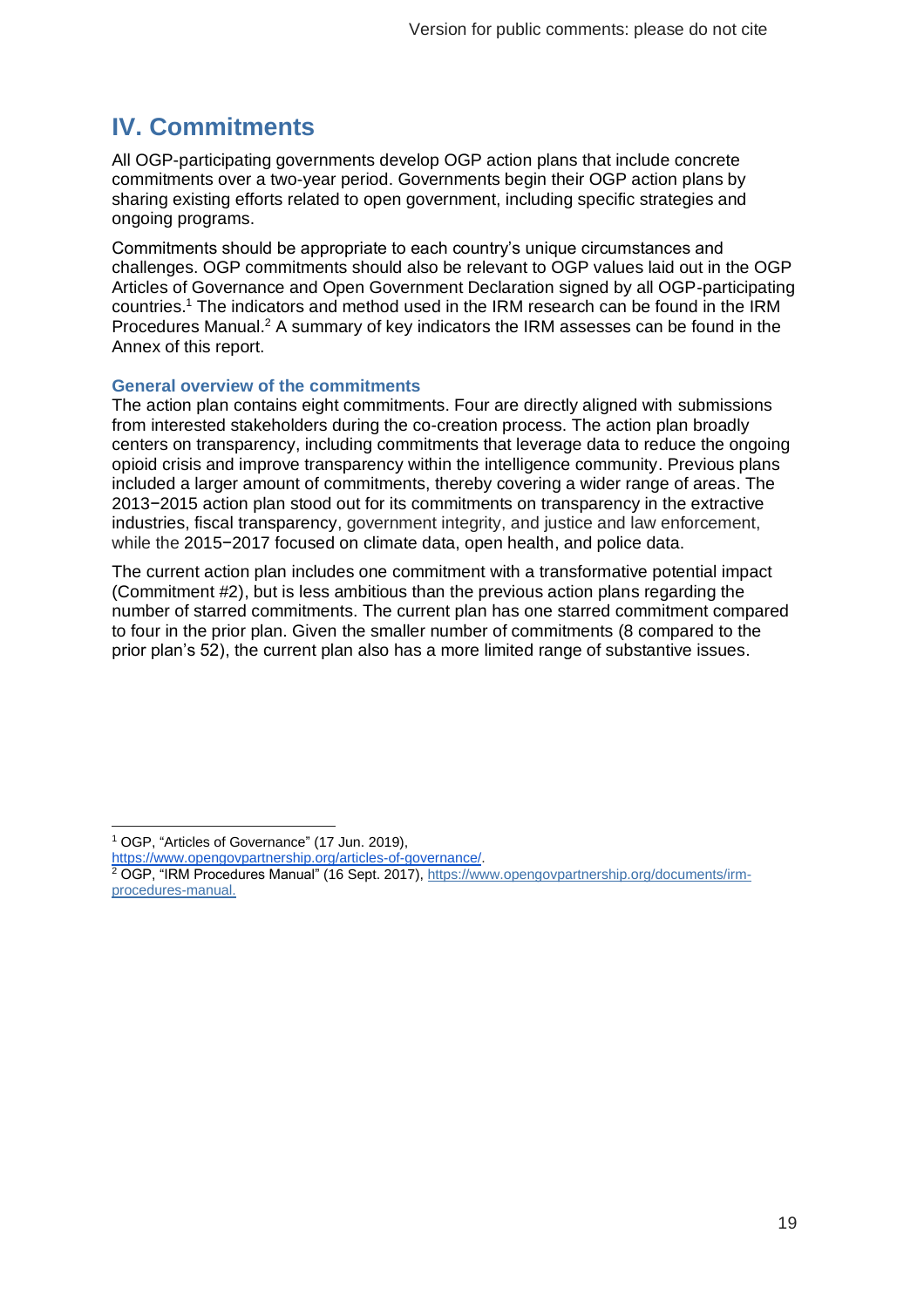### <span id="page-19-0"></span>**1. Leverage Data as a Strategic Asset: Publish a Comprehensive Federal Data Strategy**

#### **Main Objective**

*"To deliver a comprehensive Federal Data Strategy that encompasses Federal and Federally-sponsored program, statistical, and mission-support data."*

#### **Milestones**

None provided.

**Editorial Note:** For the complete text of this commitment, please see the United States' action plan at: [https://open.usa.gov/assets/files/NAP4-fourth-open-government-national](https://open.usa.gov/assets/files/NAP4-fourth-open-government-national-action-plan.pdf)[action-plan.pdf.](https://open.usa.gov/assets/files/NAP4-fourth-open-government-national-action-plan.pdf)

| <b>IRM Design Report Assessment</b> |                                                                                                   |
|-------------------------------------|---------------------------------------------------------------------------------------------------|
| Verifiable:                         | Yes                                                                                               |
| Relevant:                           | Yes<br>Access to information; technology and<br>innovation for transparency and<br>accountability |
| <b>Potential impact:</b>            | Minor                                                                                             |

#### **Commitment analysis**

This commitment will develop a comprehensive Federal Data Strategy covering federal and federally-sponsored program, statistical, and mission-support data. The strategy will enable the government to leverage data while executing government missions in an accountable and efficient manner, foster economic growth, and improve citizens' quality of life. Per the official U.S. Federal Data Strategy website,<sup>1</sup> the strategy will "fully leverage the value of federal data for missions, service, and the public good by guiding the government in practicing ethical governance, conscious design, and a learning culture."<sup>2</sup>

The commitment comes from the President's Management Agenda of March 2018, roughly a year prior to NAP4.<sup>3</sup> One of the agenda's goals is "Leveraging Data as a Strategic Asset," which would develop a Federal Data Strategy.<sup>4</sup> This goal's action plan includes four sub-goals:<sup>5</sup>

1. Enterprise Data Governance ("managing government data as a strategic asset"); 6

2. Access, Use, and Augmentation (facilitating better access to and use of federally held data);

3. Decision-Making and Accountability (facilitating the use of data to support decision-making both internal and external to government); and

4. Commercialization, Innovation and Public Use (facilitating data usage by public and commercial ventures).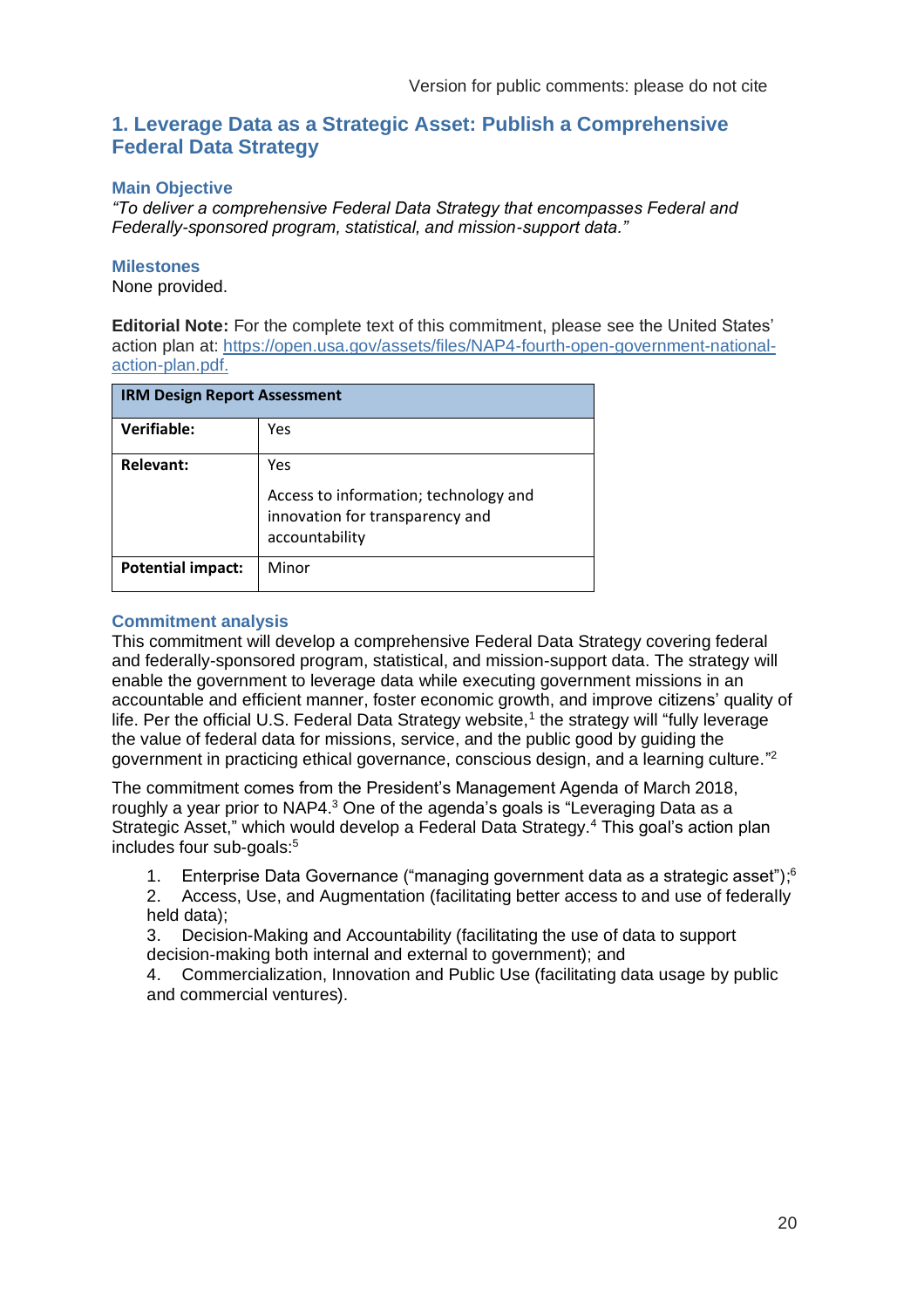The value and scope of leveraging federally-held data is not trivial. Nick Hart, CEO of the Data Coalition (a U.S. data trade association) and former director of policy and research for the U.S. Commission on Evidence-Based Policymaking, estimated the value of data provided *by* the public *to* the U.S. government at \$143 billion annually.<sup>7</sup> William Brantley, Training Administrator for the U.S. Patent and Trademark Office's Global Intellectual Property Academy notes that the U.S. federal government is perhaps the largest data producer worldwide, and federally-held data is a "a major driver of the American economy as businesses use the data to make decisions or blend the government data into products and services sold to consumers."<sup>8</sup> The commitment's value regarding both the scope of federally-held data and that data's commercial value is evident.

The commitment is relevant to the OGP values of access to information (as it will provide access to federal data, presumed by the IRM researcher to imply *public* access), and technology and innovation for transparency and accountability (as it will leverage data for government activities and better citizen outcomes, i.e., economic growth and quality of life). Prior to the aforementioned President's Management Agenda, which informs this commitment, the U.S. government did not have a formal federal data strategy. This therefore represents an opening of government relative to the status quo, with particular emphasis on the four sub-goals listed above.

Regarding potential impact, 80 government and nongovernment participants met in May 2018 to discuss the President's "Leveraging Data" goal from his agenda. They identified four broad challenges the proposed strategy would address: (1) barriers to interagency collaboration such as complex data-sharing agreements and uncertainty surrounding data ownership; (2) restrictions on data use due to no national standard on redacting personally identifying information (PII) and other legal concerns; (3) confusion surrounding the broader legal framework for using federal data; and (4) a lack of interoperability and data standards, specifically surrounding metadata and sensitive information. <sup>9</sup> These challenges obstruct efficient, broad, and accountable use of federal data.

However, neither this commitment, nor its presidential counterpart, clearly specify what data is covered or state whether it applies to all federal data or just a portion. Neither do they specify *how* the government will leverage federal data to improve quality of life or make federal data more efficient and accountable. Therefore, the commitment's potential impact on access to information cannot be assessed as more than minor. On these grounds, the IRM researcher similarly assessed the commitment's potential impact on technology and innovation for transparency and accountability.

Given the four challenges identified in May 2018, the commitment's ability to address them, and the potential monetary value of the data at stake, the IRM researcher assesses that the commitment has a minor potential impact on opening government. The commitment would have a potentially moderate or transformative impact if it provided clearer metrics surrounding its scope, how data will be leveraged, and the range of data covered by the strategy.

If this commitment is carried over to the next action plan, the IRM researcher advises greater emphasis on well-defined, measurable outputs.

<sup>1</sup> The Federal Data Strategy website is managed by GSA Technology Transformation Services and is led by the Federal Data Strategy Development Team, comprised of representatives from OMB (Executive Office of President Co-Lead), the Office of Science and Technology Policy (Executive Office of President Co-Lead), the Dept. of Commerce (Agency Co-Lead), and the Small Business Admin. (Agency Co-Lead). Federal Data Strategy, "About: Team" (GSA Technology Transformation Services, accessed 8 Mar. 2020), [https://strategy.data.gov/team/.](https://strategy.data.gov/team/) *See also* Performance.gov, "Leveraging Data as a Strategic Asset" (accessed 8 Mar. 2020),

[https://www.performance.gov/CAP/action\\_plans/FY2018\\_Q1\\_Data\\_Accountability\\_Transparency.pdf.](https://www.performance.gov/CAP/action_plans/FY2018_Q1_Data_Accountability_Transparency.pdf) <sup>2</sup> Federal Data Strategy, "About: Background" (GSA Technology Transformation Services, accessed 8 Mar. 2020), [https://strategy.data.gov/background/.](https://strategy.data.gov/background/)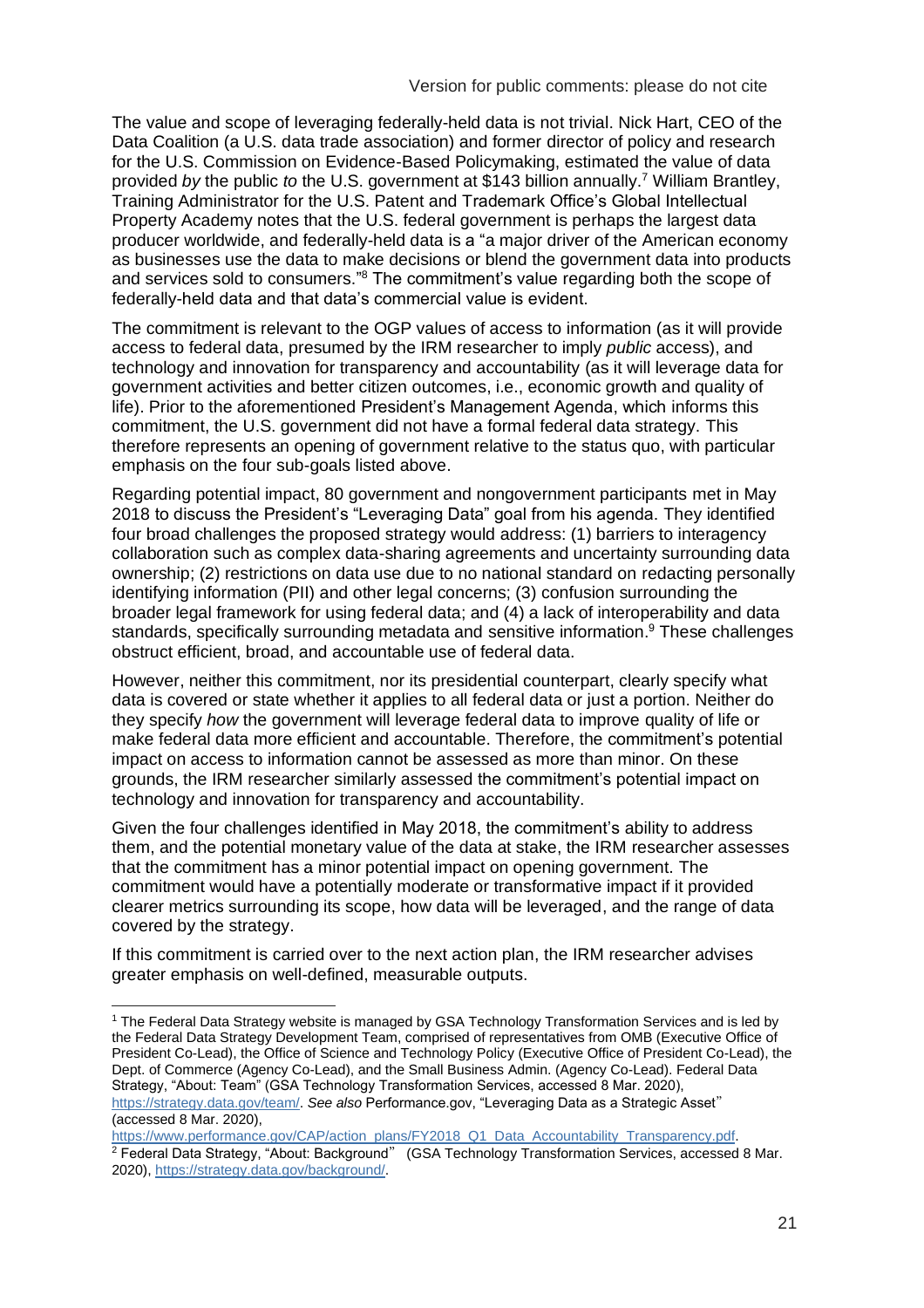<sup>3</sup> NAP4 is dated February 2019. Government of the United States, *The Open Government Partnership: Fourth Open Government National Action Plan for the United States of America* (OGP, Feb. 2019),

[https://open.usa.gov/assets/files/NAP4-fourth-open-government-national-action-plan.pdf.](https://open.usa.gov/assets/files/NAP4-fourth-open-government-national-action-plan.pdf) The President's Management Agenda is a long-term vision for modernizing and improving the federal government. The Agenda uses Cross-Agency Priority (CAP) Goals to coordinate and publicly track implementation across Federal agencies. *See* Executive Office of the President, "President's Management Agenda" (GSA and OMB, accessed 8 Mar. 2020),<https://www.performance.gov/PMA/PMA.html.>

<sup>4</sup> Virtually identical to NAP4's Commitment 1, this goal will "leverage data as a strategic asset to grow the economy, increase the effectiveness of the Federal Government, facilitate oversight, and promote transparency." Performance.gov, "Leveraging Data as a Strategic Asset" (accessed 8 Mar. 2020), 2, [https://www.performance.gov/CAP/action\\_plans/FY2018\\_Q1\\_Data\\_Accountability\\_Transparency.pdf.](https://www.performance.gov/CAP/action_plans/FY2018_Q1_Data_Accountability_Transparency.pdf) 5 *Id*. *See also* Performance.gov, "CAP Goal Overview: Leveraging Data as a Strategic Asset" (GSA and OMB, accessed 8 Mar. 2020), [https://www.performance.gov/CAP/leveragingdata/.](https://www.performance.gov/CAP/leveragingdata/)

<sup>6</sup> Performance.gov, "Leveraging Data as a Strategic Asset" at 7.

<sup>7</sup> Nick Hart, "The Federal Data Strategy is a Trump Plan We Should All Support" (NextGov, 2 Jul. 2019), [https://www.nextgov.com/ideas/2019/07/federal-data-strategy-trump-plan-we-should-all-support/158153/.](https://www.nextgov.com/ideas/2019/07/federal-data-strategy-trump-plan-we-should-all-support/158153/) <sup>8</sup> William Brantley, "The Value of Federal Government Data" (Digital.gov, 14 Mar.2018), [https://digital.gov/2018/03/14/data-briefing-value-federal-government-data/.](https://digital.gov/2018/03/14/data-briefing-value-federal-government-data/)

<sup>9</sup> The Center for Open Data Enterprise, "Roundtable on Leveraging Data as a Strategic Asset: Key Takeaways" (May 2018), 3 [http://reports.opendataenterprise.org/OMB-Key-Takeaways-Report.pdf.](http://reports.opendataenterprise.org/OMB-Key-Takeaways-Report.pdf)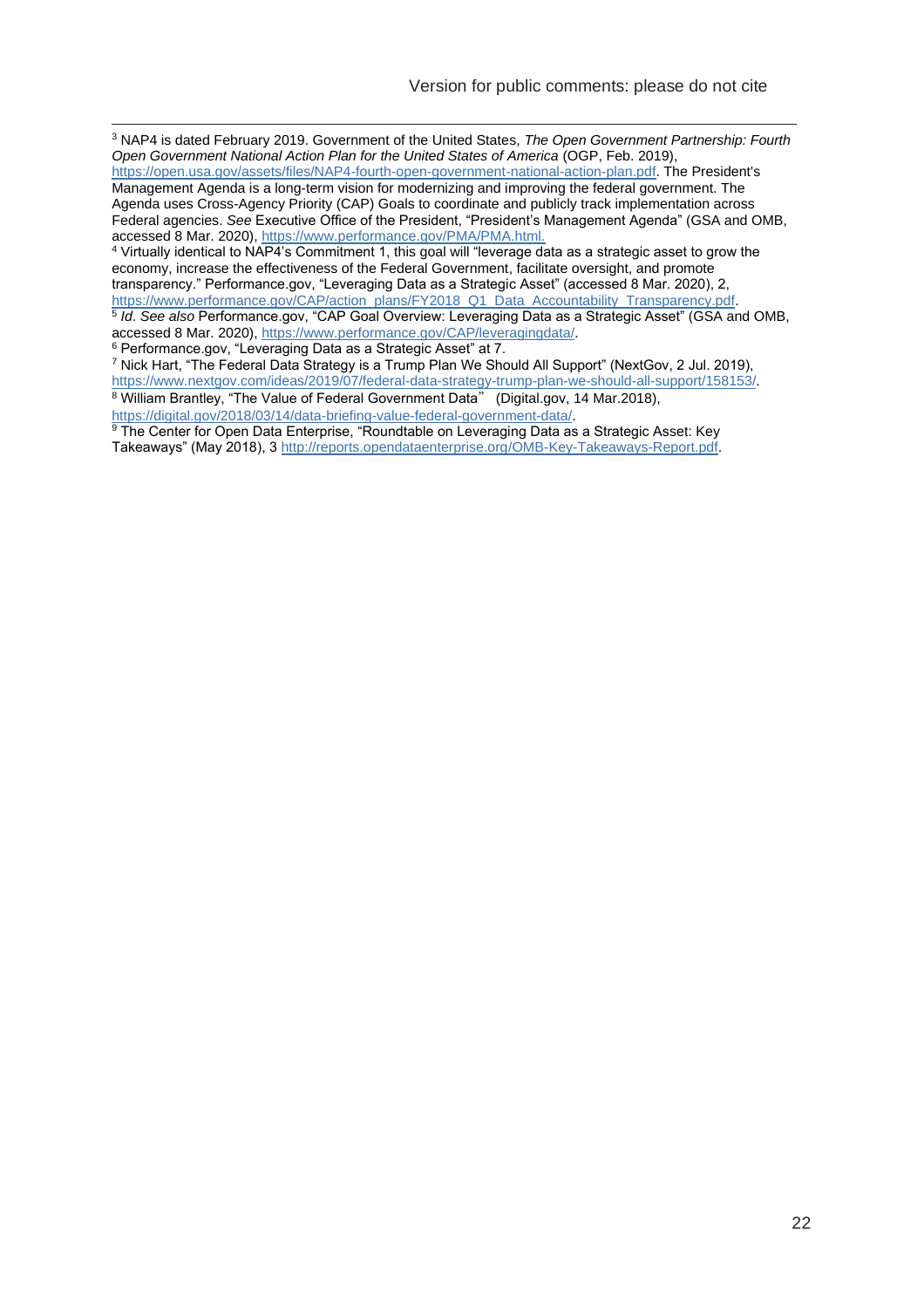# <span id="page-22-0"></span>**2. Ensure Accountability for Grants**

#### **Main Objective**

*"Pursue Results-Orientated Accountability for Grants by improving the transparency of the Federal grant-making process to the American public. The System for Award Managements<sup>1</sup> (SAM) will become the central repository for common government-wide certifications and representations required of Federal grant recipients.* 

#### **Milestones**

*"Review data standards when they are published to ensure completeness and accuracy, and inclusion of critical distinctions in types of grants and recipients." "Align agency grant-related reform initiatives to the President's Management Agenda." "Modify existing, or design new, grant systems to use government-wide data standards."*

**Editorial Note:** For the complete text of this commitment, please see the United States' action plan at: [https://open.usa.gov/assets/files/NAP4-fourth-open-government-national](https://open.usa.gov/assets/files/NAP4-fourth-open-government-national-action-plan.pdf)[action-plan.pdf.](https://open.usa.gov/assets/files/NAP4-fourth-open-government-national-action-plan.pdf)

| <b>IRM Design Report Assessment</b> |                                                                                                   |
|-------------------------------------|---------------------------------------------------------------------------------------------------|
| <b>Verifiable:</b>                  | Yes                                                                                               |
| Relevant:                           | Yes<br>Access to information; technology and<br>innovation for transparency and<br>accountability |
| <b>Potential impact:</b>            | Transformative                                                                                    |

#### **Commitment analysis**

This commitment facilitates results-oriented accountability for federal grants by "improving the transparency of the federal grant-making process,"<sup>2</sup> specifically surrounding assistance listings, defined as "assistance to the American public in the form of projects, services, activities."<sup>3</sup> The commitment will make the System for Award Management (SAM)<sup>4</sup> the "central repository for common government-wide certifications and representations required of Federal grant recipients,"<sup>5</sup> thereby enabling entities seeking federal assistance<sup>6</sup> to conduct a centralized search for assistance and submit required certifications and representations at a centralized repository.<sup>7</sup> "Representations and certifications" refer to information that is required when applying for federal assistance, and annually updated per the Federal Acquisition Regulation (FAR), which governs federal procurements. <sup>8</sup> The representations and certifications are comprehensive, covering issues from unpaid federal tax liability and criminal history to compliance with Equal Employment Opportunity regulations.

Under the government's efforts to position SAM as the government repository for certifications and representations for assistance, the commitment envisions a range of activities for federal agencies: (1) reviewing assistance listings' data standards at the time of publication to ensure completeness and accuracy, as well as to ensure the inclusion of distinctions in grant types and recipients; (2) aligning agency grant reforms to the President's Management Agenda; and (3) modifying existing or designing new grant systems to use government-wide data standards. These activities are treated as milestones for the purpose of evaluating the commitment.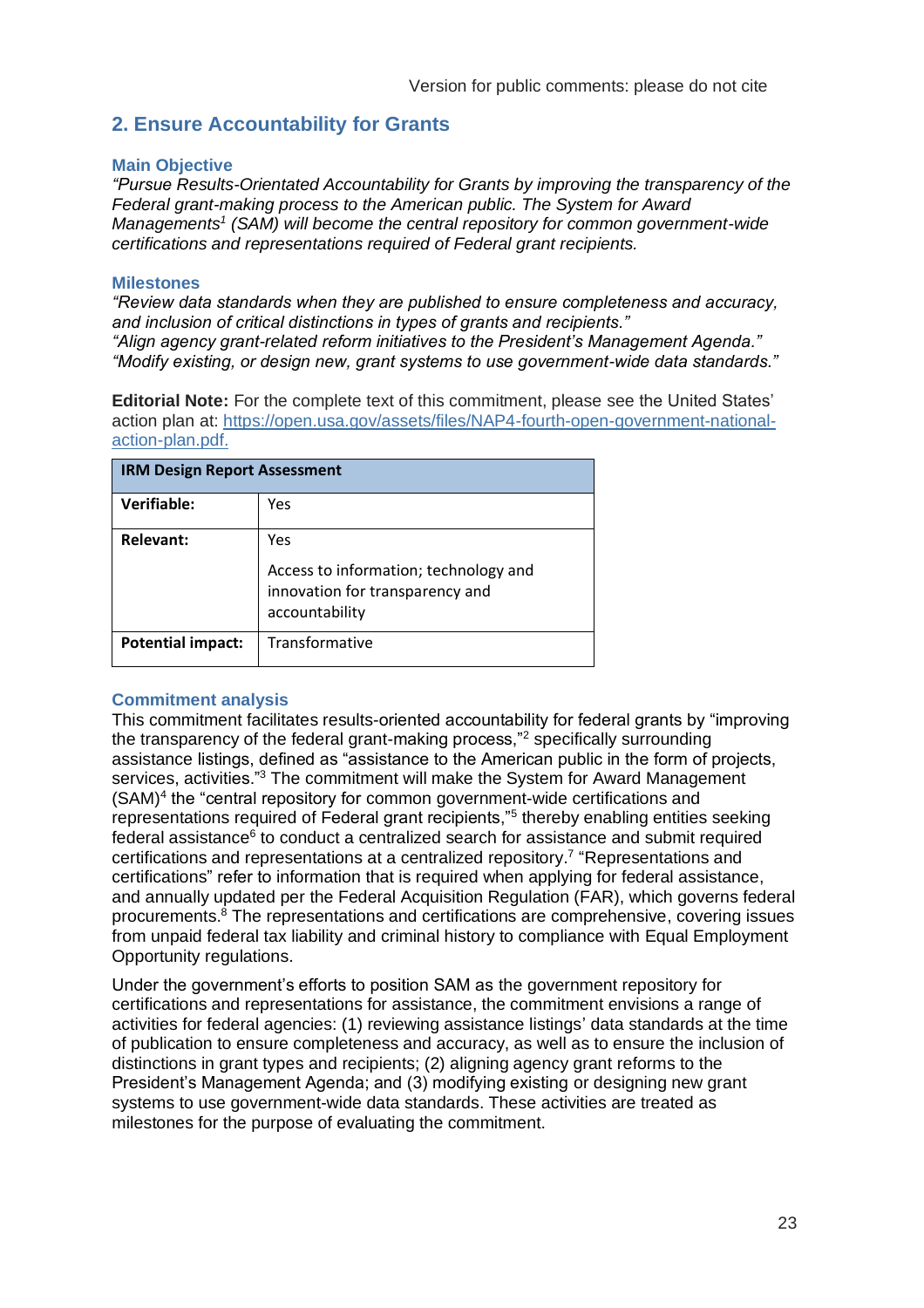The three milestones are almost verbatim copies of actions mandated by a 2018 Office of Management and Budget (OMB) memorandum on "Strategies to Reduce Grant Recipient Reporting Burden."<sup>9</sup> The majority of the commitment text is similarly copied.

Per the memo, the impetus for these milestones—and thus the commitment itself—derives from the Digital Accountability and Transparency Act (DATA) of 2014, which requires OMB to administer a grants pilot to identify new common data standards, to enable efficient reporting, and to provide new solutions that reduce administrative burden on awardees and the government workforce, and subsequently issue guidance to federal agencies on their implementation.<sup>10</sup> This memo fulfilled the 'issue guidance' requirement.

The grants pilot was conducted by OMB in conjunction with the Department of Health and Human Services (HHS).<sup>11</sup> HHS was designated as the executing agent of a sub-DATA pilot focused on assistance listings due to its role as the largest grant-issuing entity and managing partner of Grants.gov.<sup>12</sup> The assistance listings pilot was carried out from November 2014–May 2017.<sup>13</sup>

Conceptually, the goal of the DATA pilot program was to "identify common reporting elements" required of federal grantees, contractors, and other parties, "as well as [to identify] unnecessarily duplicative or burdensome financial reporting requirements for recipients of Federal awards."<sup>14</sup> The pilot sought to develop a viable online tool that would "centralize collection of all reporting requirements under the Federal Acquisition Regulation (FAR), rather than require contractors to submit reports to multiple locations and in multiple formats," and create government-wide data standards that would "increase opportunities for streamlined reporting," covering data elements, conditions, attributes, and other information required of federal assistance seekers.<sup>15</sup>

OMB's resulting *Report to Congress: Data Act Pilot Program* advised establishing a central, open repository for defining and collecting both assistance listings data, as well as the representations and certifications required of assistance seekers.

In the abovementioned memo, OMB gave deadlines for transitioning representations and certifications to SAM, and for using government-wide federal data standards for assistance listings, including: (1) 30 September 2018 for finalizing government-wide core grants management data standards; (2) 30 April 2019 for agencies to submit a plan to OMB that describes their strategy for integrating the new data standards into current and/or future grant systems; and (3) 1 January 2020 for SAM to become the central government-wide repository for representations and certifications.<sup>16</sup>

These activities closely resemble those described in the President's Management Agenda (PMA)<sup>17</sup> as referenced in the commitment text. The PMA includes a Cross-Agency Priority (CAP) that focuses on "Results-Oriented Data for Grants," and represents the broader framework for the commitment's proposed activities. In line with the commitment's objectives, the PMA will "rebalance compliance efforts," "standardize grant reporting data and improve data collection in ways that will increase efficiency, promote evaluation, reduce reporting burden, and benefit the American taxpayer."

Though the commitment describes activities that are largely internal to government functions, the IRM researcher assesses the commitment as relevant for the OGP value of access to information by nature of its efforts to streamline assistance seekers' ability to access information on—and submit—the required representations and certifications. The commitment is further relevant to the OGP value of technology and innovation for access to information due to its use of SAM as a digital repository and interface for submission of representations and certifications.

As described in the commitment text and in the corresponding section of the 2018 PMA, the commitment's activities are materially and substantively important given the \$700 billion that the U.S. government spends on grants and cooperative agreements, covering roughly 40,000 grant recipients annually, ranging from state and local governments to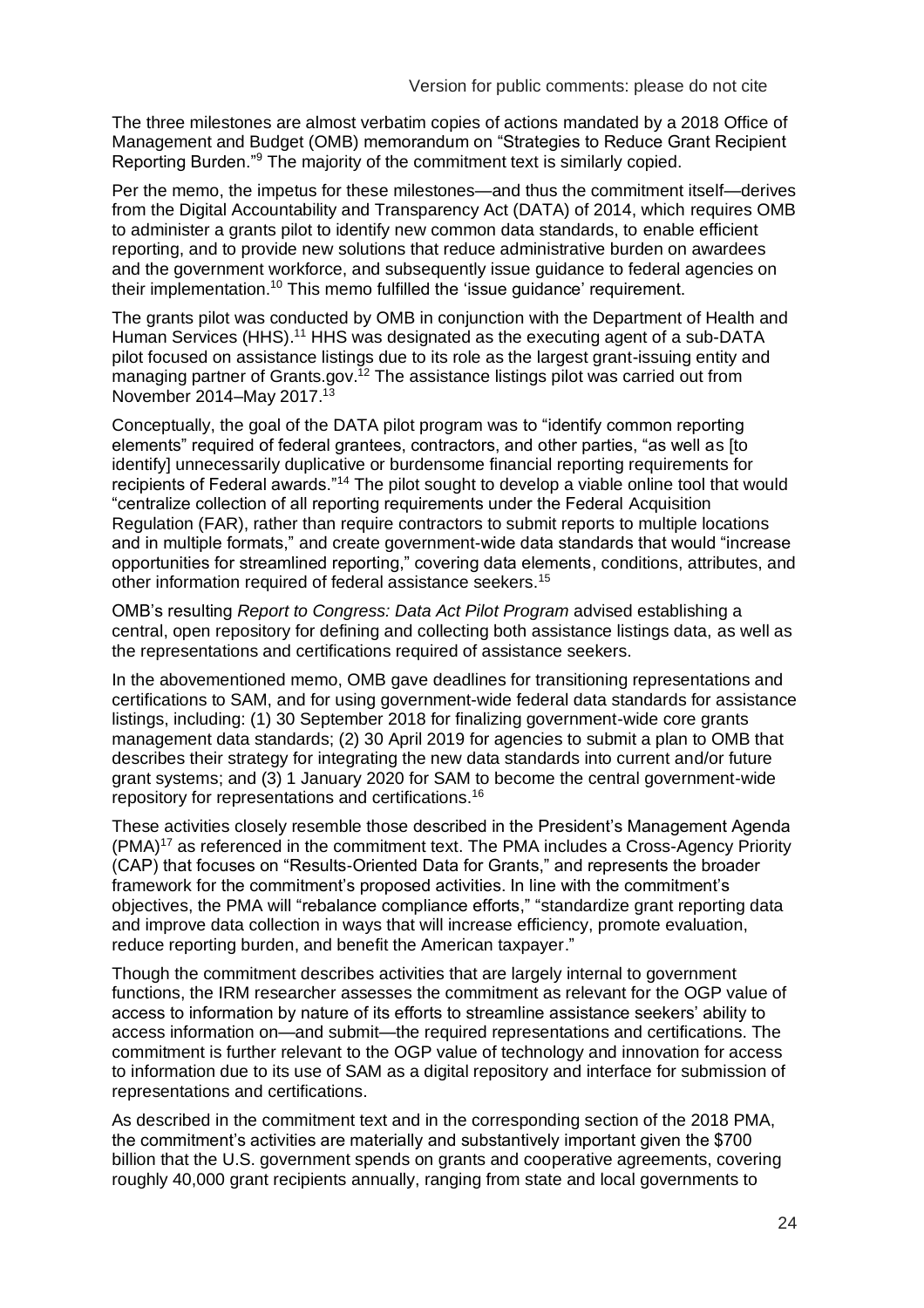universities and small businesses.<sup>18</sup> Funding assistance listings comprises roughly 20% of the entire federal budget.<sup>19</sup> Furthermore, federal and nongovernment grant managers spend roughly 40% of their time managing compliance with federal grant requirements, illustrating the burdensome compliance process that impedes grantees' focus on delivering and measuring results obtained using federally-funded assistance.<sup>20</sup> Moreover, SAM (as of 2017) had roughly one million registered contractors, grantees, and federal officials, published 250,000 procurement opportunities, award notices, and engagement events on a daily basis, and used 200+ standard data elements across 2.2 million contracts awarded annually.<sup>21</sup> Though encompassing a broader range of contracts than assistance listings, this immense scope of SAM representation and certification activities highlights the potential for efficiency gains. Potential efficiency gains are particularly sizeable for assistance listings for states and universities, for whom "federal financial assistance accounts for approximately a quarter and a third of their state and university budgets respectively."<sup>22</sup>

OMB's *Data Pilot Program* report speaks further to the magnitude of the potential time saved by centralizing representation and certification requirements via SAM. A 2014 OMB review found that among 100 FAR reporting requirements, roughly 40% were required to be submitted to "multiple federal contracting officers across the Federal government, in multiple formats, and to multiple agencies."<sup>23</sup> In a 2014 national open dialogue with 553 stakeholders, participants broadly supported federal efforts to streamline and centralize submission of certifications and representations.  $24$  A broader pool of 2,039 respondents was invited to vote on dialogue-generated ideas; 30% supported efforts to reduce federal reporting and compliance burdens, and "reduc[ing] duplication in reporting and data collection" received the largest number of votes. $25$ 

The commitment has a transformative potential impact given the magnitude of compliance burdens currently faced by federal assistance seekers and grantors; the magnitude of the funding and assistance listings affected by the commitment; and the commitment's potential to substantially reduce compliance burdens by centralizing representations and certifications. The IRM researcher nevertheless notes that a transformative impact may be impeded by the lack of specificity in the commitments' three activities. Specificity is needed regarding the scope—i.e., which agencies will be covered by these efforts, which grant-making systems will be subject to revised data standards, and which distinctions in types of grants and recipients are currently lacking under existing data standards. Specificity is also needed regarding the activities, such as which data standards are currently *not* subject to review at their time of publication, and what efforts agencies will take to align their grant reforms with the PMA. Despite these shortcomings, the IRM researcher nevertheless assesses the commitment as having a transformative potential impact based on the potential large-scale gains in compliance efficiency.

<sup>1</sup> SAM is officially defined as the "System for Award Management;" "managements" is an error in NAP4. <sup>2</sup> Government of the United States, *The Open Government Partnership: Fourth Open Government National Action Plan for the United States of America* (OGP, Feb. 2019), 2[, https://open.usa.gov/assets/files/NAP4](https://open.usa.gov/assets/files/NAP4-fourth-open-government-national-action-plan.pdf) [fourth-open-government-national-action-plan.pdf.](https://open.usa.gov/assets/files/NAP4-fourth-open-government-national-action-plan.pdf)

<sup>&</sup>lt;sup>3</sup> System for Award Management, "Learning Center: Assistance Listings" (accessed 8 Mar. 2020), [https://beta.sam.gov/help/assistance-listing.](https://beta.sam.gov/help/assistance-listing) Beyond grants, federal assistance also covers loans, scholarships, and insurance. *Id*.

<sup>4</sup> SAM is located at [https://www.sam.gov/.](https://www.sam.gov/) Assistance listings are currently housed in a beta version of SAM available at [https://beta.sam.gov/.](https://beta.sam.gov/help/assistance-listing) Prior to SAM's creation in the fourth quarter of fiscal year 2017, federal domestic assistance listings were maintained via the Catalog of Federal Domestic Assistance (CFDA) [\(www.cfda.gov\)](http://www.cfda.gov/). As of 25 May 2018, the CFDA website was retired, renamed "Assistance Listings," and officially moved to the SAM platform, which currently remains in beta mode. For additional details, *see* U.S. Dept. of Energy, "PF 2018-32 Catalog of Federal Domestic Assistance (CFDA.gov)" (18 Jun. 2018), [https://www.energy.gov/management/downloads/pf-2018-32-catalog-federal-domestic-assistance-cfdagov.](https://www.energy.gov/management/downloads/pf-2018-32-catalog-federal-domestic-assistance-cfdagov) *See also* System for Awards Management, "Catalog of Federal Domestic Assistance Transition Frequently Asked Questions" (GSA, May 2018), [https://www.nasact.org/Files/2018\\_05\\_CFDA\\_Transition\\_FAQ.pdf.](https://www.nasact.org/Files/2018_05_CFDA_Transition_FAQ.pdf) <sup>5</sup> Government of the United States, *Fourth Open Government National Action Plan* at 2.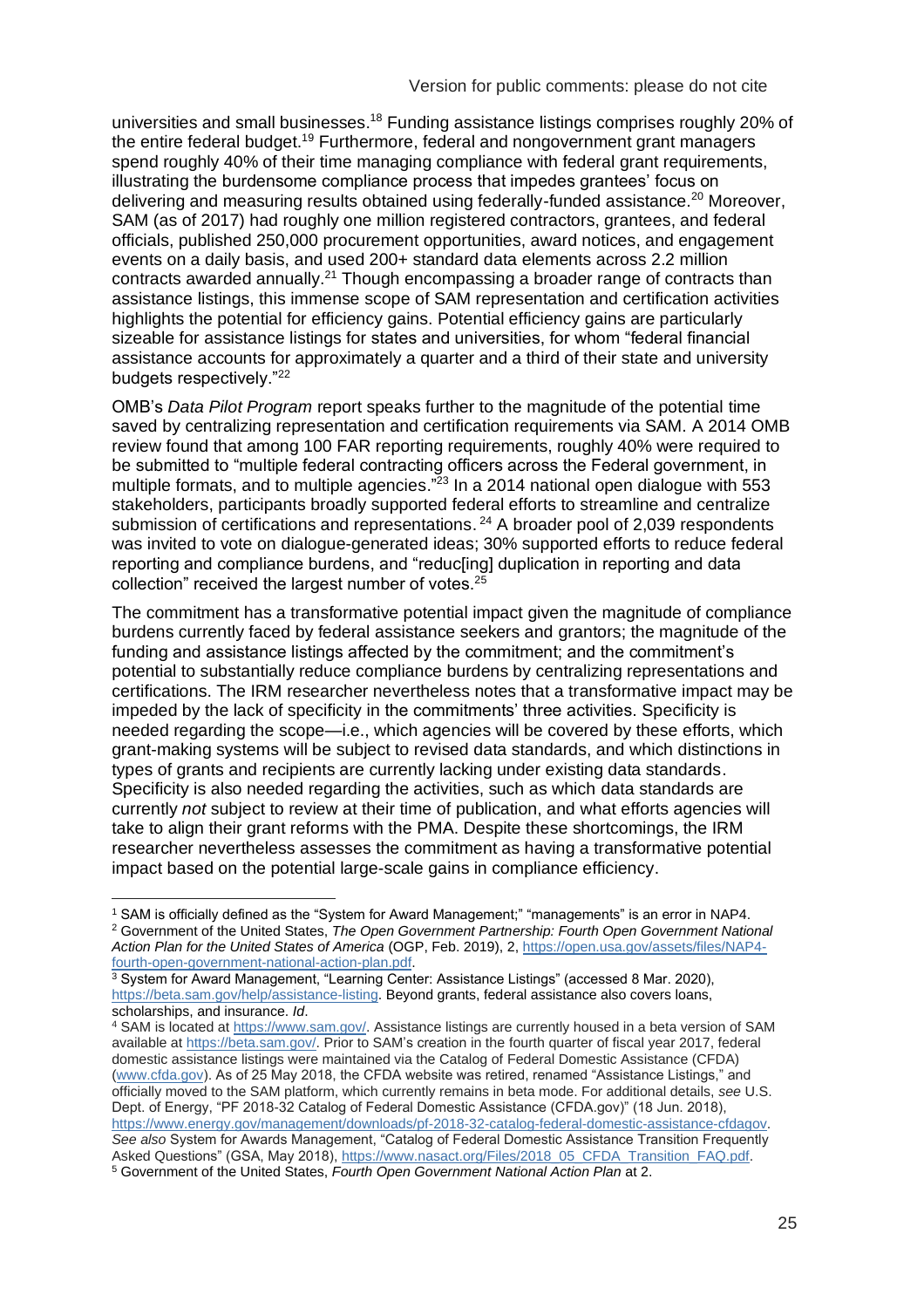6 "Entities" include state and local governments, universities, nonprofits, tribes, and small businesses. Office of Management and Budget, "Memorandum for Heads of Executive Departments and Agencies" M-18-24 (White House, 5 Sept. 2018), [https://www.whitehouse.gov/wp-content/uploads/2018/09/M-18-24.pdf.](https://www.whitehouse.gov/wp-content/uploads/2018/09/M-18-24.pdf) 7 *Id*.

<sup>8</sup> System for Awards Management, *System for Award Management Federal User Guide – v.2.5* (25 Jan. 2020), [https://sam.gov/SAM/transcript/SAM\\_Federal\\_User\\_Guide.pdf.](https://sam.gov/SAM/transcript/SAM_Federal_User_Guide.pdf) *See also* Federal Service Desk, "What are Representations and Certifications?" (12 Oct. 2013), [https://www.fsd.gov/fsd-](https://www.fsd.gov/fsd-gov/answer.do?sysparm_kbid=46d02a7e6f585100211956532e3ee416&sysparm_search=)

[gov/answer.do?sysparm\\_kbid=46d02a7e6f585100211956532e3ee416&sysparm\\_search=.](https://www.fsd.gov/fsd-gov/answer.do?sysparm_kbid=46d02a7e6f585100211956532e3ee416&sysparm_search=) *See* §14.2 for the full SAM representations and certifications questionnaire required of those seeking federal assistance. For the complete FAR, *see* Acquisitions.gov, "Full FAR Download in Various Formats" (accessed 9 Mar. 2020), [https://www.acquisition.gov/browse/index/far.](https://www.acquisition.gov/browse/index/far)

<sup>9</sup> The OMB memo's first three actions are:

• Review data standards when they are published to ensure completeness and accuracy, and inclusion of critical distinctions in types of grants and recipients;

• Align all agency grant-related reform initiatives to the modernization vision outlined in

the PMA, and fully participate in applicable CAP working groups; [and]

• Use government-wide data standards to modify existing or design new grant systems. Office of Management and Budget, "Memorandum" at 2.

<sup>10</sup> 113<sup>th</sup> Congress of the United States, "Public Law 113-101: Digital Accountability and Transparency Act of 2014" (GPO, 9 May 2014), [https://www.congress.gov/113/plaws/publ101/PLAW-113publ101.pdf.](https://www.congress.gov/113/plaws/publ101/PLAW-113publ101.pdf)

<sup>11</sup> OMB, *Report to Congress: Data Act Pilot Program* (White House, 10 Aug. 2017),

https://www.whitehouse.gov/sites/whitehouse.gov/files/omb/sequestration\_reports/2017\_data\_act

[section5\\_report.pdf.](https://www.whitehouse.gov/sites/whitehouse.gov/files/omb/sequestration_reports/2017_data_act_%20section5_report.pdf)

<sup>12</sup> *Id*. at 32. *See* 36−37 for a progress-tracking timeline of the pilot.

<sup>13</sup> *Id*. at 36.

<sup>14</sup> *Id*. at 4.

<sup>15</sup> *Id*. at 5.

<sup>16</sup> Office of Management and Budget, "Memorandum for Heads of Executive Departments and Agencies" M-18-24 (White House, 5 Sept. 2018)[, https://www.whitehouse.gov/wp-content/uploads/2018/09/M-18-24.pdf.](https://www.whitehouse.gov/wp-content/uploads/2018/09/M-18-24.pdf) 

<sup>17</sup> Executive Office of the President, "President's Management Agenda" (GSA and OMB, 2018), 38, [https://www.performance.gov/PMA/Presidents\\_Management\\_Agenda.pdf.](https://www.performance.gov/PMA/Presidents_Management_Agenda.pdf)

 $18$  *Id.* 

<sup>19</sup> Office of Management and Budget, *Report to Congress* at 32.

<sup>20</sup> *Id*. at 38.

<sup>21</sup> *Id*. at 19.

<sup>22</sup> *Id*. at 32.

<sup>23</sup> *Id*. at 16.

<sup>24</sup> *Id*. at 18, 20.

<sup>25</sup> *Id*.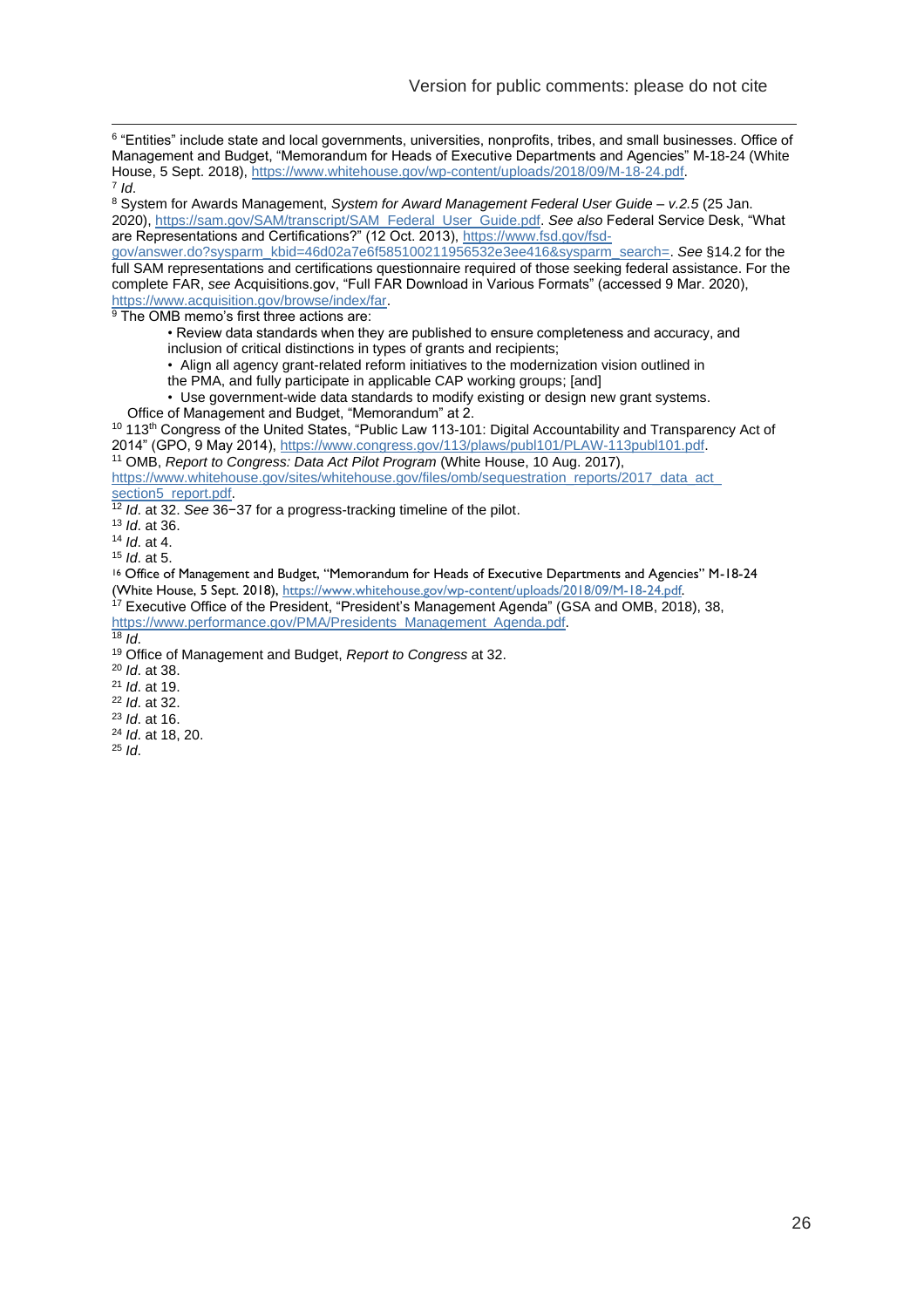# <span id="page-26-0"></span>**3. Provide Public Access to Federally-Funded Research**

#### **Main Objective**

*"Develop a report that provides recommendations for improvements to existing Federal open access policies and continued collaboration between agencies on achieving open access objectives."*

#### **Milestones**

None provided.

**Editorial Note:** For the complete text of this commitment, please see the United States' action plan at: [https://open.usa.gov/assets/files/NAP4-fourth-open-government-national](https://open.usa.gov/assets/files/NAP4-fourth-open-government-national-action-plan.pdf)[action-plan.pdf.](https://open.usa.gov/assets/files/NAP4-fourth-open-government-national-action-plan.pdf)

| <b>IRM Design Report Assessment</b> |                       |
|-------------------------------------|-----------------------|
| Verifiable:                         | Yes                   |
| <b>Relevant:</b>                    | Yes                   |
|                                     | Access to information |
| <b>Potential impact:</b>            | Minor                 |

#### **Commitment analysis**

This commitment directs the U.S. National Science and Technology Council (Office of Science and Technology Policy) to broaden public access to federally-funded research, specifically by having the Sub-Committee on Open Science produce a report on "recommendations for improvements to existing Federal open access policies and continued collaboration between agencies on achieving open access objectives."

The commitment follows directly from Commitment 20 of the U.S.' third NAP on "Open Science," of which the first milestone was "increase public access to results of federallyfunded scientific research," led by the U.S. Office of Science and Technology Policy.<sup>1</sup> More specifically, that milestone aimed to ensure that "all Federal agencies that spend more than \$100 million per year on research and development finalize plans and implement policies and programs to make scientific publications and digital data resulting from Federally funded research accessible to and usable by scientists, entrepreneurs, educators, students, and the general public."<sup>2</sup> By the end of the reporting cycle for NAP3, all 16 federal agencies subject to the commitment had released public access plans, 11 of 16 agencies had implemented data management plans, and digital repositories for federally-funded research existed for all agencies with active public access plans. The report envisioned under this commitment will provide recommendations for further improvements to these efforts.

The commitment is relevant to the OGP value of access to information by nature of its emphasis on making federally-funded research available to the public.

The magnitude of federally-funded research is substantial. The National Science Foundation reports that federal research and development obligations reached roughly \$129.5 billion in fiscal year 2018, an increase of 8.8% over the previous fiscal year,<sup>3</sup> and far exceeding an increase of 2.7% from FY2016−2017. Preliminary data for FY2019 puts the figure at 9.6% relative to FY18, marking a third consecutive year-on-year increase.<sup>4</sup>

However, the IRM researcher assesses the commitment as having a minor potential impact. This is particularly evident when its limited output of a single recommendations report is evaluated against the more substantial work of the previous action plan, which developed and implemented policies facilitating open access to federally-funded research.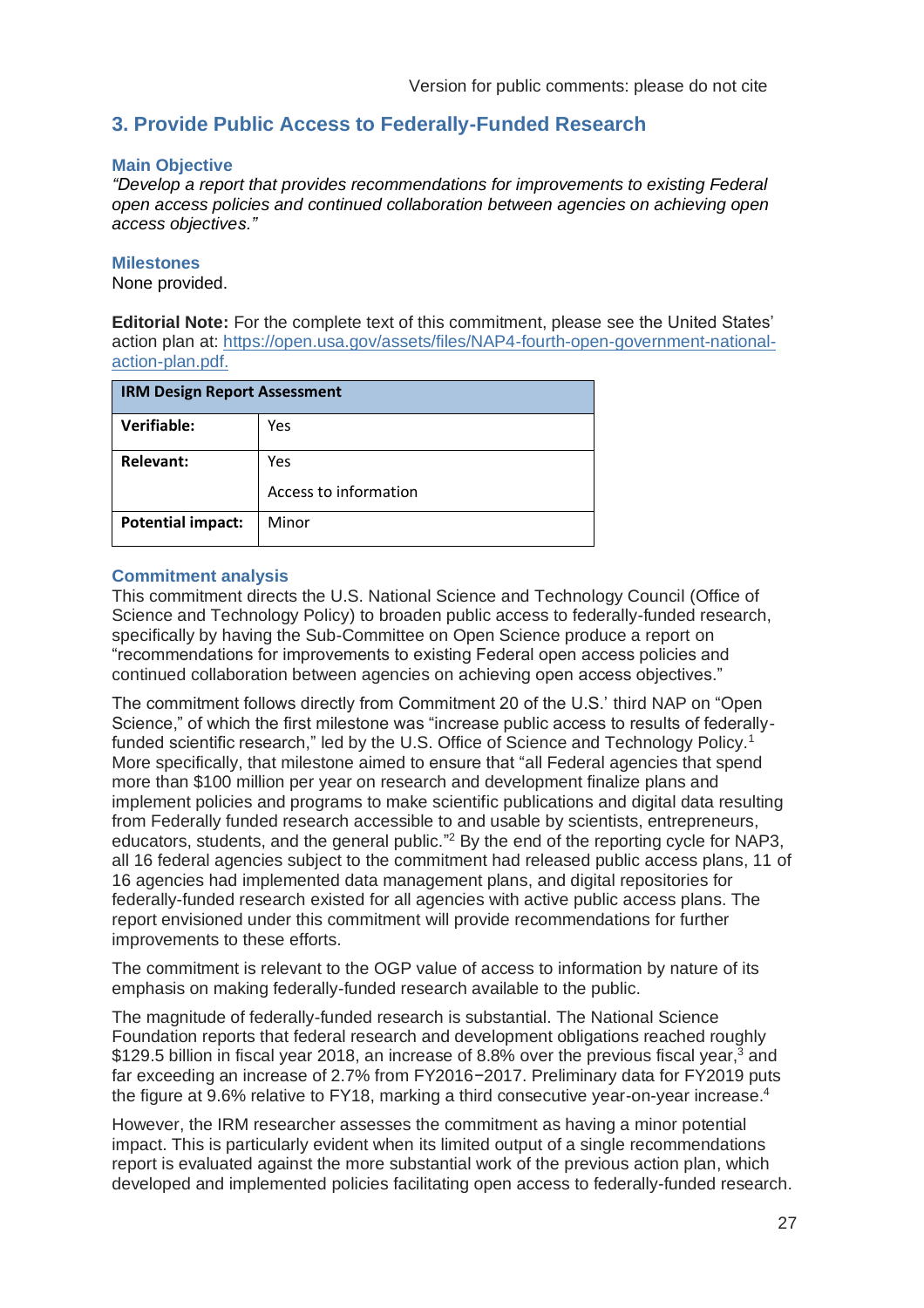<sup>1</sup> IRM, "Open Science Through Open Data (US0072)" (OGP, accessed 9 Mar. 2020),

[https://obamawhitehouse.archives.gov/sites/default/files/microsites/ostp/ostp\\_public\\_access\\_memo\\_2013.pdf.](https://obamawhitehouse.archives.gov/sites/default/files/microsites/ostp/ostp_public_access_memo_2013.pdf) 2 *Id*.

<sup>3</sup> Christopher Pece, "Federal R&D Obligations Increase 8.8% in FY 2018; Preliminary FY 2019 R&D Obligations Increase 9.3% Over FY 2018" (National Science Foundation, 30 Jan. 2020), [https://www.nsf.gov/statistics/2020/nsf20308/.](https://www.nsf.gov/statistics/2020/nsf20308/)

4 *Id*.

[https://www.opengovpartnership.org/members/united-states/commitments/US0072/.](https://www.opengovpartnership.org/members/united-states/commitments/US0072/) Those efforts in turn stemmed from the 2013 memorandum on Increasing Access to the Results of Federally Funded Scientific Research. Office of Science and Technology Policy, "Memorandum for the Heads of Executive Departments and Agencies: Increasing Access to the Results of Federally Funded Scientific Research" (White House, 22 Feb. 2013),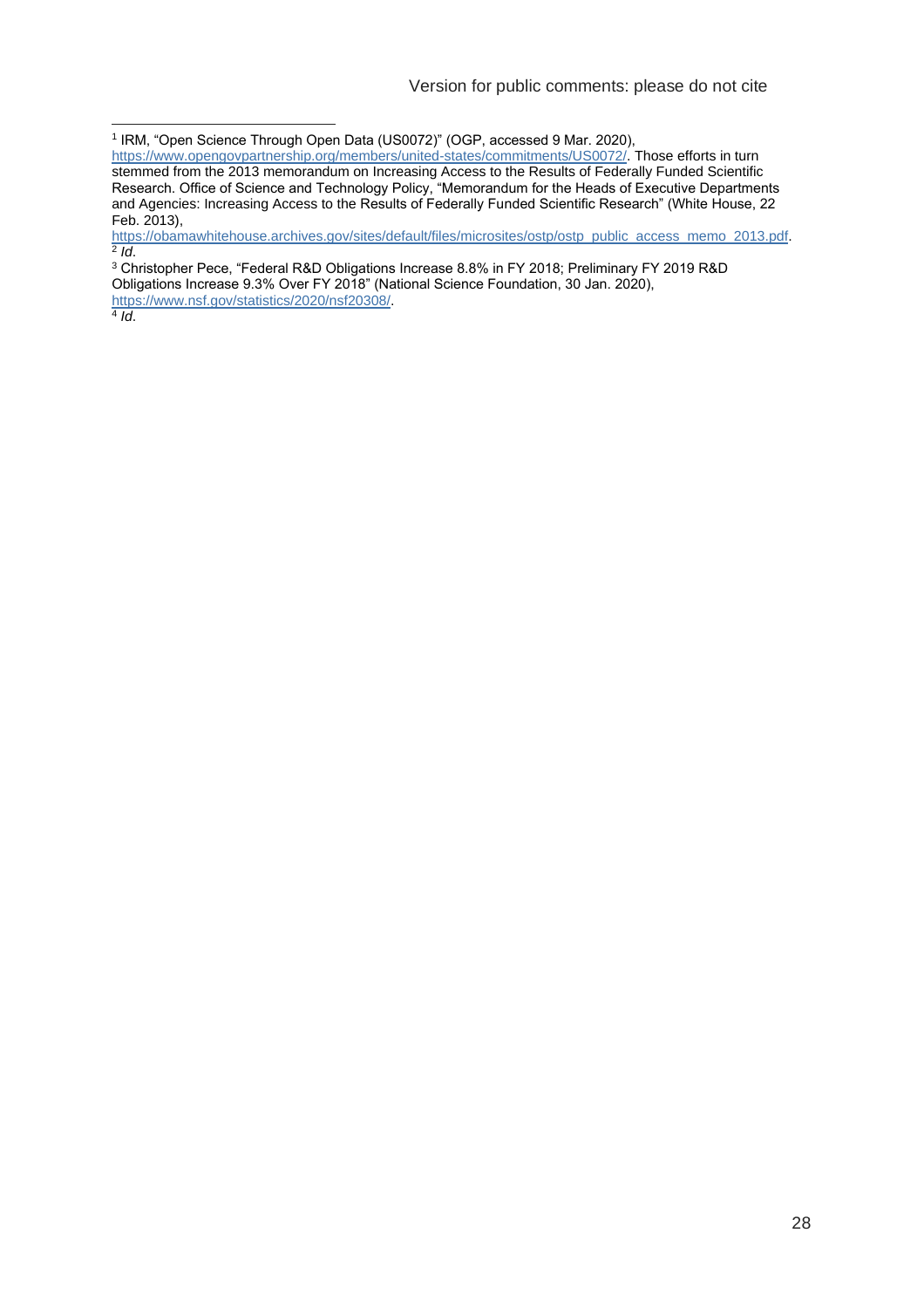## <span id="page-28-0"></span>**4. Foster the Expansion of Workforce Data Standards**

#### **Main Objective**

*"The National Council for the American Worker (NCAW) [will] develop [sic] strategies to leverage data in three fundamental areas: create increased transparency around educational outcomes; provide increased transparency over job posting data; ensure transparency over data for skills/credentials leading to family-sustaining job outcomes."*

#### **Milestones**

None provided.

**Editorial Note:** For the complete text of this commitment, please see the United States' action plan at: [https://open.usa.gov/assets/files/NAP4-fourth-open-government-national](https://open.usa.gov/assets/files/NAP4-fourth-open-government-national-action-plan.pdf)[action-plan.pdf.](https://open.usa.gov/assets/files/NAP4-fourth-open-government-national-action-plan.pdf)

| <b>IRM Design Report Assessment</b> |                                                                                                   |
|-------------------------------------|---------------------------------------------------------------------------------------------------|
| Verifiable:                         | Yes                                                                                               |
| Relevant:                           | Yes<br>Access to information; technology and<br>innovation for transparency and<br>accountability |
| <b>Potential impact:</b>            | Minor                                                                                             |

#### **Commitment analysis**

This commitment fosters expanding workforce data standards in an economy of emerging technologies and the increasing role of data in assessing those technologies' impacts. The National Council for the American Worker will leverage data to (1) increase transparency around educational outcomes, (2) increase transparency in job posts, and (3) ensure transparency in data for credentials leading to family-sustaining jobs. This commitment is a partial continuation of Commitment 9 of the U.S.' third NAP, <sup>1</sup> which aimed to increase access to workforce data by developing the Occupational Information Network to include an "internet-wide inter-operability scheme covering training, skills, job, and wage listings."

The National Council for the American Worker was established via a 2018 Executive Order (E.O.).<sup>2</sup> The Council must develop "a national strategy to ensure that America's students and workers have access to affordable, relevant, and innovative education and job training that will equip them to compete and win in the global economy."<sup>3</sup> The Council's underlying impetus—and thus that of the commitment—was twofold: (1) the large number of unfilled jobs in the U.S., estimated at 6.7 million, and (2) the disruptive impact of new technology, including artificial intelligence, on the job market, and the necessity of training workers for new jobs with new technologies. <sup>4</sup> Beyond the NAP4 commitment, the Council develops recommendations for a national strategy to empower American workers and coordinates cooperative and information-sharing activities between federal, nonprofit, and private sector employers and stakeholders on training the American workforce.<sup>5</sup>

Per E.O. section 7(e), the Council had 180 days to (1) "recommend a specific course of action for increasing transparency related to education and job-training program options, including those offered at 4‑year institutions and community colleges;" (2) "propose ways to increase access to available job data, including data on industries and geographic locations with the greatest numbers of open jobs and projected future opportunities, as well as the underlying skills required to fill open job;" and (3) "propose strategies for how best to use existing data tools to support informed decision making for American students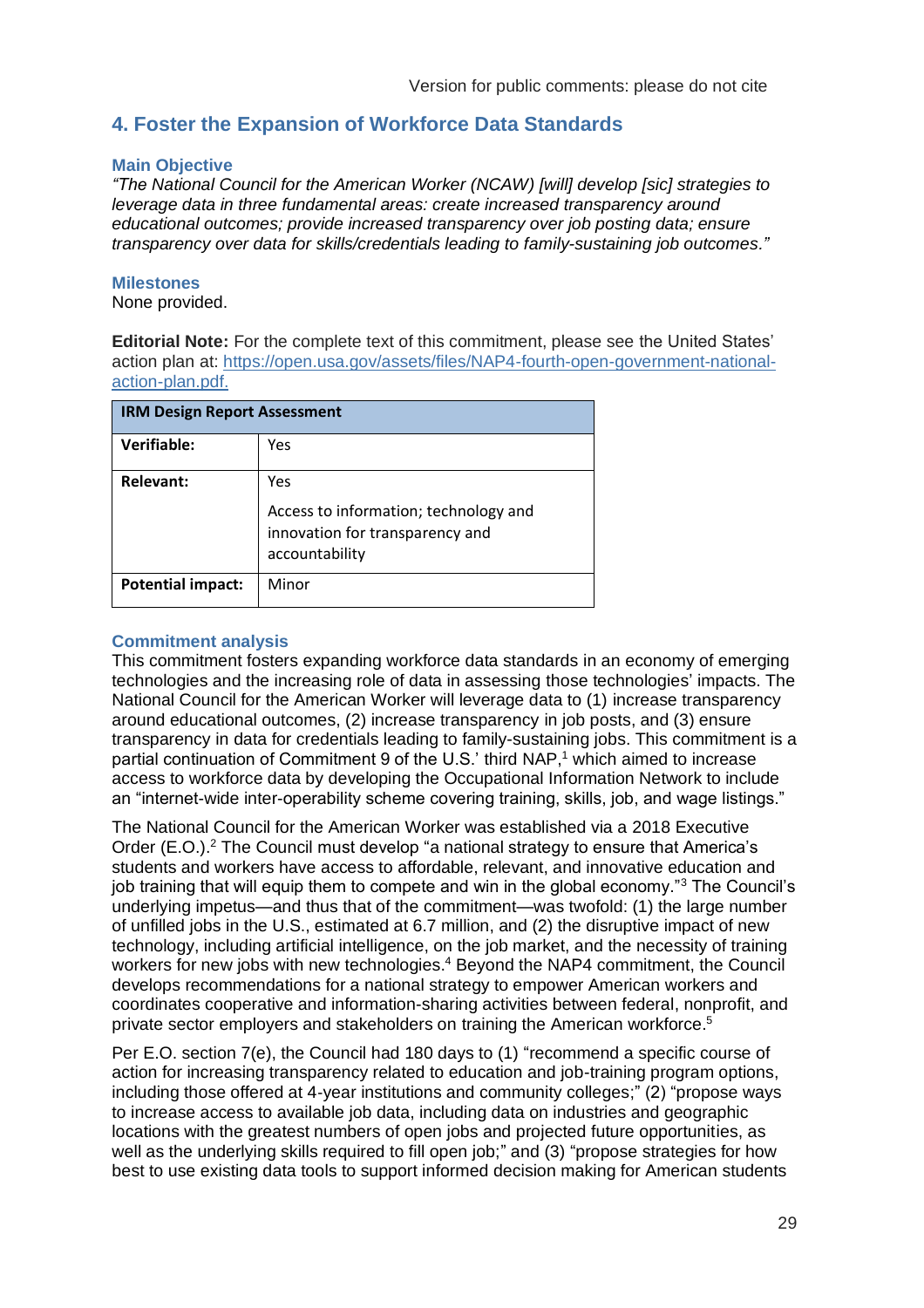and workers."<sup>6</sup> These actions are similar to those in Commitment 4, albeit without direct mention of "family-sustaining jobs." The last action, by contrast, falls more under the purview of the American Workforce Policy Advisory Board, established in the same E.O. and mandated to "to offer diverse perspectives on how the Federal Government can improve education, training, and re-training for American workers." <sup>7</sup> A federal "Pledge to America's Workers" invites companies and trade groups to "expand programs that educate, train, and reskill American workers form high-school age to near-retirement."<sup>8</sup> More than 300 companies had signed the pledge at the time of writing, resulting in 12 million training opportunities envisioned through 2023−2024.<sup>9</sup>

Regarding the commitment's first activity, the National Skills Coalition notes that students and employers lack clear data on employment and earning prospects for postsecondary programs.<sup>10</sup> Many existing programs, including the Department of Education's surveys of postsecondary students, omit employment and earnings information.<sup>11</sup> While the wellknown College Scorecard does include earnings data from the Department of the Treasury, it only tracks students receiving federal education assistance and reports outcomes by institution versus by program.<sup>12</sup> More transparency surrounding educational outcomes is warranted.

Regarding the second proposed activity, the E.O. defines greater transparency in job postings as greater access to job posting data, "including data on industries and geographic locations with the greatest number of open jobs and projected future opportunities, as well as the underlying skills required to fill open jobs, so that American students and workers can make…informed decisions…regarding their education, job selection, and career paths."<sup>13</sup> The proposed activity stems directly from the growing gap in job skills, as the number of unfilled jobs in America continues to hover near record highs.<sup>14</sup> Though the skills gap has myriad underlying causes, the rational underlying this second activity is that greater transparency surrounding the professional and educational qualities sought by employers will close the gap, and is therefore of material benefit to both American workers and employers (by reducing their labor search costs).

Regarding the third proposed activity, "family-sustaining jobs" are jobs that generate sufficient income to sustain a family as opposed to an individual. Forty-four percent of all American workers aged 18−64 have low-wage jobs resulting in median annual earnings of \$17,950 and corresponding to median hourly wages of \$10.22. <sup>15</sup> MIT's living wage calculator calculates the minimum wage necessary for a family's basic needs<sup>16</sup> and found the living hourly wage for a family of four (including two children) was \$16.07 in 2016−2017.<sup>17</sup> It follows that a near-majority of all American workers fail to earn a familysustaining wage. The commitment's goal of ensuring access to data on credentials for family-sustaining jobs would help individuals better assess the required skills and credentials.

The commitment is relevant to the OGP value of access to information due to its emphasis on increasing public transparency surrounding job data. Transparency, as referenced in the commitment, refers to access to information on workforce data versus actual transparency in the data. The commitment is also relevant to technology and innovation given the emphasis on the availability of data.

The commitment has a minor potential impact owing to the lack of specificity surrounding the scope of data targeted on educational outcomes, job postings, and skills for familysustaining jobs. Furthermore, the commitment is vague on how exactly data would be leveraged to close the skills gap and facilitate greater public access to family-sustaining jobs, particularly regarding how the resulting data will be distributed to both workers and firms (e.g., via an online database similar to the College Scorecard). Barring further clarity on these issues, the IRM researcher assesses that the commitment is unlikely to have a substantial impact on workforce outcomes.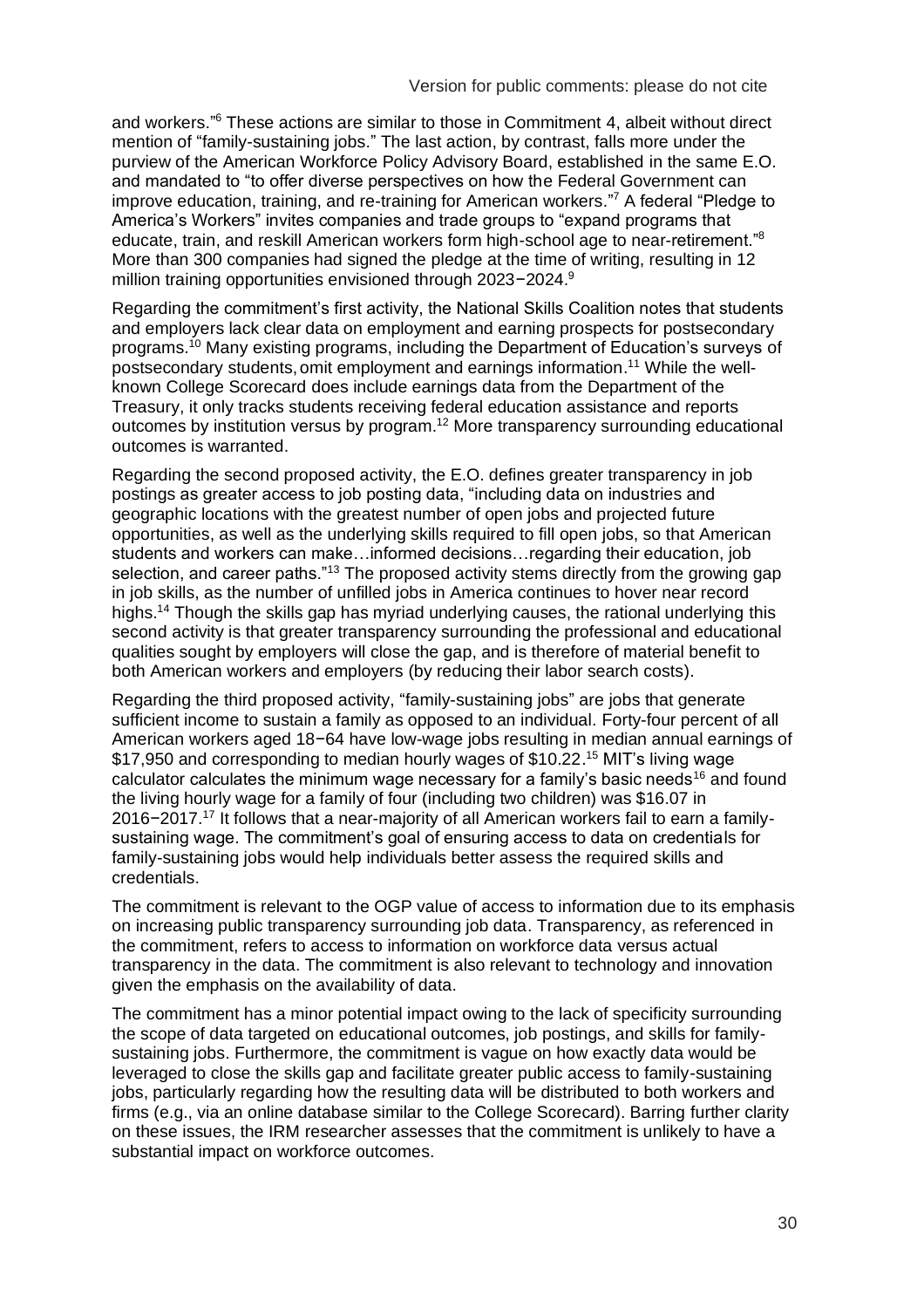<sup>1</sup> IRM, "Access to Workforce Data (US0061)" (OGP, accessed 8 Mar. 2020),

[https://www.opengovpartnership.org/members/united-states/commitments/US0061/.](https://www.opengovpartnership.org/members/united-states/commitments/US0061/)

<sup>2</sup> Pres. Donald Trump, "Executive Order Establishing the President's National Council for the American Worker" (White House, 19 Jul. 2018), [https://www.whitehouse.gov/presidential-actions/executive-order](https://www.whitehouse.gov/presidential-actions/executive-order-establishing-presidents-national-council-american-worker/)[establishing-presidents-national-council-american-worker/.](https://www.whitehouse.gov/presidential-actions/executive-order-establishing-presidents-national-council-american-worker/) 3 *Id*.

4 *Id*.

5 *Id*.

6 *Id*. 7 *Id*.

8 White House, "Pledge to America's Workers" (accessed 8 Mar. 2020), [https://www.whitehouse.gov/pledge](https://www.whitehouse.gov/pledge-to-americas-workers/)[to-americas-workers/.](https://www.whitehouse.gov/pledge-to-americas-workers/)

9 *Id*. Early signs have been promising. For a summary, *see* Sibile Marcellus, "Here's the Truth About Trump's Pledge to America's Workers" (yahoo!finance, 7 Aug. 2019), [https://finance.yahoo.com/news/heres-the-truth](https://finance.yahoo.com/news/heres-the-truth-about-trumps-pledge-to-americas-workers-200744506.html)[about-trumps-pledge-to-americas-workers-200744506.html.](https://finance.yahoo.com/news/heres-the-truth-about-trumps-pledge-to-americas-workers-200744506.html)

<sup>10</sup> Christina Peña, *Workforce Success Relies on Transparent Postsecondary Data* (National Skills Coalition, Aug. 2018), [https://www.nationalskillscoalition.org/resources/publications/file/Workforce-success-relies-on](https://www.nationalskillscoalition.org/resources/publications/file/Workforce-success-relies-on-transparent-postsecondary-data_web.pdf)[transparent-postsecondary-data\\_web.pdf.](https://www.nationalskillscoalition.org/resources/publications/file/Workforce-success-relies-on-transparent-postsecondary-data_web.pdf)

<sup>11</sup> *Id*. The postsecondary surveys are part of the Dept. of Education's Integrated Postsecondary Education Data Systems (IPEDS).

<sup>12</sup> U.S. Dept. of Education, "College Scorecard" (accessed 8 Mar. 2020), [https://collegescorecard.ed.gov/.](https://collegescorecard.ed.gov/) 

<sup>13</sup> Trump, "Executive Order Establishing the President's National Council for the American Worker."

<sup>14</sup> Ryan Craig, "America's Skill Gap: Why It's Real, And Why it Matter*s"* (Progressive Policy Institute, March 2019), [https://www.progressivepolicy.org/wp-content/uploads/2019/03/SkillsGapFinal.pdf.](https://www.progressivepolicy.org/wp-content/uploads/2019/03/SkillsGapFinal.pdf) The Progressive Policy Institute is a civil society organization dedicated to "moving America beyond ideological and partisan deadlock" with a particular focus on supporting U.S. economic innovation and growth. Progressive Policy Institute, "About" (accessed 8 Mar. 2020), [https://www.progressivepolicy.org/about/.](https://www.progressivepolicy.org/about/)

<sup>15</sup> Metropolitan Policy Program, "53 million U.S. Workers are Making Low Wages, Despite Low National Unemployment" (Brookings Institution, 7 Nov. 2019)[, https://www.brookings.edu/wp-](https://www.brookings.edu/wp-content/uploads/2019/11/201911_Brookings-Metro_Pressrelease_lowwageworkforce.pdf)

[content/uploads/2019/11/201911\\_Brookings-Metro\\_Pressrelease\\_lowwageworkforce.pdf.](https://www.brookings.edu/wp-content/uploads/2019/11/201911_Brookings-Metro_Pressrelease_lowwageworkforce.pdf) <sup>16</sup> Dr. Amy K. Glasmeier, "About the Living Wage Calculator" (MIT, accessed 8 Mar. 2020), [https://livingwage.mit.edu/pages/about.](https://livingwage.mit.edu/pages/about)

<sup>17</sup> Carey Anne Nadeau and Dr. Amy K Glasmeier, "Bare Facts About the Living Wage in America 2017-2018" (MIT, 30 Aug. 2018), [https://livingwage.mit.edu/articles/31-bare-facts-about-the-living-wage-in-america-2017-](https://livingwage.mit.edu/articles/31-bare-facts-about-the-living-wage-in-america-2017-2018) [2018.](https://livingwage.mit.edu/articles/31-bare-facts-about-the-living-wage-in-america-2017-2018)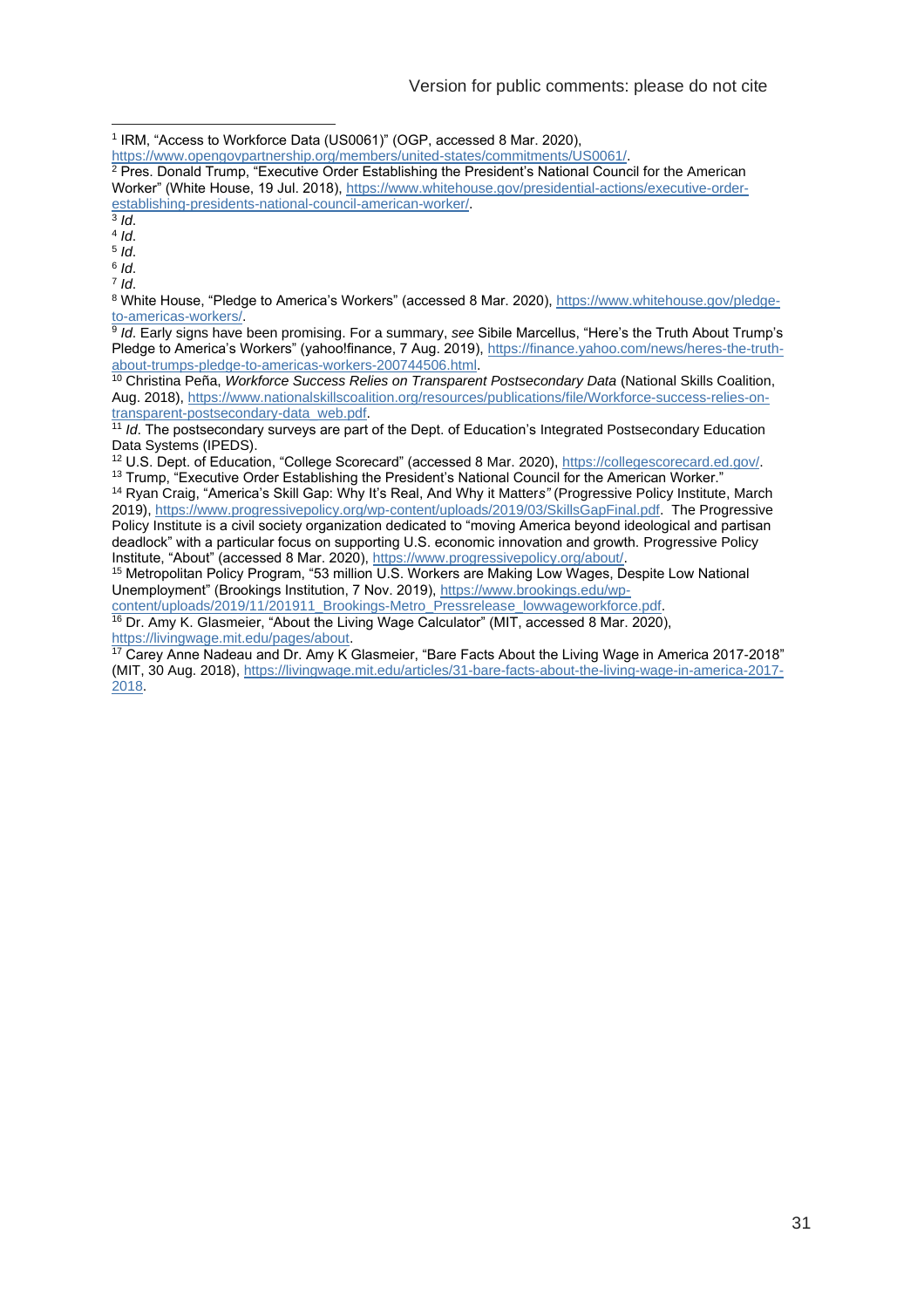# <span id="page-31-0"></span>**5. Create Agency-level Chief Data Officers**

#### **Main Objective**

*"The Administration will prioritize the appointment of a Chief Data Officer (CDO) at each CFO-Act agency."*

#### **Milestones**

None provided.

**Editorial Note:** For the complete text of this commitment, please see the United States' action plan at: [https://open.usa.gov/assets/files/NAP4-fourth-open-government-national](https://open.usa.gov/assets/files/NAP4-fourth-open-government-national-action-plan.pdf)[action-plan.pdf.](https://open.usa.gov/assets/files/NAP4-fourth-open-government-national-action-plan.pdf)

| <b>IRM Design Report Assessment</b> |          |
|-------------------------------------|----------|
| Verifiable:                         | Yes      |
| <b>Relevant:</b>                    | No       |
| <b>Potential impact:</b>            | Moderate |

#### **Commitment analysis**

This commitment prioritizes the appointment of a Chief Data Officer (CDO) at each CFO-Act agency.

The Chief Financial Officers (CFO) Act of 1990 reforms financial management of 24 federal agencies.<sup>1</sup> The requirement for all CFO Act agencies to appoint a CDO was mandated under the Foundations for Evidence-Based Policymaking Act (H.R. 4174).<sup>2</sup> CDOs shall be nonpolitical appointees "designated on the basis of demonstrated training and experience in data management, governance (including creation, application, and maintenance of data standards), collection, analysis, protection, use, and dissemination."<sup>3</sup> The full text of the Commitment 5 includes this language verbatim.

The need for federal agency CDOs stems from the increasing amount of data that federal agencies collect, manage, and generate. According to Jane M. Wiseman, formerly of the Department of Justice:

As agencies become increasingly data-driven, the rapid acceleration of the volume of data available has generally exceeded the pace of growth in the ability of government to manage and use that data to make decisions. Many government agencies are awash in data but struggling to analyze and make sense of it. The exception is in cases where a government agency has appointed a leader to manage the transition to a data-driven culture. 4

William Brantley, of the U.S. Patent and Trademark Office, notes that the U.S. federal government is perhaps the largest data producer worldwide, with federally-held data serving as a major driver of the American economy as businesses significantly use its data for decision-making purposes and to provide products or services to their customers.<sup>5</sup>

Regarding CDOs' material impact, a growing body of evidence suggests that leveraging federal data efficiently via creating CDO positions can result in substantial federal cost savings. This is demonstrated by several recent examples from existing CDOs' work at the U.S. Department of Health and Human Services Office of the Inspector General (whose use of data to fight fraud has yielded a fivefold return on investment) and the U.S. Postal Service (whose use of data to reduce wasteful fund usage resulted in \$920 million in savings in 2016). $6$  And yet, the 10 largest federal agencies had only three cabinet-level CDOs prior to the Act's passage, highlighting the potential for expanding CDO roles at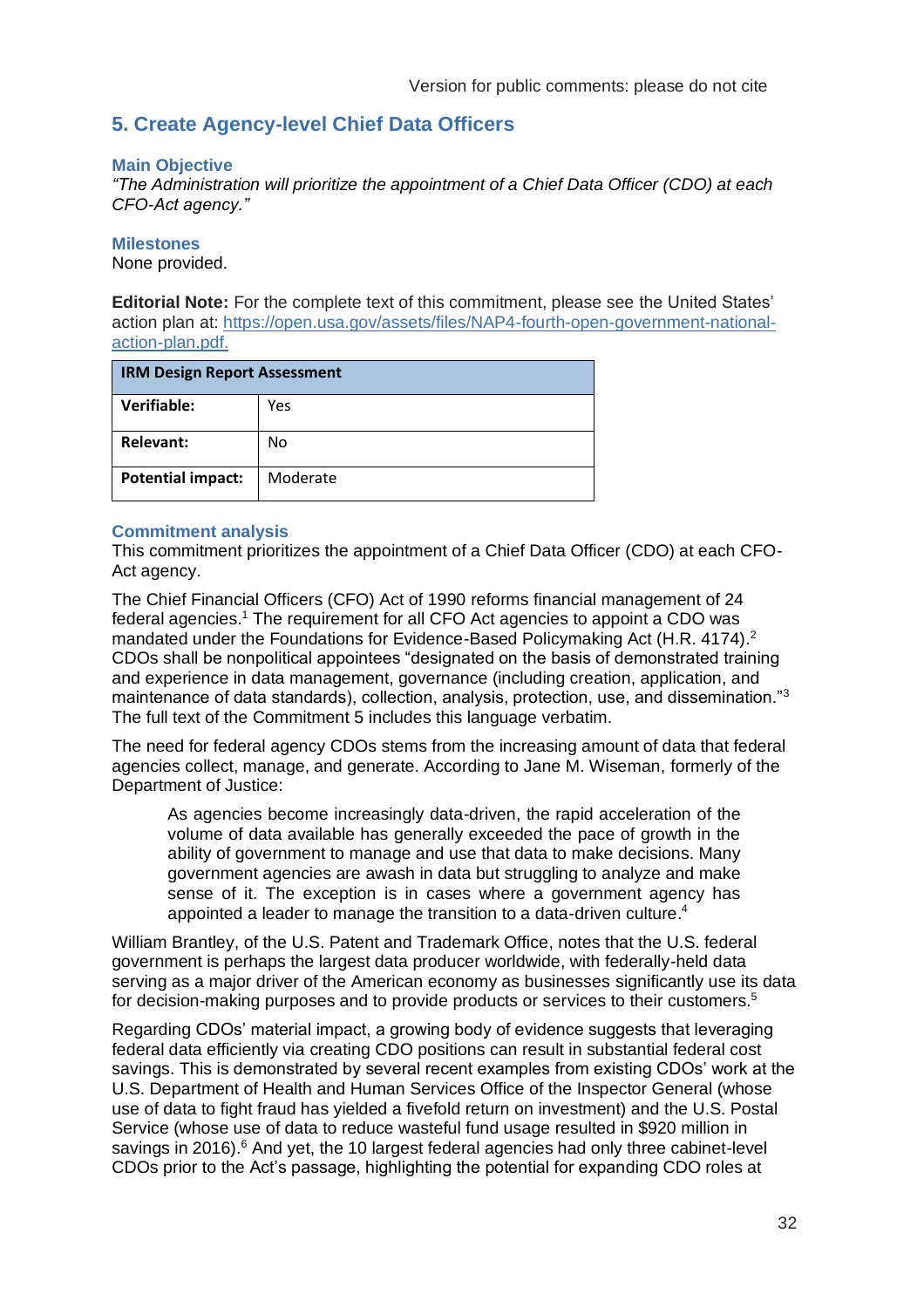federal agencies.<sup>7</sup> Only seven of twenty-four agencies subject to the Act's CDO requirement had a CDO prior to the evidence-based policy act's passage in January 2019.<sup>8</sup> Prioritizing the appointment of CDOs is therefore of both practical and material importance.

The commitment nevertheless has no clear relevance to OGP values. As an internalfacing government initiative, the commitment aims to better manage federal data, but does not explicitly aim to make data publicly available (thereby broadening public access to information) or facilitate public accountability. Nor will it involve the public in federal data management, thereby encouraging civic participation. The commitment also has no direct relevance to the OGP value of technology and innovation for access to information aside from the inherent use of data in the proposed CDO positions.

The commitment has a moderate potential impact given the potentially substantial cost savings the CDO positions could generate for the federal government, particularly given the current lack of CDOs at federal agencies.<sup>9</sup> There is also potential for data transparency and accountability via the creation of CDO positions, assuming better data management will make government-held data more readily accessible to the public. The commitment is nevertheless assessed as having limited relevance for open government and OGP values; its impact is therefore not assessed further.

<sup>1</sup> U.S. General Accounting Office Accounting and Financial Management Division, "The Chief Financial Officers Act: A Mandate for Federal Financial Management Reform" GAO/AFMD-12.19.4 (Sept. 1991), [https://www.gao.gov/special.pubs/af12194.pdf.](https://www.gao.gov/special.pubs/af12194.pdf) For a full list of CFO Act agencies, *see* United States Chief Financial Officers Council, "About CFO.gov" (accessed 11 Oct. 2020)[, https://www.cfo.gov/about-the-council/.](https://www.cfo.gov/about-the-council/) <sup>2</sup> Congress.gov, "H.R.4174 – Foundations for Evidence-Based Policymaking Act of 2018" (accessed 8 Mar.

<sup>2020),</sup> [https://www.congress.gov/bill/115th-congress/house-bill/4174/text.](https://www.congress.gov/bill/115th-congress/house-bill/4174/text) President Trump signed this into law on 14 January 2019. White House, "Statement and Releases: Bill Announcement" (14 Jan. 2019), [https://www.whitehouse.gov/briefings-statements/bill-announcement-18/.](https://www.whitehouse.gov/briefings-statements/bill-announcement-18/)

<sup>3</sup> Congress.gov, "H.R.4174 – Foundations for Evidence-Based Policymaking Act" at §3520. *See specifically id*. at 132 STAT. 5542 "Sec. 3520. Chief Data Officers."

<sup>4</sup> Jane Wiseman, *Data-Driven Government: The Role of Chief Data Officers* (Harvard Kennedy School, 19 Sept. 2018)[, https://www.innovations.harvard.edu/data-driven-government-role-chief-data-officers.](https://www.innovations.harvard.edu/data-driven-government-role-chief-data-officers) <sup>5</sup> William Brantley, "The Value of Federal Government Data" (Digital.gov, 14 Mar. 2018),

[https://digital.gov/2018/03/14/data-briefing-value-federal-government-data/.](https://digital.gov/2018/03/14/data-briefing-value-federal-government-data/) *See also* Wiseman, *Data-Driven Government*.

<sup>6</sup> Wiseman, *Data-Driven Government* at 10−11.

<sup>7</sup> *Id*. at 5.

<sup>8</sup> Tajha Chappellet-Lanier, "Agencies are Now Required to Have a Chief Data Officer. Do They?" (FedScoop, 5 Aug. 2019), [https://www.fedscoop.com/federal-chief-data-officer-evidence-based-policymaking-deadline/.](https://www.fedscoop.com/federal-chief-data-officer-evidence-based-policymaking-deadline/)

<sup>&</sup>lt;sup>9</sup> The IRM researcher notes that the commitment merely "prioritize[s]" the appointment of CDOs, instead of committing to actually appointing CDOs. While actual appointment is assumed for assessing potential impact, the commitment's lack of clarity in this regard poses challenges for verifiability.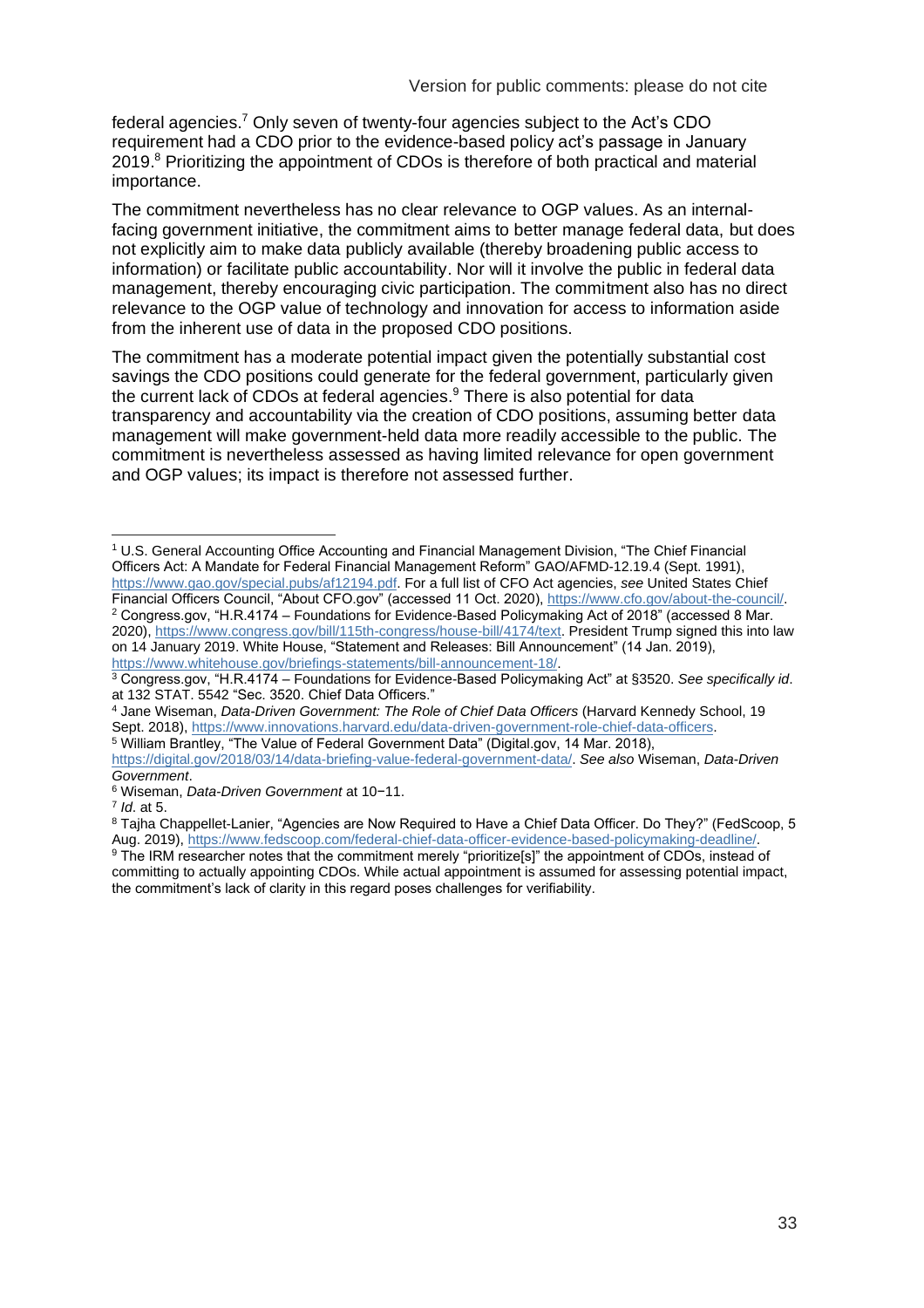## <span id="page-33-0"></span>**6. Using Open Data to Fuel Innovation to Improve Public Health**

#### *Main Objective*

*"Leverage data to foster the next generation of healthcare innovation."*

#### **Milestones**

*"Host a series of co-creation events to discover insights from a comprehensive set of Federal, State, and private datasets related to the opioid crisis."*

*"Launch a new public-private collaborative — a Lyme and Tick-Borne Disease Innovation Accelerator."*

*"Launch a series of "open innovation" prize challenges to improve value-based healthcare."*

**Editorial Note:** For the complete text of this commitment, please see the United States' action plan at: [https://open.usa.gov/assets/files/NAP4-fourth-open-government-national](https://open.usa.gov/assets/files/NAP4-fourth-open-government-national-action-plan.pdf)[action-plan.pdf.](https://open.usa.gov/assets/files/NAP4-fourth-open-government-national-action-plan.pdf)

| <b>IRM Design Report Assessment</b> |                                                                                                                 |
|-------------------------------------|-----------------------------------------------------------------------------------------------------------------|
| Verifiable:                         | Yes                                                                                                             |
| <b>Relevant:</b>                    | Yes                                                                                                             |
|                                     | Access to information; civic participation;<br>technology and innovation for transparency<br>and accountability |
| <b>Potential impact:</b>            | Minor                                                                                                           |

#### **Commitment analysis**

This commitment innovatively uses open data to improve public health via three milestones: hosting events to examine government- and private-sector data on the opioid crisis; launching a public-private Lyme and Tick-Borne Disease Innovation Accelerator and hosting related activities; and launching innovation challenges to improve value-based healthcare.<sup>1</sup> These will be led by the Department of Health and Human Services (HHS).

Regarding the first milestone, HHS declared a public health emergency in October 2017 to address the growing number of deaths from opioids, with more than 91 Americans dying from opioid overdoses daily; 64,000 Americans died from drug overdoses in 2016, up from 52,404 Americans who died in 2015.<sup>2</sup> The U.S. Centers for Disease Control and Prevention's third *Annual Surveillance Report of Drug-Related Risks and Outcomes* from 2019 notes an ongoing increase in deaths through 2017, with 70,237 deaths and a marked increase in deaths involving non-methadone synthetic opioids of 42.5% from 2016 to 2017.<sup>3</sup> HHS' declaration of a public health emergency followed the release of its five-point "Opioid Strategy"<sup>4</sup> to address the crisis, with "Point 2" committing HHS to support "more timely, specific public health data and reporting, including through accelerating CDC's reporting of drug overdose data." 5

Lyme and tick-borne diseases have similarly been increasing. Lyme disease "is the fastest growing vector-borne disease in the United States," infecting more than 300,000 Americans annually. <sup>6</sup> The HHS' *Tick-Borne Disease Working Group's 2018 Report to Congress<sup>7</sup>* notes the number of counties with high incidence of Lyme disease has increased by 300% in Northeastern states and 250% in North-Central states, entailing \$1.3 billion in direct medical costs annually, and a "potential \$50−\$100 billion problem for the United States" when broader costs are considered. The second milestone will reduce disease incidence and associated costs via the proposed accelerator.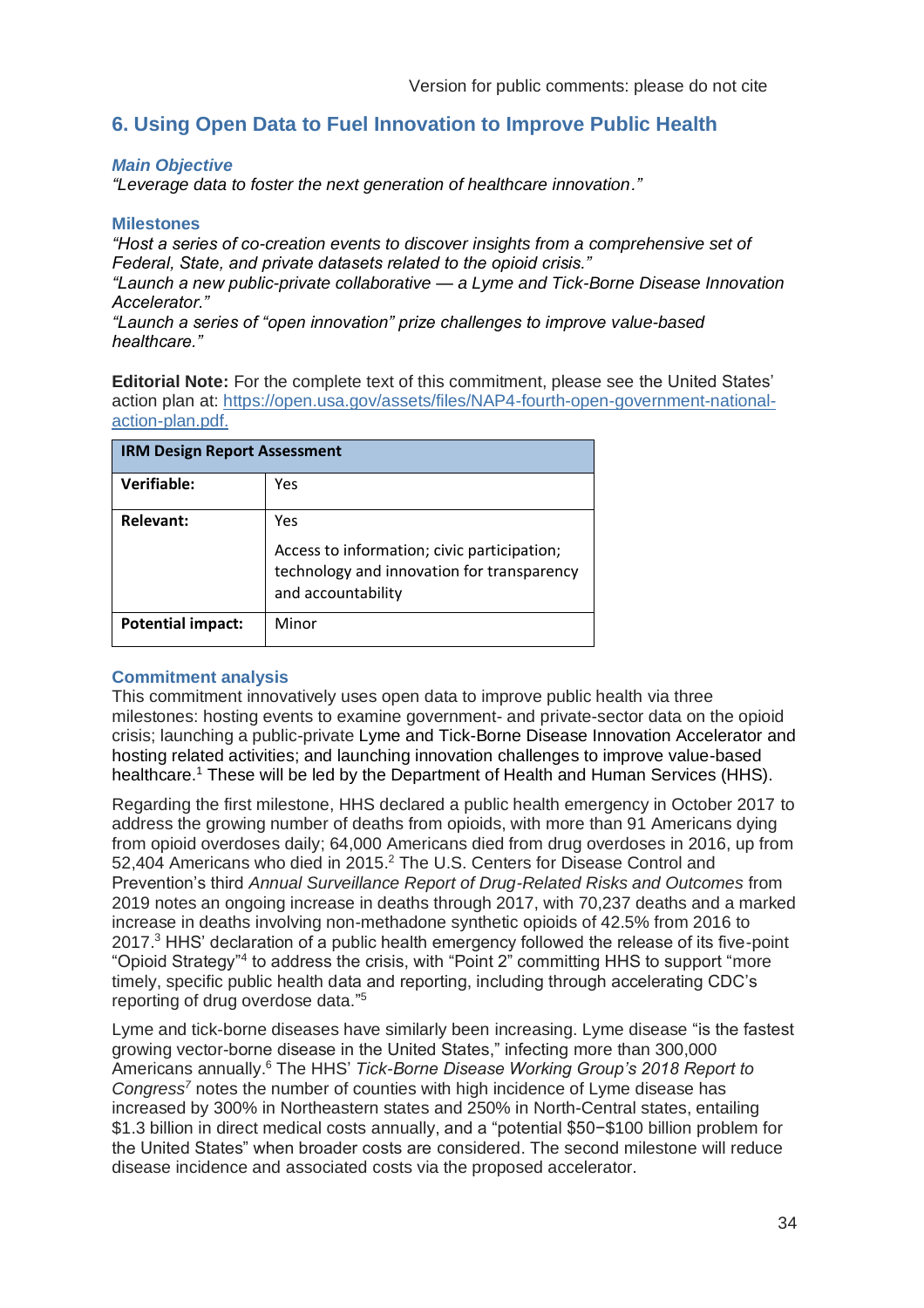Finally, regarding the third milestone, HHS' open innovation activities "provide the Department with expert knowledge of alternative tools available to bring opportunities to problem solvers everywhere," specifically via the HHS IDEA Lab's Open Innovation service.<sup>8</sup> Prize challenges are one such tool, with the goal of accelerating solution development and broadening the number of individuals and companies working on solutions to health-related problems and others. HHS has launched over 170 challenges and awarded \$35 million in cash prizes since 2011.<sup>9</sup> Upon taking office, HHS Secretary Alex Azar II "identified the value-based transformation of our entire healthcare system as one of the top four priorities for [HHS]"<sup>10</sup> with value-based healthcare defined as payment of medical providers based on achieved outcomes rather than services provided.<sup>11</sup> The commitment's proposed prize challenges should move the HHS in this direction.

The commitment is relevant to the OGP values of access to information due to the cocreation, data-related, and information-sharing events envisioned under the first and second milestones. The commitment is similarly relevant to civic participation on these grounds, as well as via the third milestone's open innovation challenges which are open to public participation. All milestones are broadly relevant for the OGP value of technology and innovation for access to Information.

The IRM researcher assesses the commitment as having a minor potential impact. The first milestone's co-creation workshops are relatively narrow given the broader five-point Opioid Strategy, and range of ongoing data-related activities in this area. These include the Centers for Disease Control and Prevention's awarding of millions of dollars in funding to 44 states and the District of Columbia to support data collection and usage on opioid mortality,<sup>12</sup> an HHS-led Opioid Code-a-Thon in 2017,<sup>13</sup> and the Centers for Medicare and Medicaid Services' release of opioid-prescribing mapping tools. <sup>14</sup> The commitment's proposed co-creation workshops therefore are a minor innovation.

The proposed Lyme and Tick-Borne Disease Innovation Accelerator and related activities are similarly expected to have a minor impact. The initiative, launched three months prior to NAP4, precludes it from a potential impact assessment. Initiatives with clear potential impact include: listening session activities; a 14-week tech-sprint that leverages open federal datasets to develop digital health tools focused on Lyme and tick-borne diseases; and a previously hosted Lyme Innovation Roundtable held on 4 December 2018 for "identify[ing] high-value datasets and available resources" and exploring public-private partnerships.<sup>15</sup> HHS envisions the proposed listening sessions as a means of "hear[ing] feedback from individual stakeholders," but does not specify a clear and measurable output.<sup>16</sup> The sessions' potential impact would therefore be assessed as minor, were the initiative's launch to have occurred after NAP4's publication. 17

Finally, HHS' proposed prize challenges for value-based healthcare are a relatively minor component of the HHS's far broader ongoing activities with clearly identifiable outputs in value-based healthcare. These activities include HHS' proposed new rules to enhance patient access to medical information by mandating that electronic health information be provided at no cost, which is "essential to building a healthcare system that pays for value rather than procedures."<sup>18</sup> Another ongoing HHS activity is the Emergency Triage, Treat, and Transport Model which allows "qualified healthcare professionals to deliver treatment in place" and offers "alternative destination sites…to provide care for Medicare beneficiaries following a [911] medical emergency," a step forward for value-based healthcare.<sup>19</sup> Given these activities, the proposed prize challenges, with uncertain scope and value, do not have more than a substantial potential impact.

<sup>1</sup> Government of the United States, *The Open Government Partnership: Fourth Open Government National Action Plan for the United States of America* (OGP, Feb. 2019), 4[, https://open.usa.gov/assets/files/NAP4](https://open.usa.gov/assets/files/NAP4-fourth-open-government-national-action-plan.pdf) [fourth-open-government-national-action-plan.pdf.](https://open.usa.gov/assets/files/NAP4-fourth-open-government-national-action-plan.pdf)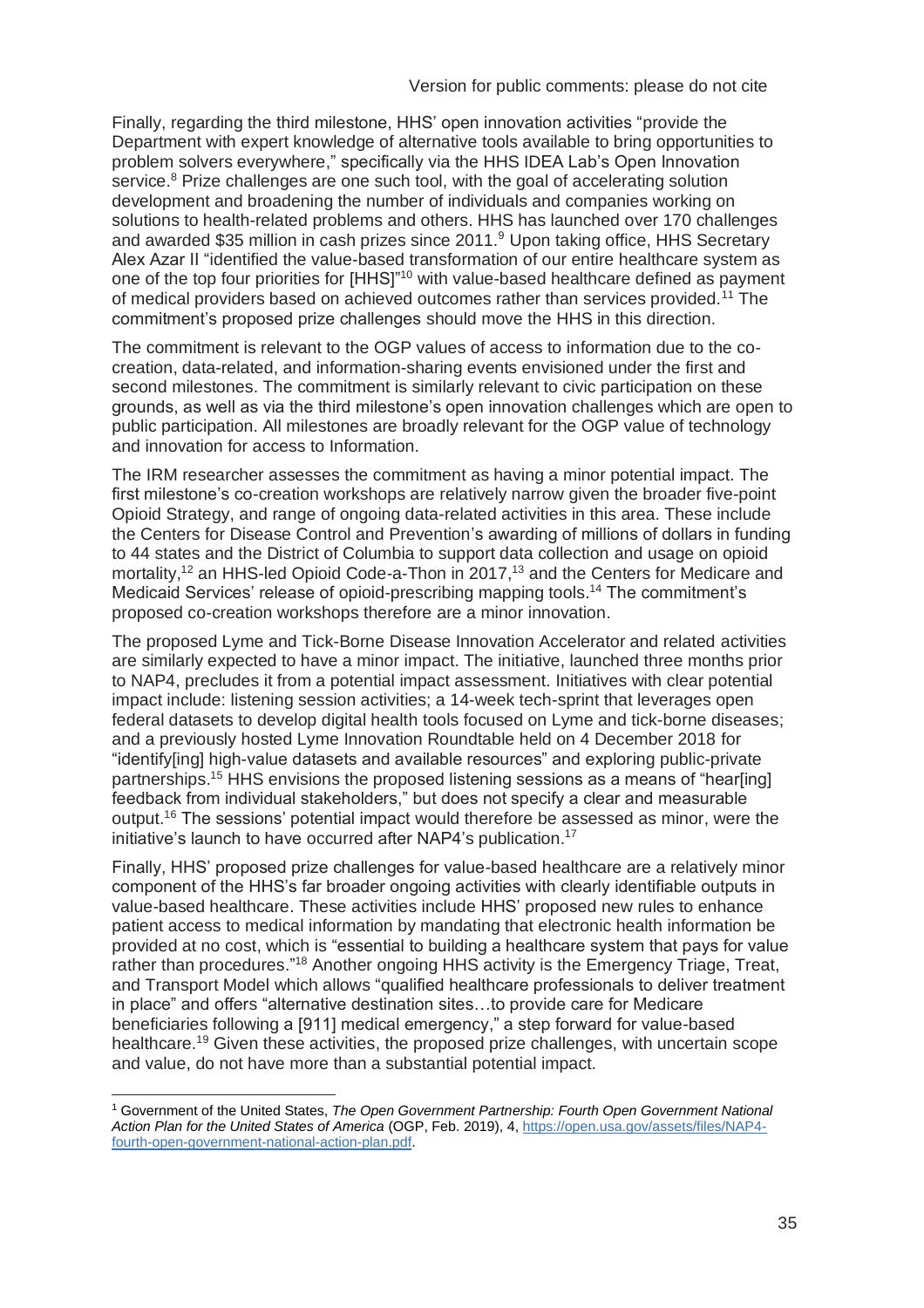<sup>2</sup> U.S. Dept. of Health and Human Services, "HHS Acting Secretary Declares Public Health Emergency to Address National Opioid Crisis" (26 Oct. 2017), [https://www.hhs.gov/about/news/2017/10/26/hhs-acting](https://www.hhs.gov/about/news/2017/10/26/hhs-acting-secretary-declares-public-health-emergency-address-national-opioid-crisis.html)[secretary-declares-public-health-emergency-address-national-opioid-crisis.html.](https://www.hhs.gov/about/news/2017/10/26/hhs-acting-secretary-declares-public-health-emergency-address-national-opioid-crisis.html)

<sup>3</sup> Centers for Disease Control and Prevention, National Center for Injury Prevention and Control, *Annual Surveillance Report of Drug-Related Risks and Outcomes* (1 Nov. 2019), 7−9,

[https://www.cdc.gov/drugoverdose/pdf/pubs/2019-cdc-drug-surveillance-report.pdf.](https://www.cdc.gov/drugoverdose/pdf/pubs/2019-cdc-drug-surveillance-report.pdf)

<sup>4</sup> U.S. Dept. of Health and Human Services, "5-Point Strategy To Combat the Opioid Crisis" (30 August 2020), [https://www.hhs.gov/opioids/about-the-epidemic/hhs-response/index.html;](https://www.hhs.gov/opioids/about-the-epidemic/hhs-response/index.html) U.S. Dept. of Health and Human Services, *Strategy to Combat Opioid Abuse, Misuse, and Overdose* (Nov. 2018),

[https://www.hhs.gov/opioids/sites/default/files/2018-09/opioid-fivepoint-strategy-20180917-508compliant.pdf.](https://www.hhs.gov/opioids/sites/default/files/2018-09/opioid-fivepoint-strategy-20180917-508compliant.pdf) <sup>5</sup> U.S. Dept. of Health and Human Services, "Better Data" (1 Sept. 2020), [https://www.hhs.gov/opioids/about](https://www.hhs.gov/opioids/about-the-epidemic/hhs-response/better-data/index.html)[the-epidemic/hhs-response/better-data/index.html.](https://www.hhs.gov/opioids/about-the-epidemic/hhs-response/better-data/index.html)

<sup>6</sup> Government of the United States, *Fourth Open Government National Action Plan* at 4.

<sup>7</sup> U.S. Dept. Health and Human Services, Office of the Assistant Secretary for Health, *Tick-Borne Disease Working Group: 2018 Report to Congress* (2018), 1[, https://www.hhs.gov/sites/default/files/tbdwg-report-to](https://www.hhs.gov/sites/default/files/tbdwg-report-to-congress-2018.pdf)[congress-2018.pdf.](https://www.hhs.gov/sites/default/files/tbdwg-report-to-congress-2018.pdf)

 $8$  U.S. Dept. of Health and Human Services Chief Technology Officer, "About Open Innovation" (27 Sept. 2018), [https://www.hhs.gov/cto/initiatives/open-innovation/about/index.html.](https://www.hhs.gov/cto/initiatives/open-innovation/about/index.html) 9 *Id*.

<sup>10</sup> Alex M. Azar II, "Value-Based Transformation of America's Healthcare System" (U.S. Dept. of Health and Human Services, 8 Mar. 2018), [https://www.hhs.gov/about/leadership/secretary/speeches/2018](https://www.hhs.gov/about/leadership/secretary/speeches/2018-speeches/value-based-transformation-of-americas-healthcare-system.html) [speeches/value-based-transformation-of-americas-healthcare-system.html.](https://www.hhs.gov/about/leadership/secretary/speeches/2018-speeches/value-based-transformation-of-americas-healthcare-system.html)

<sup>11</sup> Assistant Secretary for Public Affairs, "Secretary Priorities" (U.S. Dept. of Health and Human Services, 23 Jul. 2018)[, https://www.hhs.gov/about/leadership/secretary/priorities/index.html#value-based-healthcare.](https://www.hhs.gov/about/leadership/secretary/priorities/index.html#value-based-healthcare)

<sup>12</sup> U.S. Centers for Disease Control and Prevention, "Enhanced State Opioid Overdose Surveillance" (16 Jul. 2019), [https://www.cdc.gov/drugoverdose/foa/state-opioid-mm.html.](https://www.cdc.gov/drugoverdose/foa/state-opioid-mm.html)

<sup>13</sup> HHS Office of the Chief Technology Officer, "HHS Opioid Code-a-Thon" (3 Jul. 2018), [https://www.hhs.gov/challenges/code-a-thon/index.html.](https://www.hhs.gov/challenges/code-a-thon/index.html)

<sup>14</sup> U.S. Centers for Medicare & Medicaid Services, "CMS Opioid Prescribing" (1 May 2019), [https://www.cms.gov/Research-Statistics-Data-and-Systems/Statistics-Trends-and-Reports/Medicare-](https://www.cms.gov/Research-Statistics-Data-and-Systems/Statistics-Trends-and-Reports/Medicare-Provider-Charge-Data/OpioidMap)[Provider-Charge-Data/OpioidMap.](https://www.cms.gov/Research-Statistics-Data-and-Systems/Statistics-Trends-and-Reports/Medicare-Provider-Charge-Data/OpioidMap) For a selection of related activities, *see* U.S. Dept. of Health and Human

Services "Better Data" (1 Sept. 2020), [https://www.hhs.gov/opioids/about-the-epidemic/hhs-response/better](https://www.hhs.gov/opioids/about-the-epidemic/hhs-response/better-data/index.html)[data/index.html.](https://www.hhs.gov/opioids/about-the-epidemic/hhs-response/better-data/index.html)

<sup>15</sup> Kristen Honey and Ed Simcox (HHS Chief Technology Officer), "The HHS Office of the CTO announces a 'Lyme Innovation' initiative" (HHS, 20 Nov. 2018), [https://www.hhs.gov/cto/blog/2018/11/20/the-hhs-office-of](https://www.hhs.gov/cto/blog/2018/11/20/the-hhs-office-of-the-cto-announces-a-lyme-innovation-initiative.html)[the-cto-announces-a-lyme-innovation-initiative.html.](https://www.hhs.gov/cto/blog/2018/11/20/the-hhs-office-of-the-cto-announces-a-lyme-innovation-initiative.html)

 $\overline{16}$  *Id.* 

<sup>17</sup> Lorraine Johnson (CEO of LymeDisease.org and Principal Investigator of MyLymeData) notes a related concern of public-private partnerships: "simply opening data may subject Lyme patients as a community to greater stigma if that data is not used in partnership with the Lyme community-think community participatory research." She implies that broader attention is needed for the privacy challenges of leveraging public-private partnerships to facilitate Lyme disease data access and availability.

18 U.S. Dept. of Health and Human Services, "HHS Proposes New Rules to Improve the Interoperability of Electronic Health Information" (11 Feb. 2019), [https://www.hhs.gov/about/news/2019/02/11/hhs-proposes](https://www.hhs.gov/about/news/2019/02/11/hhs-proposes-new-rules-improve-interoperability-electronic-health-information.html)[new-rules-improve-interoperability-electronic-health-information.html.](https://www.hhs.gov/about/news/2019/02/11/hhs-proposes-new-rules-improve-interoperability-electronic-health-information.html)

<sup>19</sup> Centers for Medicare & Medical Services, "Emergency Triage, Treat, and Transport Model," (11 Oct. 2019), <https://innovation.cms.gov/innovation-models/et3>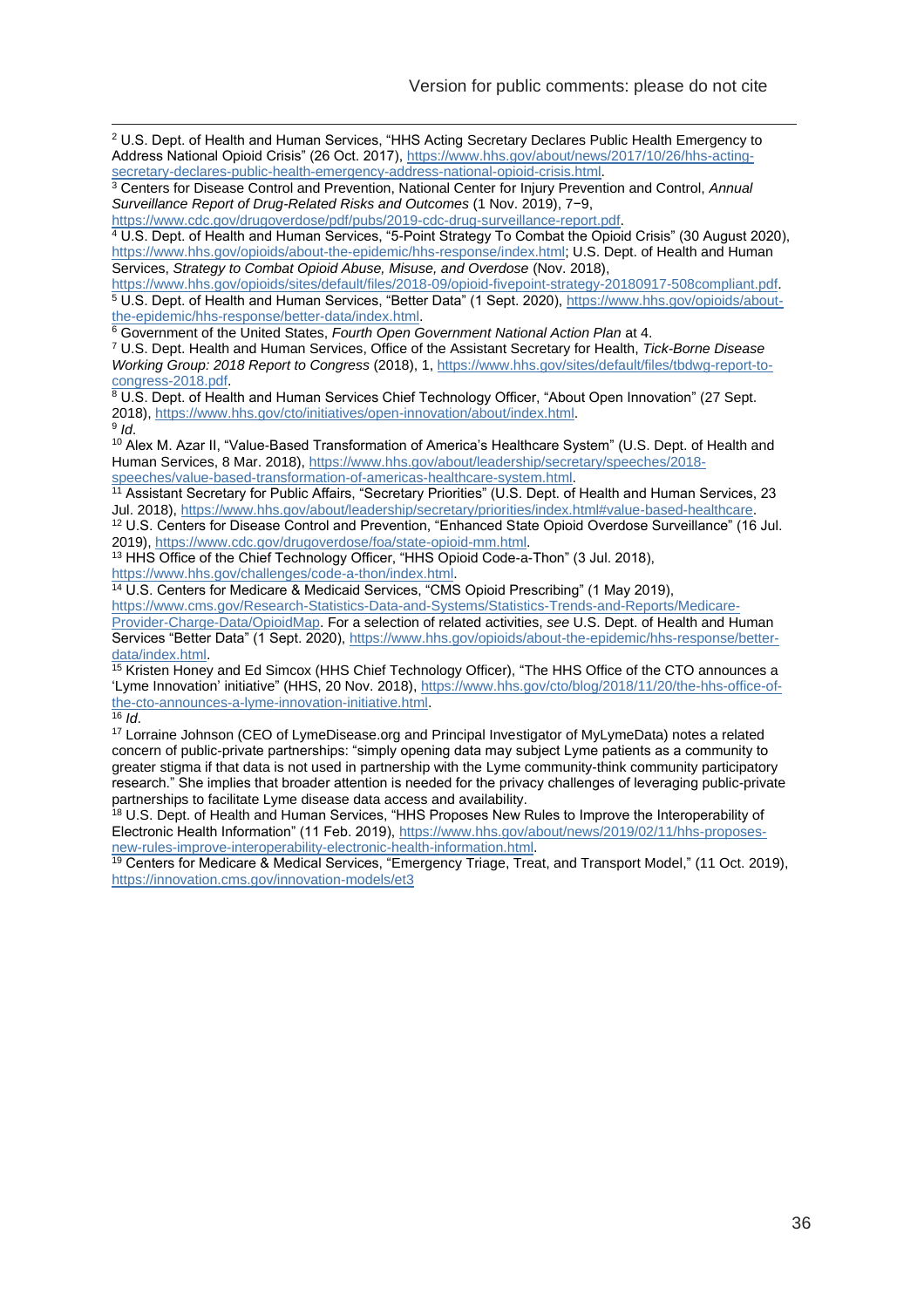### <span id="page-36-0"></span>**7. Implement Intelligence Community "Enterprise Objective" on Privacy, Civil Liberties, and Transparency**

#### **Main Objective**

*"Implement Intelligence Community "Enterprise Objective" on Privacy, Civil Liberties, and Transparency"*

#### **Milestones**

None provided.

**Editorial Note:** For the complete text of this commitment, please see the United States' action plan at: [https://open.usa.gov/assets/files/NAP4-fourth-open-government-national](https://open.usa.gov/assets/files/NAP4-fourth-open-government-national-action-plan.pdf)[action-plan.pdf.](https://open.usa.gov/assets/files/NAP4-fourth-open-government-national-action-plan.pdf)

| <b>IRM Design Report Assessment</b> |                       |  |
|-------------------------------------|-----------------------|--|
| Verifiable:                         | Yes                   |  |
| <b>Relevant:</b>                    | Yes                   |  |
|                                     | Access to information |  |
| <b>Potential impact:</b>            | Minor                 |  |

#### **Commitment analysis**

This commitment will implement the intelligence community's (IC) "Enterprise Objective" (EO) on privacy, civil liberties, and transparency. The EO is enshrined in the 2019 *National Security Strategy of the United States of America* (NIS 2019), which "provides the [IC] with strategic direction from the Director of National Intelligence" over a four-year period.<sup>1</sup> NIS 2019 includes seven EO's that "provide the foundation for integrated, effective, and efficient management of mission capabilities and business functions."<sup>2</sup> The seventh EO concerns "privacy, civil liberties, and transparency" to "safeguard privacy and civil liberties and practice appropriate transparency to enhance accountability and public trust."<sup>3</sup> This EO represents "the first time…there is a stand-alone enterprise objective in the NIS" focused on civil liberties and transparency.<sup>4</sup> Under this EO, the IC will:

> 1. Incorporate privacy and civil liberties requirements into IC policy and programs to ensure that national values inform the intelligence mission. 2. Engage proactively with oversight institutions and our partners to enhance public understanding and trust in the IC.

> 3. Practice and promote appropriate transparency in the IC to make information publicly available without jeopardizing national security.<sup>5</sup>

These activities are copied verbatim in Commitment 7, which states that they will "earn and retain public trust in the IC." $6$  This is also verbatim from NIS 2019.<sup>7</sup>

Including this EO in NIS 2019 is closely related to *The Principles of Intelligence Transparency for the Intelligence Community*. The *Principles* were issued by the Director of National Intelligence in 2015 to "provide general norms for the IC to follow in making information publicly available that enhances public understanding of intelligence activities while continuing to protect information when disclosure would harm national security."<sup>8</sup> The *Principles* formed the basis of an earlier commitment in NAP3 to "Increase Transparency of the Intelligence Community,"<sup>9</sup> which had a moderate potential impact and limited completion at both the midterm and end-of-term.<sup>10</sup>

The commitment is relevant to the OGP value of access to information by virtue of its intention to provide the public with access to information on the IC.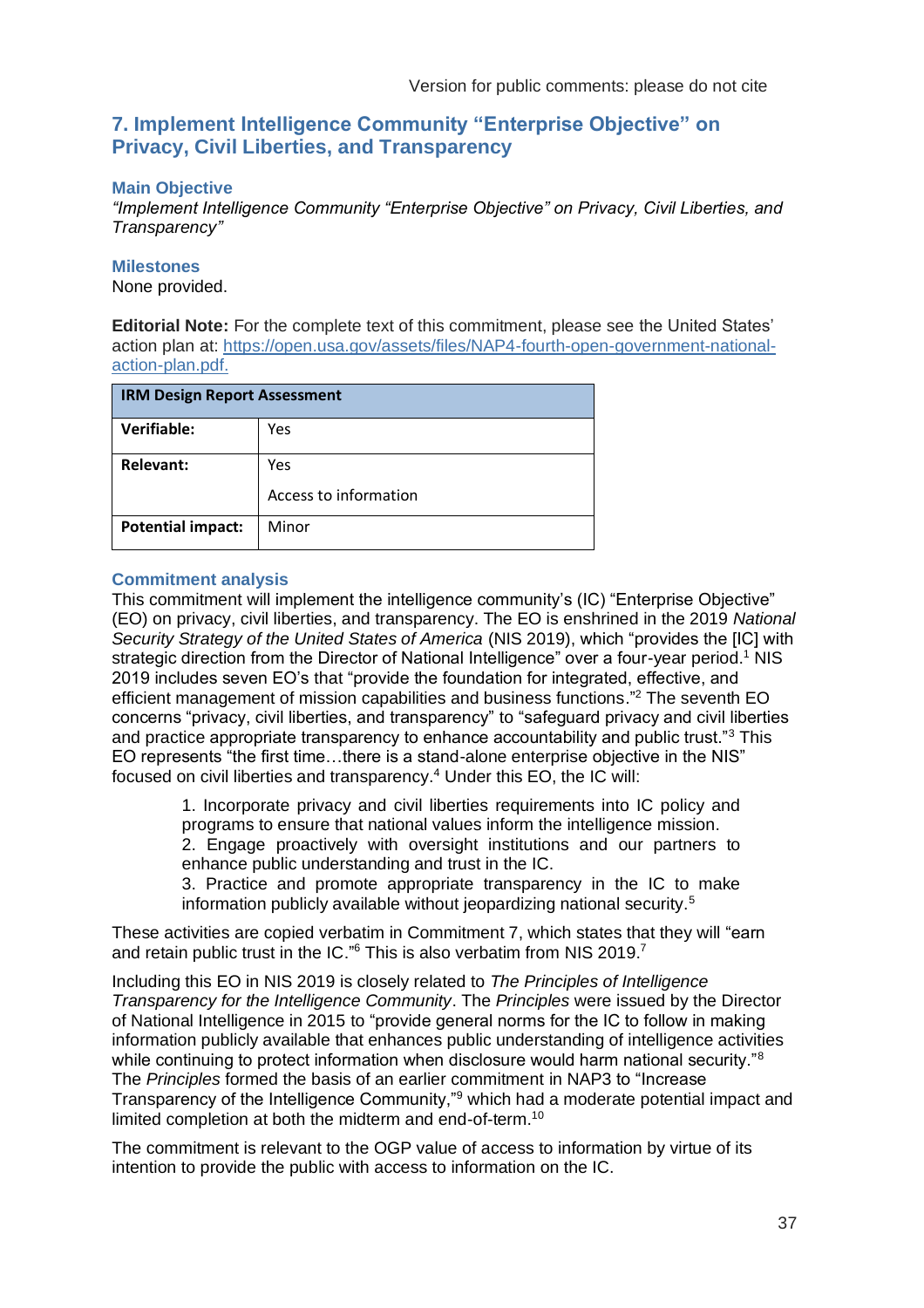Civil society has long demanded greater transparency from the IC. The Brennan Center for Justice, a nonprofit that works for national security transparency, notes that while "national security might sometimes require that the operational details of military or intelligence efforts be kept secret….far too much information is classified and withheld from the public."<sup>11</sup> The government is "increasingly relying on a vast body of secret law to authorize its national security activities," thereby "undermin[ing] the basic functions of democratic self-government," particularly post-9/11.<sup>12</sup> The Brennan Center cites Edward Snowden's revelation that the U.S. National Security Administration maintained records of American's phone calls under the Obama administration as a key catalyst for civil society demands for greater transparency and respect for civil liberties within the IC.<sup>13</sup> These concerns persisted among civil society during the publication of NAP4. In June 2018, 24 CSOs, including the Electronic Frontier Foundation and the American Civil Liberties Union, called for the Director of National Intelligence to share data on the extent of phone surveillance of Americans.<sup>14</sup> Steven Aftergood, director of the Federation of American Scientists Project on Government Secrecy similarly situates demands for greater IC transparency in the context of the Snowden revelations. Aftergood notes the "CIA and other agencies are sitting on a wealth of unclassified, open source material…that could easily be shared with the public at marginal cost," with the added potential benefit of "increasing public literacy in national security matters and enriching public debate."<sup>15</sup> In response to a request for feedback on the commitment, Aftergood echoed these concerns and took issue with the scope of the commitment, stating that the IC Enterprise Objective:

needs to aim at a much more ambitious goal. The American public needs vastly increased access to unclassified intelligence analysis and information, and not simply for reasons of "trust" or accountability. Rather, it is because the public itself is now on the "front lines" of multiple threats to national security, including offensive cyber activity, foreign information operations and global disease [and has] a claim on the relevant insights that US intelligence has to offer….Yet intelligence support to the American public has been totally lacking.<sup>16</sup>

Recent surveys show a clear preference for greater IC transparency, with growing public support for more open information flows. Survey results from summer 2018 indicate what while 59% of Americans feel the IC "plays a vital role in protecting the country," a bare majority of 51% feel that the IC "effectively safeguards their privacy and civil liberties while pursuing its mission," and 65% of respondents (up from 54% in 2017) feel that the IC "could share more information with the public without compromising its effectiveness."<sup>17</sup> Public sentiment is particularly stark among millennials (individuals born 1982−1996); only 47% believe the IC is vital in protecting the country, and 70% favor greater IC public information disclosure.<sup>18</sup> Importantly, Americans' perceptions regarding the IC's respect for privacy and civil liberties are roughly similar across the partisan divide for 2018, with 66% of Democrats and 54% of Republicans indicating that the IC is very or somewhat effective in this regard.<sup>19</sup> Thus, there is bipartisan demand for greater transparency and protection of privacy and civil liberties, as described in the commitment text.

While there is clear demand for greater IC transparency and public accountability, the IRM researcher assesses the commitment as having a minor potential impact owing to the relative lack of specificity surrounding what precise actions the IC will take under this commitment. Regarding the three commitment activities, the government does not specify what "privacy and civil liberties requirements" actually entail, nor does it specify which specific policies and programs will be covered. The commitment similarly neglects to specify which oversight institutions and partners will be covered by the commitment, and the frequency or scope of engagement. Finally, the commitment does not define "appropriate transparency" or specify which information would be potentially subject to greater public disclosure. Therefore, the commitment has a minor potential impact.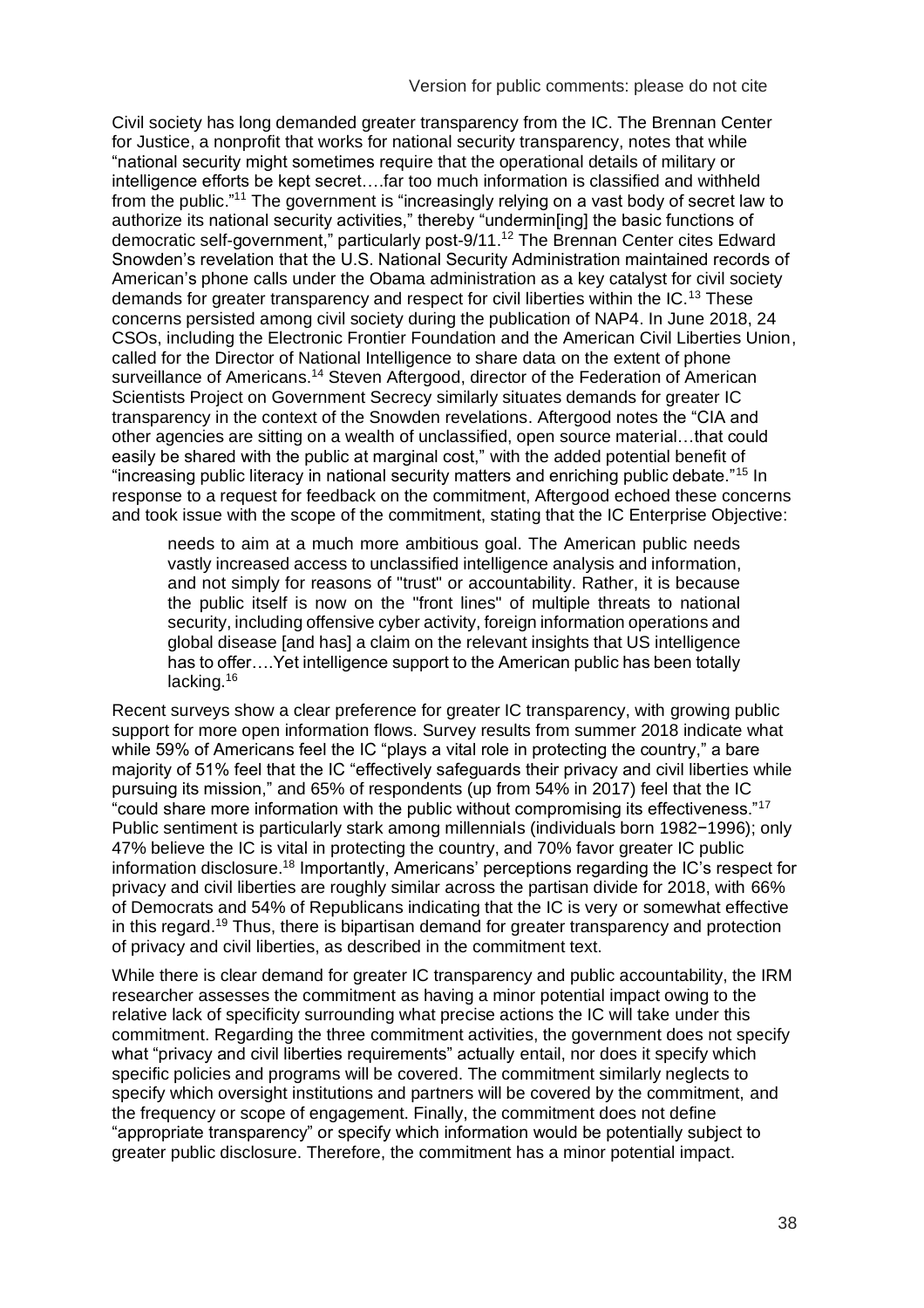<sup>1</sup> Office of the Director of National Intelligence, *National Security Strategy of the United States of America* (2019), 1, [https://www.dni.gov/files/ODNI/documents/National\\_Intelligence\\_Strategy\\_2019.pdf.](https://www.dni.gov/files/ODNI/documents/National_Intelligence_Strategy_2019.pdf)

2 *Id*. at 17.

3 *Id*. at 24.

<sup>4</sup> Alex Joel (Chief of the Office of the Directorate of National Intelligence's Office of Civil Liberties, Privacy, and Transparency), (2019), [https://documents.pclob.gov/prod/Documents/EventsAndPress/698fe0ea-0a65-4da7](https://documents.pclob.gov/prod/Documents/EventsAndPress/698fe0ea-0a65-4da7-b67a-eef324fec62d/PCLOB%20statement%20-%20Joel.pdf) [b67a-eef324fec62d/PCLOB%20statement%20-%20Joel.pdf](https://documents.pclob.gov/prod/Documents/EventsAndPress/698fe0ea-0a65-4da7-b67a-eef324fec62d/PCLOB%20statement%20-%20Joel.pdf)

<sup>5</sup> Office of the Director of National Intelligence, *National Security Strategy* at 24.

<sup>6</sup> Government of the United States, *The Open Government Partnership: Fourth Open Government National Action Plan for the United States of America* (OGP, Feb. 2019), 5 [https://open.usa.gov/assets/files/NAP4](https://open.usa.gov/assets/files/NAP4-fourth-open-government-national-action-plan.pdf) [fourth-open-government-national-action-plan.pdf.](https://open.usa.gov/assets/files/NAP4-fourth-open-government-national-action-plan.pdf)

<sup>7</sup> Office of the Director of National Intelligence, *National Security Strategy* at 24.

8 *Id*. *See also* Alex Joel (Chief, Office of the Directorate of National Intelligence, Office of Civil Liberties, Privacy, and Transparency), "Statement delivered at the Public Forum of the Privacy and Civil Liberties Oversight Board" (8−9 Feb.), 3, [https://www.pclob.gov/library/PCLOB%20statement%20-%20Joel.pdf.](https://www.pclob.gov/library/PCLOB%20statement%20-%20Joel.pdf) <sup>9</sup> IRM, "Increase Transparency of the Intelligence Community (US0071)" (OGP, accessed 8 Mar. 2020), [https://www.opengovpartnership.org/members/united-states/commitments/US0071/.](https://www.opengovpartnership.org/members/united-states/commitments/US0071/)

<sup>10</sup> IRM staff, *Independent Reporting Mechanism (IRM): United States Progress Report: 2015−2016* (OGP, 2018), [https://www.opengovpartnership.org/wp-content/uploads/2018/01/United-States\\_Mid-Term\\_2015-](https://www.opengovpartnership.org/wp-content/uploads/2018/01/United-States_Mid-Term_2015-2017.pdf) [2017.pdf;](https://www.opengovpartnership.org/wp-content/uploads/2018/01/United-States_Mid-Term_2015-2017.pdf) Dr. Jason McMann, *Independent Reporting Mechanism (IRM): United States End-of-Term Report 2015–2017*, (OGP, May 2018)[, https://www.opengovpartnership.org/wp-content/uploads/2019/02/United-](https://www.opengovpartnership.org/wp-content/uploads/2019/02/United-States_End-of-Term_IRM-Report_2015-2017_0.pdf)[States\\_End-of-Term\\_IRM-Report\\_2015-2017\\_0.pdf.](https://www.opengovpartnership.org/wp-content/uploads/2019/02/United-States_End-of-Term_IRM-Report_2015-2017_0.pdf)

<sup>11</sup> Brennan Center for Justice, "Transparency and Oversight: Why it Matters" (accessed 8 Mar. 2020), [https://www.brennancenter.org/issues/protect-liberty-security/transparency-oversight.](https://www.brennancenter.org/issues/protect-liberty-security/transparency-oversight)

<sup>12</sup> *Id*.

 $13 \frac{1}{1}$ 

<sup>14</sup> David Ruiz, "EFF and 24 Civil Liberties Organizations Demand Transparency on NSA Domestic Phone Record Surveillance," (Electronic Frontier Foundation, 1 Jun. 2018),

[https://www.eff.org/fr/deeplinks/2018/05/eff-and-x-civil-liberties-organizations-demand-transparency-nsa](https://www.eff.org/fr/deeplinks/2018/05/eff-and-x-civil-liberties-organizations-demand-transparency-nsa-domestic-phone)[domestic-phone.](https://www.eff.org/fr/deeplinks/2018/05/eff-and-x-civil-liberties-organizations-demand-transparency-nsa-domestic-phone) For additional context linking the IC's movement toward greater transparency and the Snowden disclosures, *see* Steven Aftergood, "Secrecy News: Intelligence Transparency – But For What?" (Federation of American Scientists. 31 Jan. 2019)[, https://fas.org/blogs/secrecy/2019/01/transparency-for](https://fas.org/blogs/secrecy/2019/01/transparency-for-what/)[what/.](https://fas.org/blogs/secrecy/2019/01/transparency-for-what/)

<sup>15</sup> Steven Aftergood, "Intelligence Transparency—But for What," (Federation of American Scientists. 31 Jan. 2019), [https://fas.org/blogs/secrecy/2019/01/transparency-for-what/.](https://fas.org/blogs/secrecy/2019/01/transparency-for-what/)

<sup>16</sup> Steven Aftergood, Copies of email correspondence are available upon request.

<sup>17</sup> Stephen Slick, Joshua Busby, and Kingsley Burns, *Public Attitudes on US Intelligence: Annual Poll Reflects Bipartisan Confidence Despite Presidential Antagonism* (The Chicago Council on Global Affairs' Lester Crown Center on U.S. Foreign Policy and the Texas National Security Network, Jul. 2019), 1−2,

[https://www.thechicagocouncil.org/sites/default/files/public\\_attitudes\\_on\\_us\\_intelligence\\_0.pdf.](https://www.thechicagocouncil.org/sites/default/files/public_attitudes_on_us_intelligence_0.pdf) The exact survey question is: "How effective do you think the intelligence community is in meeting the following responsibilities? Respecting the privacy and civil liberties of Americans." *See* Figure 4 for 2018 responses and comparison to 2017. *Id*.

 $18$  *Id.* 

<sup>19</sup> *Id*. at 4.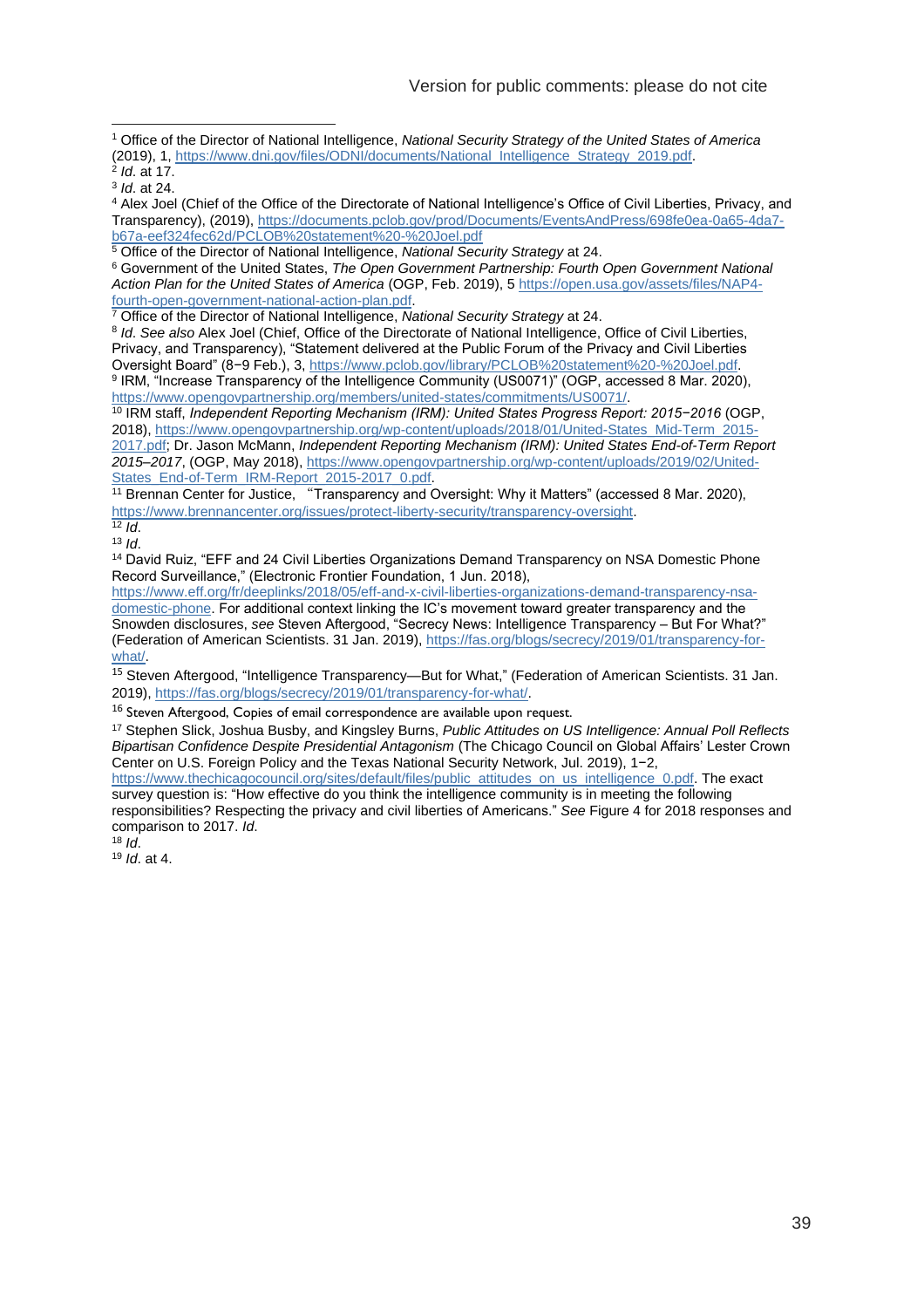### <span id="page-39-0"></span>**8. Expand Public Participation in Developing Future U.S. National Action Plans**

#### **Main Objective**

*"Expand Public Participation in Developing Future U.S. National Action Plans"* 

#### **Milestones**

*"Prioritize including a more geographically diverse and diffuse representation of citizen stakeholders in the development of the document."*

*"Aim to conduct a series of consultation sessions, in-person meetings, and livestreamed discussions around the country to generate ideas, encourage public input, and engage in conversations with the… American public."*

**Editorial Note:** For the complete text of this commitment, please see the United States' action plan at: [https://open.usa.gov/assets/files/NAP4-fourth-open-government-national](https://open.usa.gov/assets/files/NAP4-fourth-open-government-national-action-plan.pdf)[action-plan.pdf.](https://open.usa.gov/assets/files/NAP4-fourth-open-government-national-action-plan.pdf)

| <b>IRM Design Report Assessment</b> |                      |  |
|-------------------------------------|----------------------|--|
| Verifiable:                         | Yes                  |  |
| <b>Relevant:</b>                    | Yes                  |  |
|                                     | Public participation |  |
| <b>Potential impact:</b>            | Minor                |  |

#### **Commitment analysis**

This commitment will expand public participation in developing future national action plans, particularly the fifth NAP (NAP5). Citizen involvement in co-creating NAPS is integral to countries' efforts to open government. The commitment will incorporate a more geographically diverse and "diffuse" set of stakeholders into the co-creation process via consultation sessions, in-person meetings, and livestreamed discussion.

OGP's Articles of Governance require OGP members develop NAPs "through a multistakeholder process, with the active engagement of citizens and civil society." The *OGP Participation and Co-Creation Standards* "support participation and co-creation at all stages of the OGP cycle."<sup>1</sup> During the NAP creation process, the *Standards* stipulate that participating governments or the responsible multistakeholder forum<sup>2</sup> should publish the process for developing the NAP, including opportunities for public involvement and the process by which the NAP is finalized; provide opportunities for stakeholders' participation in the NAP design; and provide stakeholders with sufficient information on the NAP/OGP process to be informed participants.<sup>3</sup> "The collaboration of citizens, civil society, political and official champions and other stakeholders is essential to developing, securing and implementing lasting open government reforms."<sup>4</sup>

The commitment is relevant to the OGP value of civic participation by nature of its emphasis on expanding public participation in the NAP co-creation process.

With respect to civil society, the commitment's aim of expanding public participation in the NAP co-creation process broadly resonates with comments made by stakeholders during NAP4's co-creation. Alex Howard (Demand Progress Education Fund)<sup>5</sup> notes that NAP4's "final objective, which is aimed at improving 'Public Participation in Developing Future U.S. National Action Plans,' is painfully ironic, given how little effort at public engagement the Trump White House and federal agencies made over the past two years." <sup>6</sup> Anonymous sources with knowledge about the NAP4 co-creation process broadly agreed, highlighting the relatively small number of co-creation events, the relatively non-iterative nature of the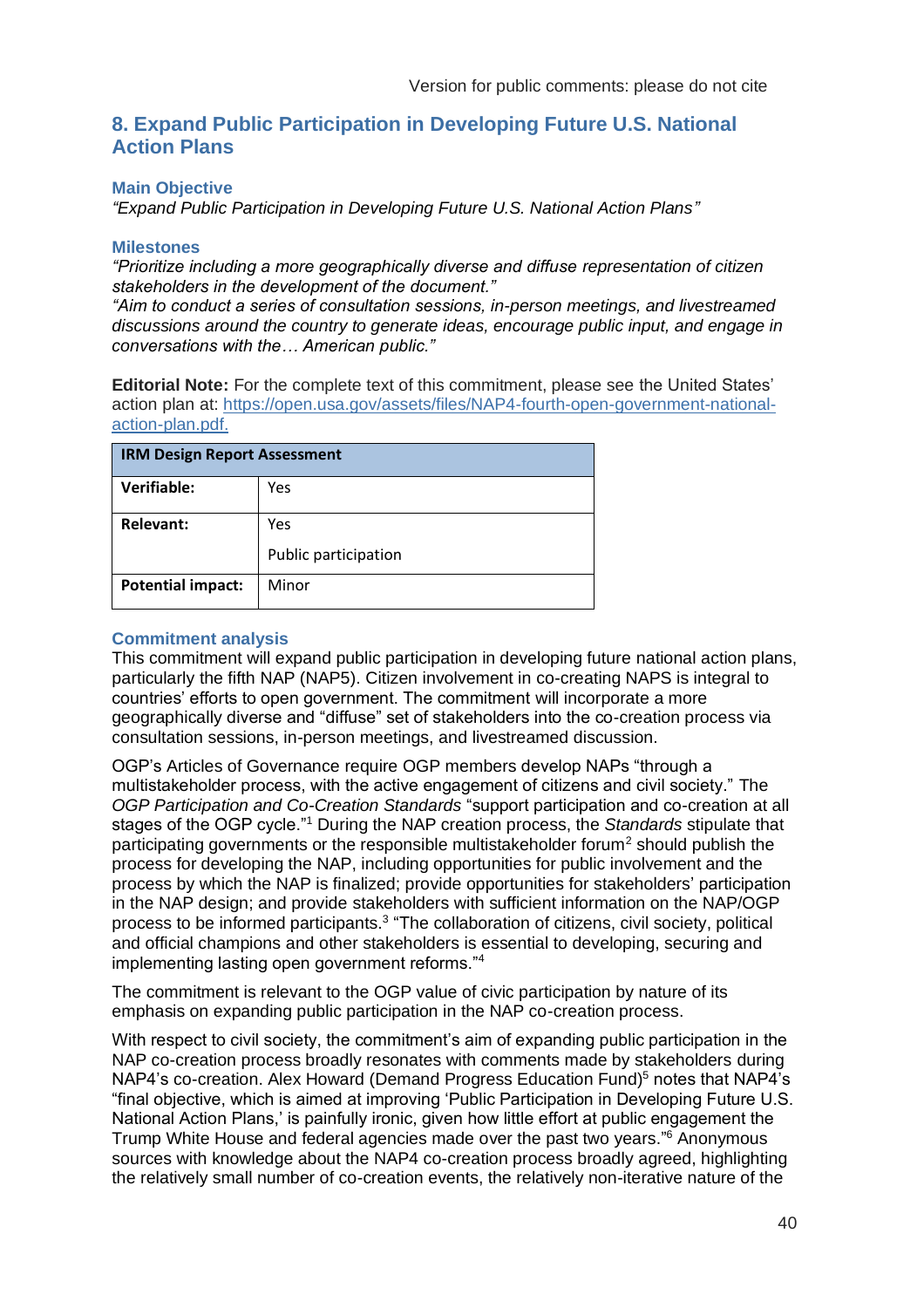co-creation process following the GSA event on 8 September 2017 (see Section 3.2), and disagreement over the scope of public engagement on NAP4. Interviewees further affirmed that some civil society stakeholders declined to participate in the NAP4 cocreation due to concerns about the Trump administration's commitment to public accountability, and that their participation would imply tacit support.<sup>7</sup>

The IRM researcher assesses that the commitment has a minor potential impact owing largely to the lack of specificity in the commitment text, specifically surrounding the scope of geographical expansion of the co-creation process as well as the scope of the consultation activities envisioned (i.e., number, frequency, depth of opportunities for public participation, etc.). The commitment also neglects to specify what is meant by "diffuse" representation of citizen stakeholders beyond geography. All co-creation events for NAP4 were hosted in Washington, DC (see Section 3), albeit with some opportunities for remote participation via teleconference.<sup>8</sup> While expanding geographical participation in the cocreation process is therefore laudable, the lack of sufficient specificity surrounding the proposed expansion precludes a more substantial assessment of moderate potential impact.

<sup>1</sup> Open Government Partnership, *OGP Participation and Co-Creation Standards* (2017), [https://www.opengovpartnership.org/wp-content/uploads/2019/07/OGP\\_Participation-Cocreation-](https://www.opengovpartnership.org/wp-content/uploads/2019/07/OGP_Participation-Cocreation-Standards20170207.pdf)[Standards20170207.pdf.](https://www.opengovpartnership.org/wp-content/uploads/2019/07/OGP_Participation-Cocreation-Standards20170207.pdf)

 $^2$  The multistakeholder forum is intended to "enable regular multi-stakeholder consultation on OGP implementation." Open Government Partnership, "Multistakeholder Forums" (accessed 10 Mar. 2020), [https://www.opengovpartnership.org/multistakeholder-forums/.](https://www.opengovpartnership.org/multistakeholder-forums/)

<sup>3</sup> Open Government Partnership, *OGP Participation and Co-Creation Standards* at 10−11. 4 *Id*. at 1.

<sup>5</sup> Demand Progress Education Fund: [https://demandprogress.org/about/.](https://demandprogress.org/about/)

<sup>6</sup> Alex Howard, "After Years of Delays and Democratic Regression, USA Releases Weak Open Government Plan" (E Pluribus Unum, 22 Feb. 2019), [https://e-pluribusunum.org/2019/02/22/after-years-of-delays-and](https://e-pluribusunum.org/2019/02/22/after-years-of-delays-and-democratic-regression-usa-releases-weak-open-government-plan/)[democratic-regression-usa-releases-weak-open-government-plan/.](https://e-pluribusunum.org/2019/02/22/after-years-of-delays-and-democratic-regression-usa-releases-weak-open-government-plan/)

<sup>&</sup>lt;sup>7</sup> Anonymous, interviews by IRM researcher, May 2020.

<sup>&</sup>lt;sup>8</sup> Individuals knowledgeable of the NAP4 co-creation process recalled that remote participation by teleconference was generally available per standard government practice. However, they could not recall if remote participation was offered at every NAP4 co-creation event, nor whether remote participation via videoconference was available. One interviewee suggested the latter was unlikely due to government security protocols. *Id*.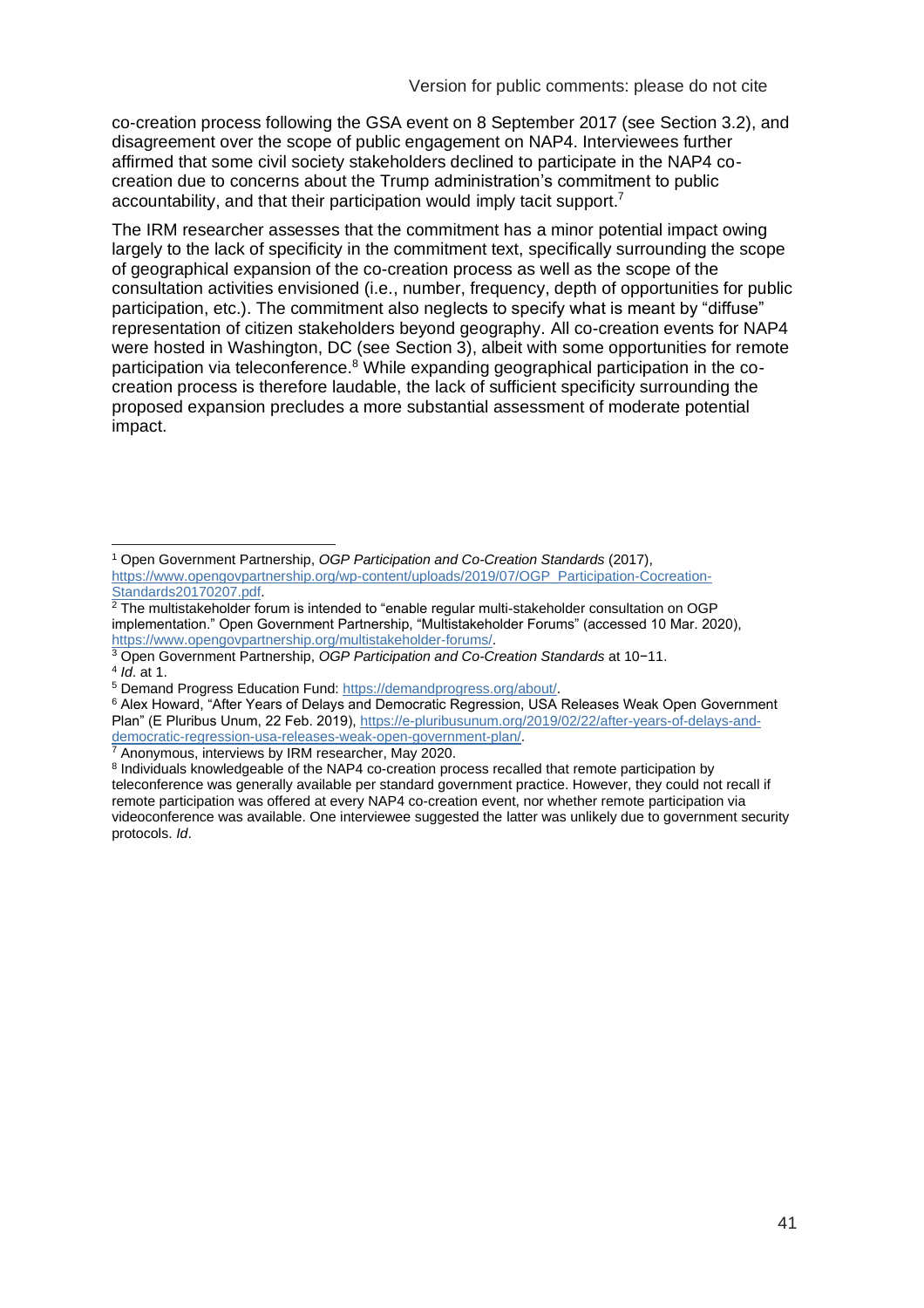# <span id="page-41-0"></span>**V. General Recommendations**

This section aims to inform the development of the next action plan and guide implementation of the current action plan. It is divided into two sections: 1) IRM key recommendations to improve OGP process and action plans in the country and, 2) an assessment of how the government responded to previous IRM key recommendations.

### **5.1 IRM Five Key Recommendations**

| Recommendations for the next action plan's development process |                                                                                                                                                                                                |  |
|----------------------------------------------------------------|------------------------------------------------------------------------------------------------------------------------------------------------------------------------------------------------|--|
| 1                                                              | Adhere to the regular OGP action plan co-creation and reporting cycle via the clear designation<br>of a responsible government agency early in the creation process.                           |  |
|                                                                | Engage more fully and with a broader range of key stakeholders during the co-creation<br>process, and systematically respond to all proposed commitments and feedback on draft<br>commitments. |  |

As the government begins to develop the next action plan (NAP5), the IRM researcher recommends greater adherence to the OGP action plan creation timeline and reporting cycle via early and clear clear designation of a responsible government agency. The government should also expand efforts to engage more fully with a broader range of civil society stakeholders during the co-creation process, and systematically respond to all proposed commitments and feedback on draft commitments.

Individuals knowledgeable about the NAP4 design process suggested that intragovernment ownership of NAP4 was nebulous.<sup>1</sup> One interviewee noted that this challenge stemmed in part from the somewhat amorphic nature of the OpenGov Interagency and Civil Society Working Group—a holdover from NAP3's design—which was intended to accommodate the participation of a wide and diverse range of intra-government stakeholders in the NAP design process. However, this was hindered by the Trump Administration's initial lack of an umbrella body to shepherd the plan through the channels of government and ultimately toward its publication. The IRM researcher therefore recommends designating a clearly responsible agency earlier in the action plan design process.

Better engagement with a broader range of civil society stakeholders, and systematically responding to proposed commitments and feedback on draft commitments, is a clear and readily achievable way that the government can assuage tensions with civil society about the administration's lack of commitment to open governance and stakeholder engagement. This is particularly crucial given a recent decline in many key metrics of open government for the United States, both in absolute terms and relative to other countries. Commitment 8, which seeks to engage more fully with open government stakeholders (including the American public) is noteworthy in this regard.

| Recommendations for the next action plan's design |                                                                                                                                                                                                                                         |  |
|---------------------------------------------------|-----------------------------------------------------------------------------------------------------------------------------------------------------------------------------------------------------------------------------------------|--|
|                                                   | Design an action plan that makes a more concerted attempt to go beyond existing efforts, as<br>opposed to including a large number of commitments that reflect ongoing efforts.                                                         |  |
| $\overline{2}$                                    | Design more ambitious commitments by improving commitment specificity (clearly identifying<br>the public problem being addressed and the proposed solution). Consider a logic model and<br>milestones that lead to the desired results. |  |
| 3                                                 | Expand the thematic scope of future action plans to include strategic commitments related to<br>pressing public issues.                                                                                                                 |  |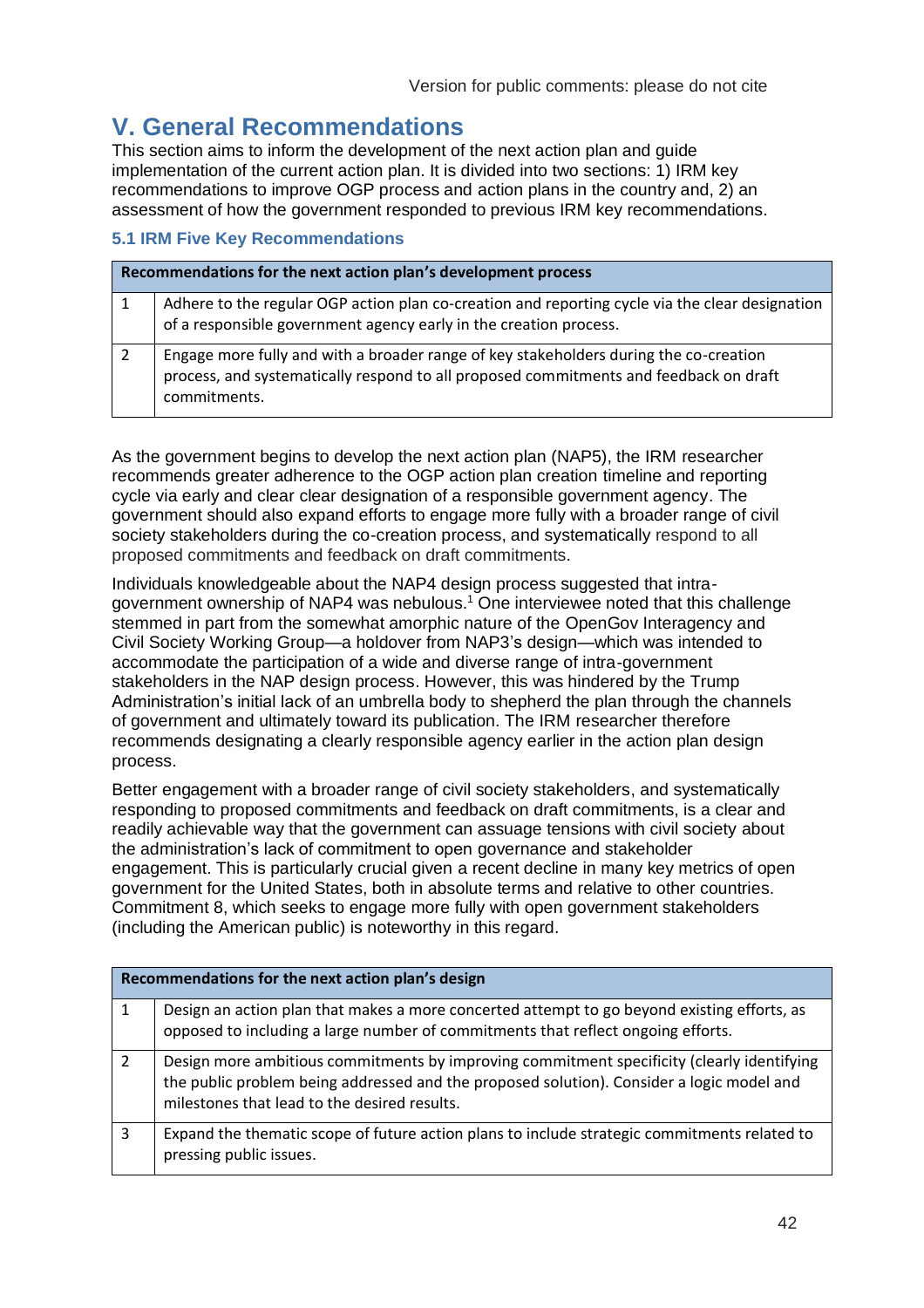The IRM researcher recommends that the government design more ambitious commitments that reflect a wider range of OGP values, thereby moving beyond the current focus on access to information to include a greater emphasis on public accountability and civic participation. Doing so would respond to a gap in the current plan's distribution of OGP values covered by its commitments. This would also respond directly to civil society concerns about the government's lack of regard for OGP values during the co-creation process and heighten the potential for the government to design transformative commitments. Moreover, future plans could expand the scope of commitments to advance issues that respond to current civil society and public concerns, such as transparency and accountability in the criminal justice system, electoral integrity, and transparent police  $data<sup>2</sup>$ 

Designing commitments with new initiatives would similarly improve relations with civil society, and raise the potential for open governance in a more transformative manner. In recommendations on the U.S.' prior NAP with 52 commitments, the IRM researcher stressed a balance between the number of commitments and their scope. However, while the government drastically reduced the number of commitments in NAP4, the government failed to increase the number of potentially transformative commitments. This should be addressed in the next action plan.

Finally, the IRM researcher recommends that the government place greater emphasis on commitment specificity to ensure that commitments goals, and the metrics by which they are assessed, are clearly defined and measurable. The current action plan has a moderate overall level of specificity, but many commitments aim to take action, and poorly define those actions' scope (e.g., number of meetings to be held, quantity of data to be released, range of agencies subject to activities, etc.). Similarly, framing commitments in terms of aiming to take actions allows differences of interpretation, making them challenging for assessment. The next action plan would therefore benefit from greater specificity in these particular areas.

| <b>Previous IRM Report Key Recommendations</b> |                                                                                                                                   | Did it inform the<br><b>OGP Process?</b> |
|------------------------------------------------|-----------------------------------------------------------------------------------------------------------------------------------|------------------------------------------|
|                                                | Collaborate with the public during the development of the next action<br>plan.                                                    | No.                                      |
| $\overline{2}$                                 | Focus on fewer and more transformative commitments.                                                                               | Partial                                  |
| 3                                              | Develop commitments on ethics reforms that address asset disclosures,<br>conflict of interest, lobbying, and/or campaign finance. | No.                                      |
| 4                                              | Address priority issues such as public-service delivery and infrastructure<br>reform.                                             | No.                                      |
| 5                                              | Engage the legislative branch in the OGP process                                                                                  | No.                                      |

#### **5.2 Response to Previous IRM Key Recommendations**

The government failed to fully address any of these five recommendations in the current action plan. While the government engaged the public during the co-creation process (Recommendation 1), it engaged with a limited range of stakeholders who were concentrated in Washington, DC. The government's limited engagement efforts are to some degree reflected in Commitment 8, which aims to broaden public participation in designing future NAPS. While NAP4 does include fewer commitments (Recommendation 2), it includes fewer potentially transformative commitments in absolute terms. The reduction in overall commitments has therefore not created a plan with substantially higher potential for transformative impact. None of the remaining recommendations (3−5) were addressed under the current action plan.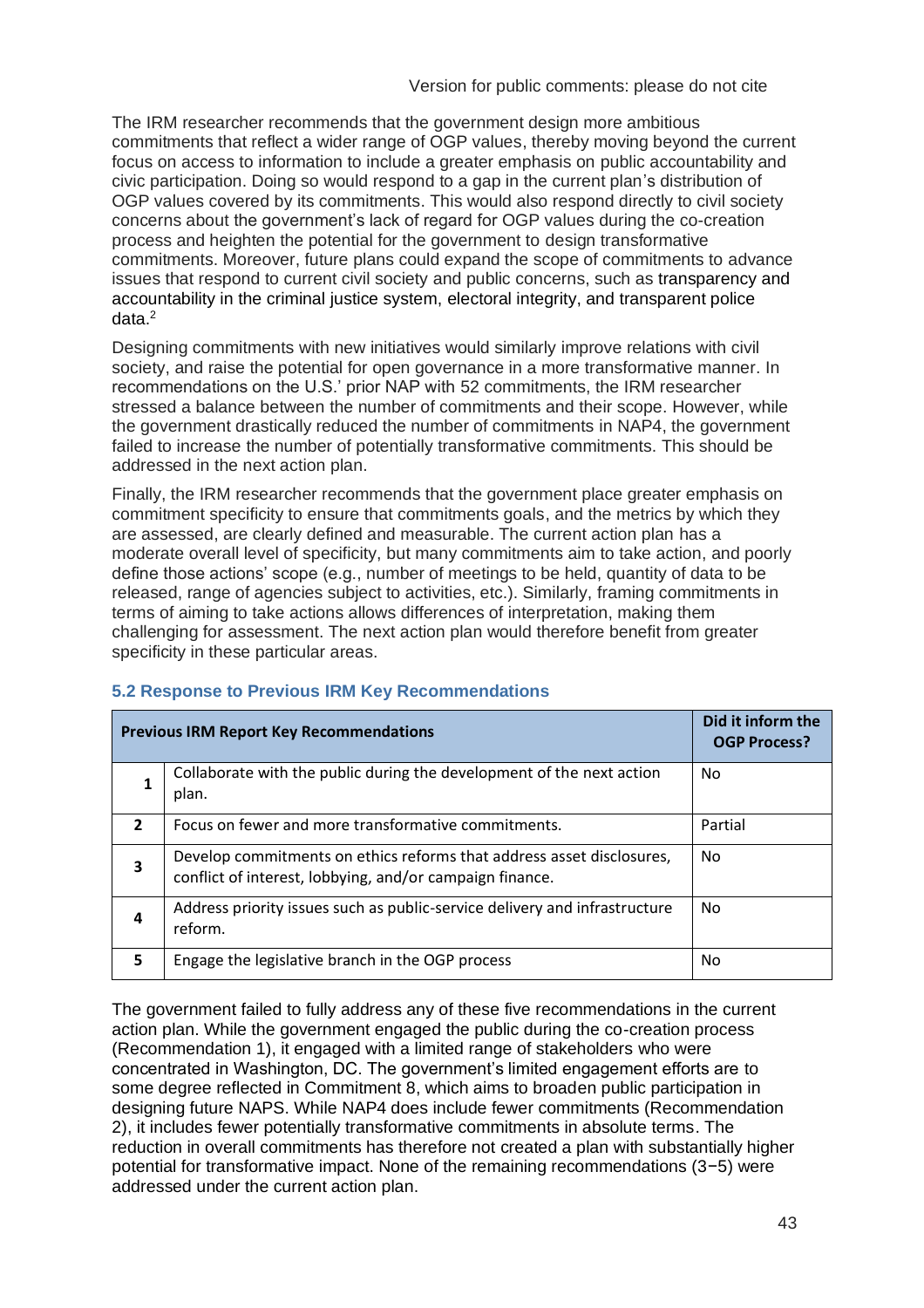<sup>1</sup> Anonymous, interviews by IRM researcher, May 2020.

<sup>&</sup>lt;sup>2</sup> In 2014, in response to demonstrations following the death of Michael Brown by the police in Ferguson, Missouri, the government established the President's Task force on 21st Century Policing. The Task Force sought to make recommendations for the government to effectively address crime while building public trust, and stressed the need for proactive transparency.<sup>2</sup> Accordingly, NAP3 included a commitment expanding the U.S. Police Data Initiative, which extracted and published previously undisclosed policing datasets, and increasing collaboration between government and civil society.<sup>2</sup> By 2017, the initiative included 135 participating jurisdictions, had released 295 datasets, and created various opportunities for police collaboration with civil society. While this commitment was a small step toward answering a call for justice, it was an important building block toward greater police transparency and collaborating with the community.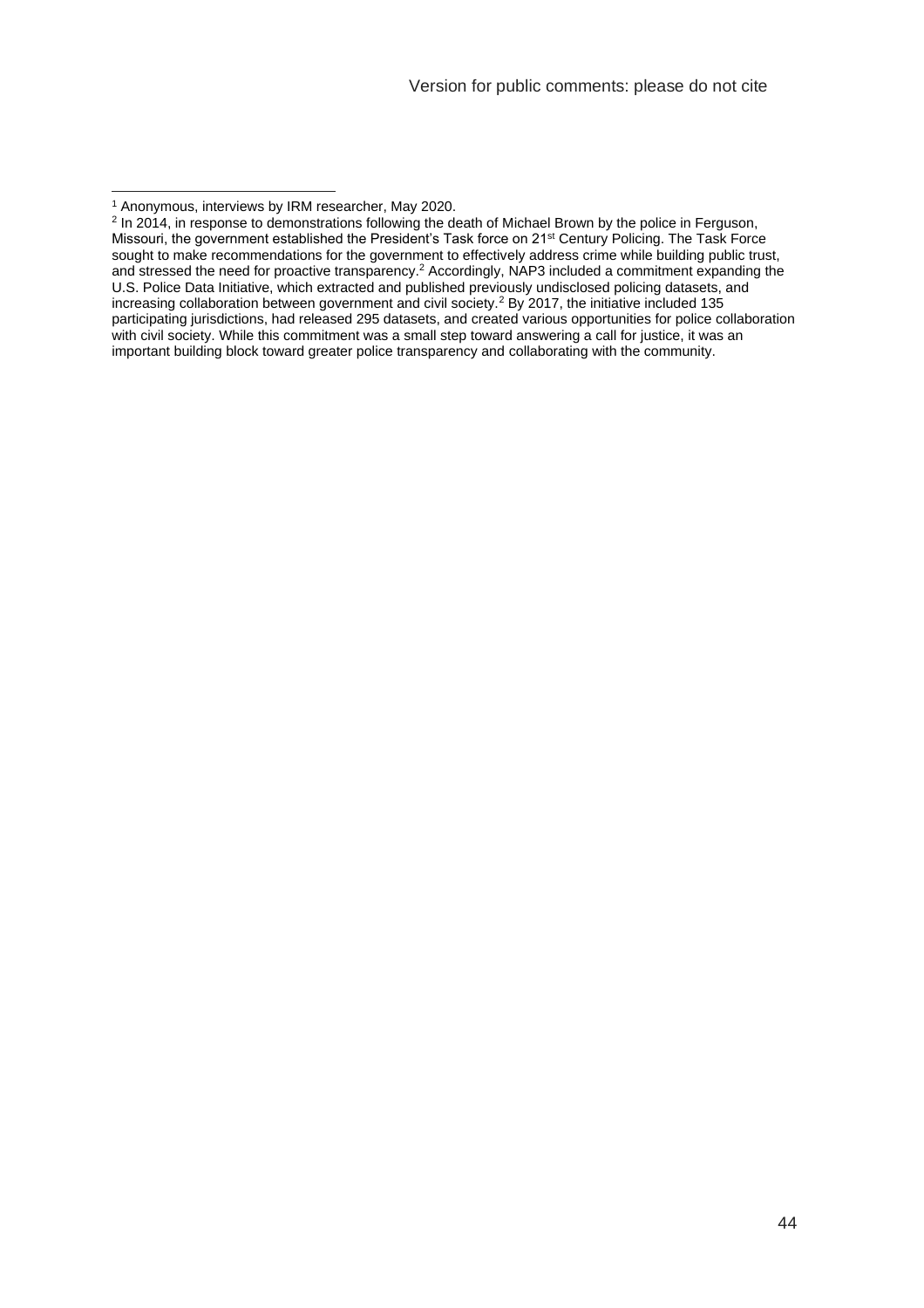# <span id="page-44-0"></span>**VI. Methodology and Sources**

IRM reports are written in collaboration with researchers for each OGP-participating country. All IRM reports undergo a process of quality control to ensure that the highest standards of research and due diligence have been applied.

Analysis of progress on OGP action plans is a combination of interviews, desk research, observation, and feedback from nongovernmental stakeholders. The IRM report builds on the evidence available in the United States' OGP repository (or online tracker), $1$  website, findings in the government's own self-assessment reports, and any other assessments of process and progress put out by civil society, the private sector, or international organizations.

Each IRM researcher carries out stakeholder interviews to ensure an accurate portrayal of events. Given budgetary and calendar constraints, the IRM cannot consult all interested parties or visit implementation sites. Some contexts require anonymity of interviewees and the IRM reviews the right to remove personal identifying information of these participants. Due to the necessary limitations of the method, the IRM strongly encourages commentary during the pre-publication review period of each report.

Each report undergoes a quality-control process that includes an internal review by IRM staff and the IRM's International Experts Panel (IEP). Each report also undergoes an external review where governments and civil society are invited to provide comments on the content of the draft IRM report.

This review process, including the procedure for incorporating comments received, is outlined in greater detail in Section III of the Procedures Manual.<sup>2</sup>

#### **Interviews and stakeholder input**

The IRM researcher conducted a series of interviews with five civil society and government representatives during March and April 2020.

A first round of civil society interviewees was selected based on the IRM researcher's ability to establish their participation in the OGP co-creation process via governmentorganized events and submission of comments on the draft action plan via NAP4's public GitHub page. A second round of civil society interviewees were selected based on desk research to identify stakeholders who did not directly participate in the plan's co-creation but worked in areas covered by NAP4 commitments. To further expand the pool of interviewees, those contacted by the IRM researcher were asked to recommend further stakeholders to interview. The IRM researcher ultimately contacted 27 potential interviewees from 23 distinct organizations.

Civil society stakeholders identified as potential interviewees were subsequently asked to complete an online survey regarding their participation in the co-creation process and evaluate the action plan regarding commitments relevant to their work. All interviewees were offered the opportunity to share further feedback via phone. Interviewees were offered the opportunity to remain anonymous and, if so, to indicate their willingness to be identified by organization, generic issue area (e.g., a nonprofit working on the opioid crisis), and generic role within that organization (e.g., the director of a nonprofit working on the opioid crisis). Civil society interviewees wishing to remain fully anonymous are identified simply as "civil society stakeholders" throughout this report.

A complete copy of the survey sent to interviewees is available on the IRM researcher's Google Drive at [https://forms.gle/TrcopM18Wnja7sNa9.](https://forms.gle/TrcopM18Wnja7sNa9)

Government interviews were arranged via an iterative process beginning with the United States' government point-of contacts: Philip Ashlock (General Services Administration) and Alex Covington (Department of State). OGP's Independent Reporting Mechanism notified the points-of-contact that the IRM researcher would be reaching out with interview requests via an email on 10 March 2020. The IRM researcher subsequently initiated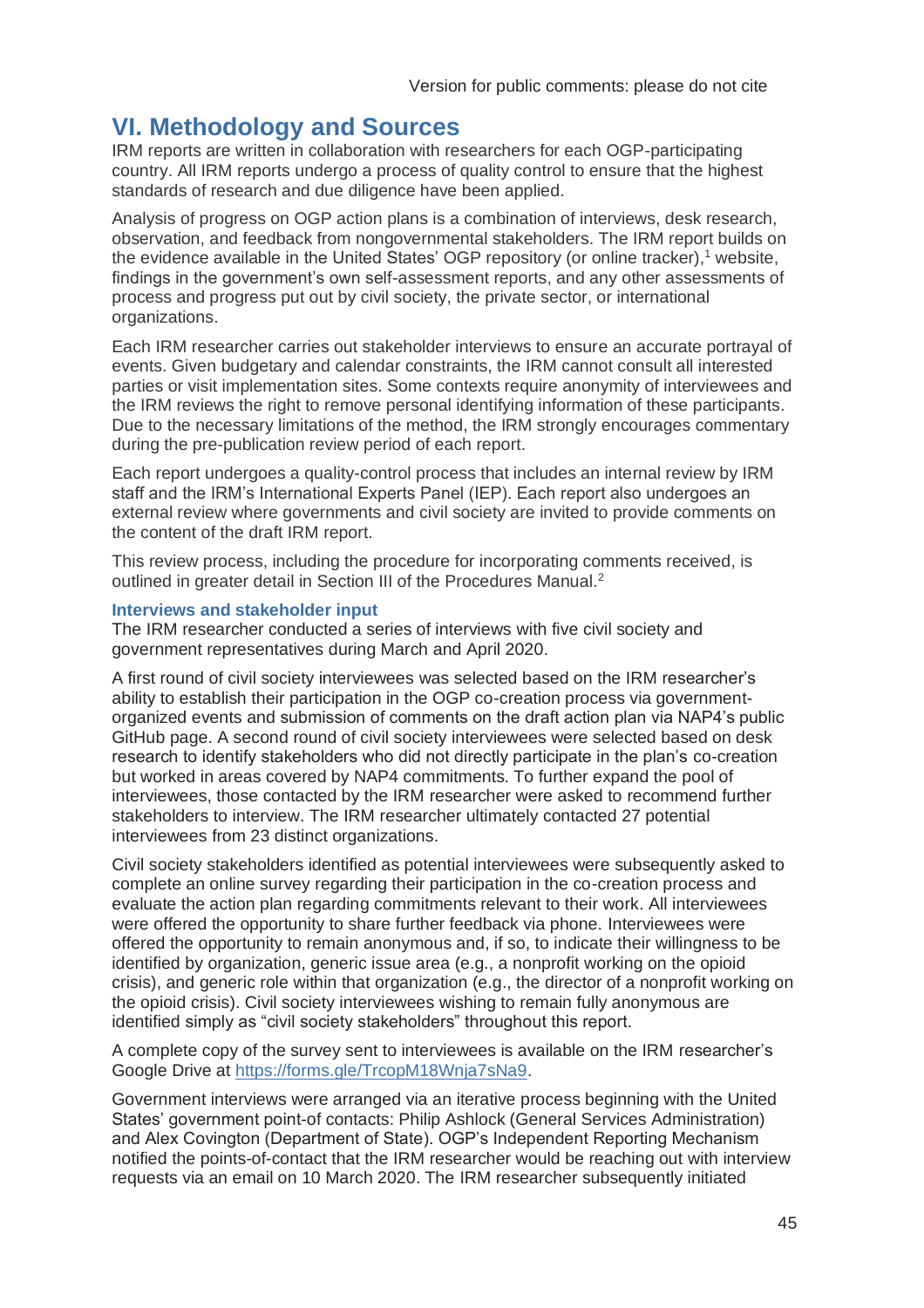engagement with the points-of-contact via email on 15 March 2020 to solicit information on the action plan and co-creation process, as well as to obtain contact information for agency-specific points-of-contact for each commitment's realization. One week later, on 21 March 2020, the IRM researcher provided the government points-of-contact with a list of written interview questions to facilitate further engagement.<sup>3</sup> After repeated follow-ups, the government points-of-contact responded with a list of potential government officials (former and current) with knowledge of the NAP4 design process, stating that all individuals on the list had been apprised that an interview request would be forthcoming. The IRM researcher contacted all individuals on the list. Copies of the IRM researcher's outreach requests to the government are available upon request.

The timing of the interview process coincided with the arrival of COVID-19 in the United States, which is presumed to have hindered interview engagement among civil society stakeholders, some of whom specifically cited COVID-19 as a reason for their delayed participation and non-participation. The government's points-of-contact similarly cited COVID-19 as the reason for their initial delay in responding to the interview request.

All government interviewees requested complete anonymity as a pre-condition for speaking with the IRM researcher, and are therefore attributed anonymously through this design report.

#### **About the Independent Reporting Mechanism**

The Independent Reporting Mechanism (IRM) is a key means by which all stakeholders can track OGP progress in participating countries and entities. The International Experts Panel (IEP) oversees the quality control of each report. The IEP is comprised of experts in transparency, participation, accountability, and social science research methods.

The current membership of the International Experts Panel is

- César Cruz-Rubio
- Mary Francoli
- Brendan Halloran
- Jeff Lovitt
- Juanita Olaya

A small staff based in Washington, DC, shepherds reports through the IRM process in close coordination with the researchers. Questions and comments about this report can be directed to the staff at [irm@opengovpartnership.org.](mailto:irm@opengovpartnership.org)

<sup>1</sup> Open Government Partnership, "United States" (accessed 10 Mar. 2020),

[https://www.opengovpartnership.org/members/united-states/.](https://www.opengovpartnership.org/members/united-states/) 2 IRM, *IRM Procedures Manual* (OGP, 16 Sept. 2017), [https://www.opengovpartnership.org/documents/irm](https://www.opengovpartnership.org/documents/irm-procedures-manual)[procedures-manual.](https://www.opengovpartnership.org/documents/irm-procedures-manual)

 $3$  The complete list of questions is available on the IRM researcher's Google Drive at [https://docs.google.com/document/d/1-pg4HqQvJ9maNU3StqwVqg](https://docs.google.com/document/d/1-pg4HqQvJ9maNU3StqwVqg-quWIRxmBjF7J2xZGpl0g/edit?usp=sharing)[quWIRxmBjF7J2xZGpl0g/edit?usp=sharing.](https://docs.google.com/document/d/1-pg4HqQvJ9maNU3StqwVqg-quWIRxmBjF7J2xZGpl0g/edit?usp=sharing)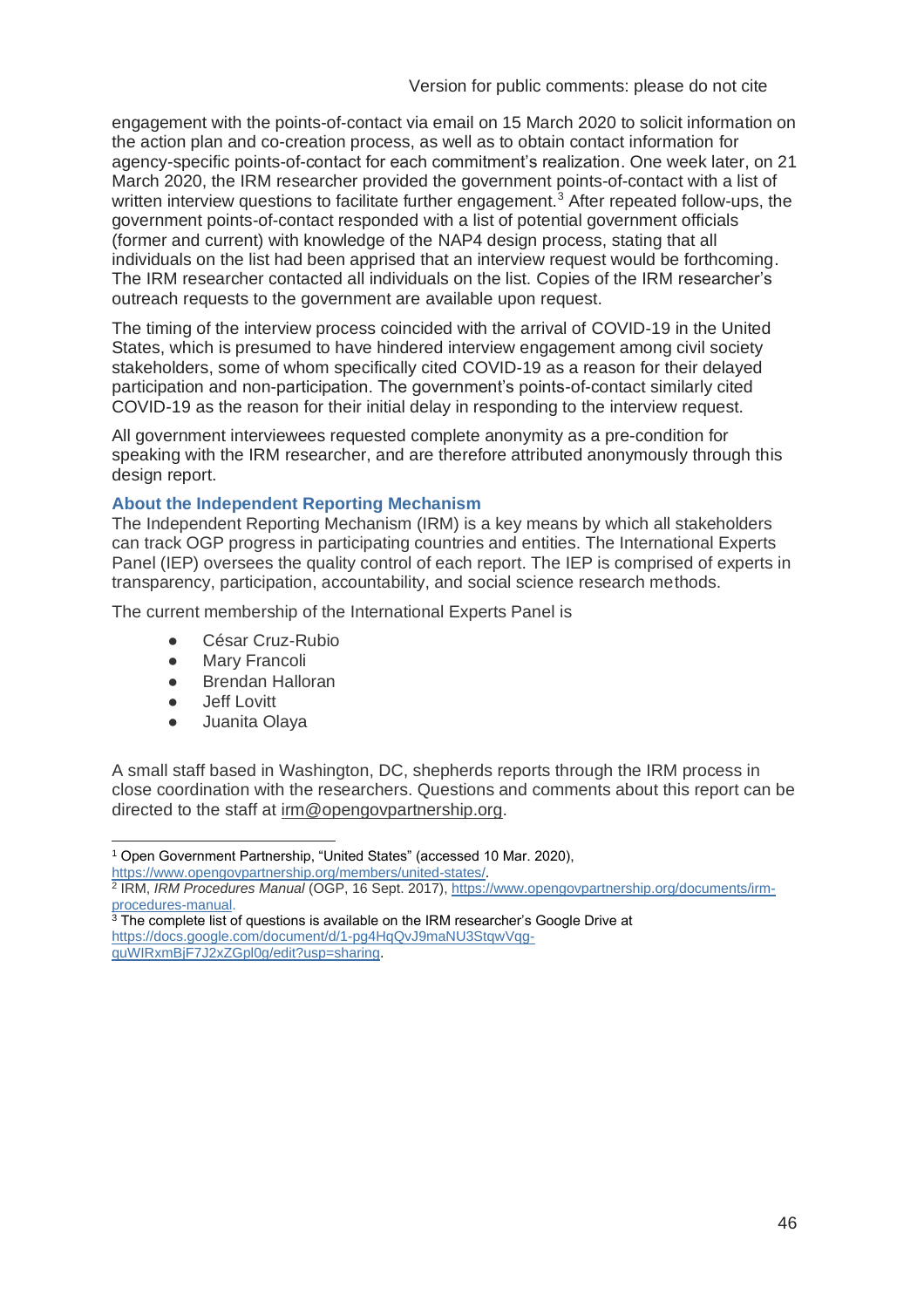# <span id="page-46-0"></span>**Annex I. Commitment Indicators**

All OGP-participating governments develop OGP action plans that include concrete commitments over a two-year period. Governments begin their OGP action plans by sharing existing efforts related to open government, including specific strategies and ongoing programs.

Commitments should be appropriate to each country's circumstances and challenges. OGP commitments should also be relevant to OGP values laid out in the OGP Articles of Governance and Open Government Declaration signed by all OGP-participating countries.<sup>1</sup> The indicators and method used in the IRM research can be found in the IRM Procedures Manual.<sup>2</sup> A summary of key indicators the IRM assesses is below:

- **Verifiability:**
	- o Not specific enough to verify: Do the written objectives and proposed actions lack sufficient clarity and specificity for their completion to be objectively verified through a subsequent assessment?
	- $\circ$  Specific enough to verify: Are the written objectives and proposed actions sufficiently clear and specific to allow for their completion to be objectively verified through a subsequent assessment?
- **Relevance:** This variable evaluates the commitment's relevance to OGP values. Based on a close reading of the commitment text as stated in the action plan, the guiding questions to determine relevance are:
	- o Access to Information: Will the government disclose more information or improve the quality of the information disclosed to the public?
	- o Civic Participation: Will the government create or improve opportunities or capabilities for the public to inform or influence decisions or policies?
	- o Public Accountability: Will the government create or improve public-facing opportunities to hold officials answerable for their actions?
	- o Technology & Innovation for Transparency and Accountability: Will technological innovation be used in conjunction with one of the other three OGP values to advance either transparency or accountability?
- **Potential impact:** This variable assesses the potential impact of the commitment, if completed as written. The IRM researcher uses the text from the action plan to:
	- o Identify the social, economic, political, or environmental problem;
	- o Establish the status quo at the outset of the action plan; and
	- o Assess the degree to which the commitment, if implemented, would impact performance and tackle the problem.
- **Completion:** This variable assesses the commitment's implementation and progress. This variable is assessed at the end of the action plan cycle, in the country's IRM Implementation Report.
- **Did It Open Government?:** This variable attempts to move beyond measuring outputs and deliverables to looking at how the government practice, in areas relevant to OGP values, has changed as a result of the commitment's implementation. This variable is assessed at the end of the action plan cycle, in the country's IRM Implementation Report.

#### **What makes a results-oriented commitment?**

A results-oriented commitment has more potential to be ambitious and be implemented. It clearly describes the: